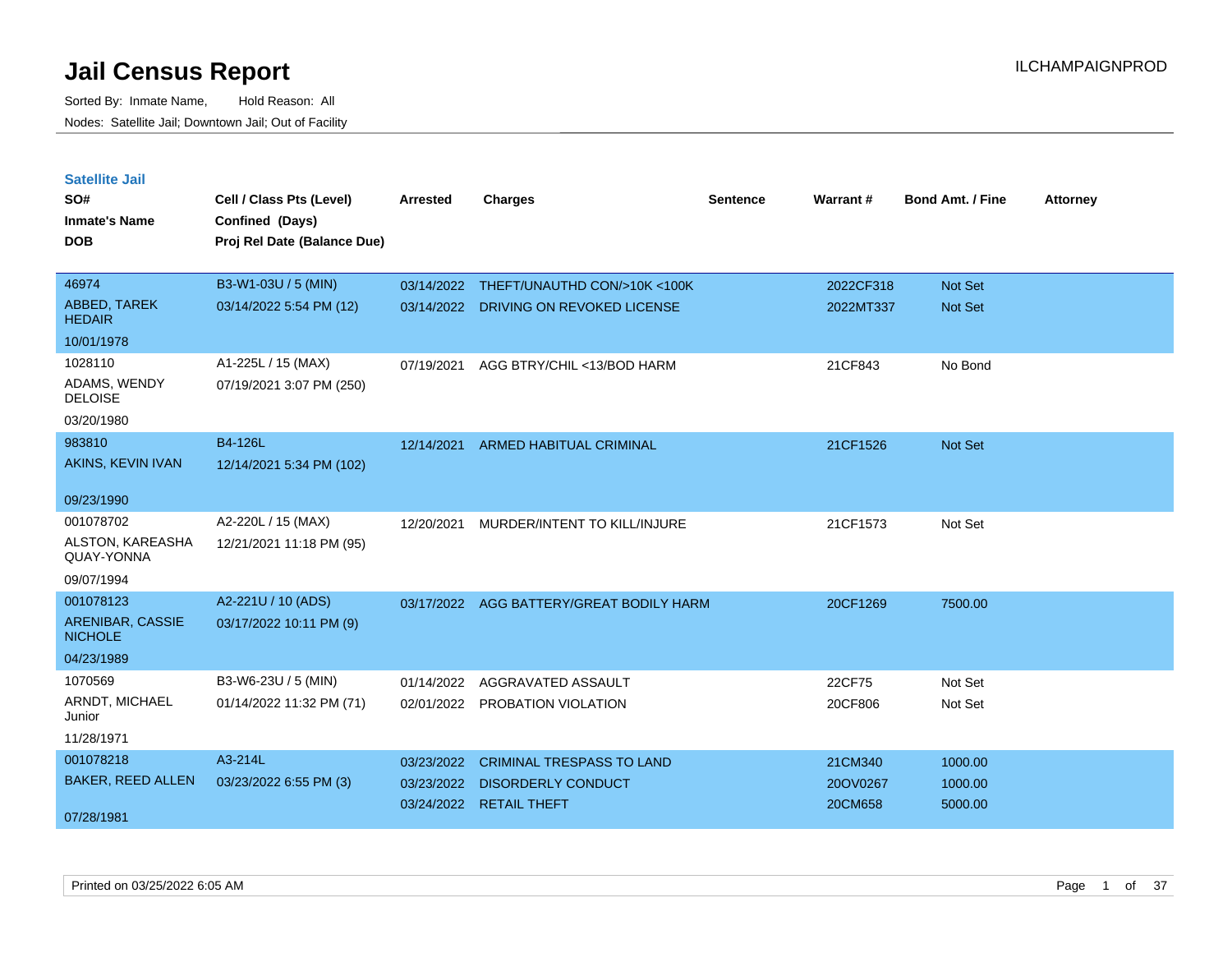| SO#<br><b>Inmate's Name</b><br><b>DOB</b>                                                                                                                                      | Cell / Class Pts (Level)<br>Confined (Days)<br>Proj Rel Date (Balance Due)                                                                       | <b>Arrested</b>                                                                  | <b>Charges</b>                                                                                                                                                                                                                                                                                                                                                                                                                                     | <b>Sentence</b>       | <b>Warrant#</b>                                                                                                                               | <b>Bond Amt. / Fine</b>                                                                                                                 | <b>Attorney</b> |
|--------------------------------------------------------------------------------------------------------------------------------------------------------------------------------|--------------------------------------------------------------------------------------------------------------------------------------------------|----------------------------------------------------------------------------------|----------------------------------------------------------------------------------------------------------------------------------------------------------------------------------------------------------------------------------------------------------------------------------------------------------------------------------------------------------------------------------------------------------------------------------------------------|-----------------------|-----------------------------------------------------------------------------------------------------------------------------------------------|-----------------------------------------------------------------------------------------------------------------------------------------|-----------------|
| 001078565<br><b>BARBER, MARK</b><br><b>ANTHONY, Junior</b>                                                                                                                     | B1-104U / 15 (MAX)<br>11/05/2021 7:40 AM (141)                                                                                                   | 11/05/2021<br>11/05/2021                                                         | POSSESSION OF STOLEN FIREARM<br>RECEIVE/POSS/SELL STOLEN VEH<br>11/05/2021 BURGLARY                                                                                                                                                                                                                                                                                                                                                                |                       | 21CF1366<br>2021CF1309<br>21CF1369                                                                                                            | Not Set<br>25000.00<br>Not Set                                                                                                          |                 |
| 09/24/2003                                                                                                                                                                     |                                                                                                                                                  |                                                                                  |                                                                                                                                                                                                                                                                                                                                                                                                                                                    |                       |                                                                                                                                               |                                                                                                                                         |                 |
| 65868<br><b>BARBER, MARK</b><br>ANTHONY, Senior                                                                                                                                | B4-222U / 15 (MAX)<br>03/11/2022 10:13 AM (15)                                                                                                   |                                                                                  | 03/11/2022 METH DELIVERY/15<100 GRAMS                                                                                                                                                                                                                                                                                                                                                                                                              | 8y (DOC)              | 20CF1249                                                                                                                                      | No Bond                                                                                                                                 |                 |
| 08/15/1983                                                                                                                                                                     |                                                                                                                                                  |                                                                                  |                                                                                                                                                                                                                                                                                                                                                                                                                                                    |                       |                                                                                                                                               |                                                                                                                                         |                 |
| 518851<br>BARKER, ALEXANDER<br><b>MASSIE</b><br>09/24/1986<br>001077899<br>BARKSDALE, RAY<br><b>SHAWN</b><br>10/31/1990<br>969121<br><b>BECKLEY, ANTHONY</b><br><b>PATRICK</b> | B3-W2-05U / 10 (MED)<br>01/11/2022 2:37 PM (74)<br>A3-211L / 5 (ADS)<br>03/20/2022 2:40 PM (6)<br>A4-206L / 15 (MAX)<br>11/25/2021 7:16 PM (121) | 01/11/2022<br>01/11/2022<br>01/11/2022<br>03/20/2022<br>11/25/2021<br>11/25/2021 | FELON POSS/USE WEAPON/FIREARM<br>01/11/2022 POSS AMT CON SUB EXCEPT(A)/(D)<br>01/11/2022 BAD CHK/OBTAIN CON PROP/>150<br>01/11/2022 BAD CHK/OBTAIN CON PROP/>150<br>01/11/2022 METH DELIVERY/15<100 GRAMS<br>DRIVING ON REVOKED LICENSE<br>OBSTRUCTING IDENTIFICATION<br><b>BURGLARY</b><br>03/20/2022 POSSESSION OF METH/5<15 GRAMS<br>03/20/2022 POSS STOLEN VEHICLE<br><b>HOME INVASION/GREAT BOD HARM</b><br><b>CRIM TRESPASS TO RESIDENCE</b> | 20y (DOC)<br>4y (DOC) | 20CF361<br>2020CF863<br>20CF192<br>19CF1686<br>20CF1383<br>2020TR16539<br>2020CM222<br>21CF593<br>21CF655<br>21CF505<br>2021CF840<br>21CF1444 | 15000.00<br>15000.00<br>15000.00<br>15000.00<br>No Bond<br>1500.00<br>1500.00<br>20000.00<br>20000.00<br>20000.00<br>No Bond<br>Not Set |                 |
| 06/30/1989                                                                                                                                                                     |                                                                                                                                                  |                                                                                  |                                                                                                                                                                                                                                                                                                                                                                                                                                                    |                       |                                                                                                                                               |                                                                                                                                         |                 |
| 001078969<br>BEVERLY, SAYVION<br><b>LAMONTE</b><br>11/20/2002                                                                                                                  | A3-114U / 10 (ADS)<br>03/22/2022 10:20 PM (4)                                                                                                    |                                                                                  | 03/22/2022 AGG UNLAWFUL USE WEAPON/PERSON                                                                                                                                                                                                                                                                                                                                                                                                          |                       | 22CF345                                                                                                                                       | Not Set                                                                                                                                 |                 |
| 517915<br><b>BOXLEY, CHARLES</b><br><b>OMAR</b><br>01/10/1985                                                                                                                  | B3-W3-11U / 5 (MIN)<br>08/03/2021 2:18 PM (235)                                                                                                  | 08/03/2021<br>08/03/2021<br>08/03/2021                                           | <b>BURGLARY</b><br><b>BURGLARY</b><br>FORGERY/ISSUE/DELIVER DOCUMENT                                                                                                                                                                                                                                                                                                                                                                               |                       | 21CF289<br>21CF679                                                                                                                            | 20000.00<br>20000.00<br>No Bond                                                                                                         |                 |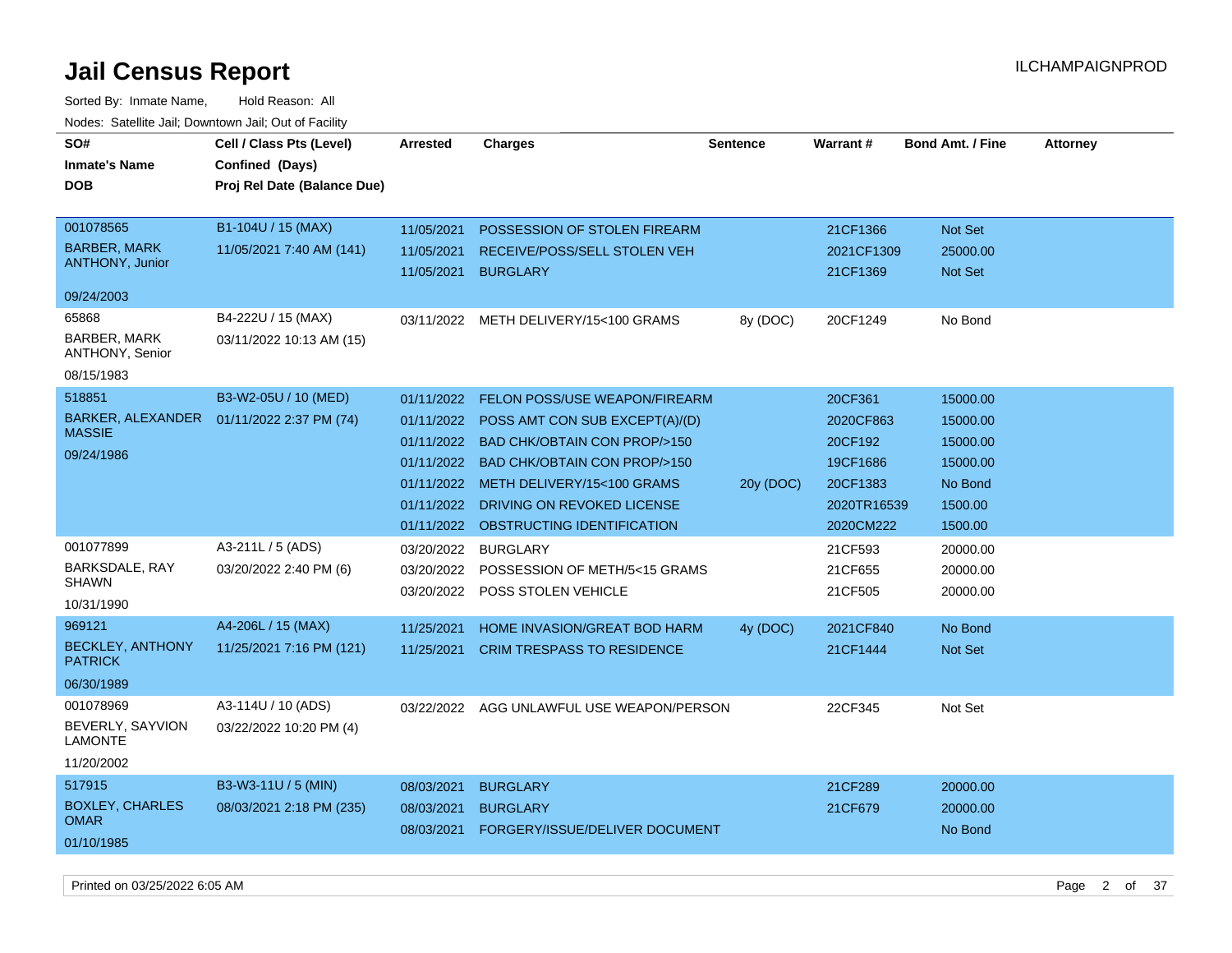Sorted By: Inmate Name, Hold Reason: All Nodes: Satellite Jail; Downtown Jail; Out of Facility

|                                          | Nodes: Satellite Jail; Downtown Jail; Out of Facility |                 |                                           |                 |            |                         |                 |
|------------------------------------------|-------------------------------------------------------|-----------------|-------------------------------------------|-----------------|------------|-------------------------|-----------------|
| SO#                                      | Cell / Class Pts (Level)                              | <b>Arrested</b> | <b>Charges</b>                            | <b>Sentence</b> | Warrant#   | <b>Bond Amt. / Fine</b> | <b>Attorney</b> |
| <b>Inmate's Name</b>                     | Confined (Days)                                       |                 |                                           |                 |            |                         |                 |
| <b>DOB</b>                               | Proj Rel Date (Balance Due)                           |                 |                                           |                 |            |                         |                 |
|                                          |                                                       |                 |                                           |                 |            |                         |                 |
| 993169                                   | A1-125U / 10 (MED)                                    |                 | 03/04/2022 RESIDENTIAL BURGLARY           | 6y (DOC)        | 21CF1059   | No Bond                 |                 |
| <b>BRAATEN, KAYLAN</b><br><b>AMBER</b>   | 03/04/2022 9:40 AM (22)                               |                 |                                           |                 |            |                         |                 |
| 10/29/1990                               |                                                       |                 |                                           |                 |            |                         |                 |
| 923208                                   | B3-W3-12L / 10 (MED)                                  |                 | 01/22/2022 CRIM TRES TO RES/PERS PRESENT  |                 | 22CF92     | Not Set                 |                 |
| BREADY, ANDREW<br><b>NICHOLAS</b>        | 01/22/2022 7:43 PM (63)                               |                 |                                           |                 |            |                         |                 |
| 06/08/1988                               |                                                       |                 |                                           |                 |            |                         |                 |
| 61675                                    | B1-202L / 10 (MED)                                    |                 | 02/10/2022 AGG DISCHARGE FIREARM/OCC BLDG |                 | 20CF374    | 100000.00               |                 |
| <b>BROWN, ANTONIO</b><br><b>BURNETT</b>  | 02/10/2022 3:28 PM (44)                               |                 |                                           |                 |            |                         |                 |
| 03/04/1983                               |                                                       |                 |                                           |                 |            |                         |                 |
| 001078008                                | A4-101U / 15 (MAX)                                    | 02/15/2022      | AGG BATTERY/DISCHARGE FIREARM             |                 | 21CF1090   | 500000.00               |                 |
| BROWN, CODY<br><b>RUSSELL</b>            | 02/15/2022 9:17 AM (39)                               |                 |                                           |                 |            |                         |                 |
| 02/15/2004                               |                                                       |                 |                                           |                 |            |                         |                 |
| 51247                                    | B1-202U / 10 (MED)                                    | 04/15/2021      | <b>FELON POSS/USE WEAPON/FIREARM</b>      |                 | 21CF411    | Not Set                 |                 |
| <b>BROWN, DANTE</b><br><b>MAURICE</b>    | 04/15/2021 6:24 PM (345)                              |                 |                                           |                 |            |                         |                 |
| 04/19/1979                               |                                                       |                 |                                           |                 |            |                         |                 |
| 1028357                                  | A3-212L                                               | 03/23/2022      | DOMESTIC BATTERY/OTHER PRIOR              |                 | 22CF348    | Not Set                 |                 |
| <b>BROWN, MARCUS</b><br><b>RICKELL</b>   | 03/23/2022 7:13 PM (3)                                |                 | 03/23/2022 FELON POSS/USE WEAPON/FIREARM  |                 | 22CF349    | No Bond                 |                 |
| 01/06/1995                               |                                                       |                 |                                           |                 |            |                         |                 |
| 990921                                   | B4-121L / 15 (MAX)                                    | 01/20/2022      | MFG/DEL 1<15 GR COCAINE/ANLG              |                 | 19CF369    | 25000.00                |                 |
| <b>BROWN, QUINTIN</b><br><b>MARSHAUN</b> | 01/20/2022 7:19 PM (65)                               | 01/20/2022      | <b>ARMED HABITUAL CRIMINAL</b>            |                 | 21CF935    | 750000.00               |                 |
| 09/26/1991                               |                                                       |                 |                                           |                 |            |                         |                 |
| 29957                                    | B4-222L / 15 (MAX)                                    | 11/13/2021      | FELON POSS/USE WEAPON/FIREARM             |                 | 21CF1390   | Not Set                 |                 |
| BROWN, RODNEY<br>LOUIS                   | 11/13/2021 8:57 PM (133)                              | 11/13/2021      | AGG CRIM SX AB/>5 YR OLDER VIC            |                 | 2019CF0718 | 250000.00               |                 |

01/07/1968

Printed on 03/25/2022 6:05 AM Page 3 of 37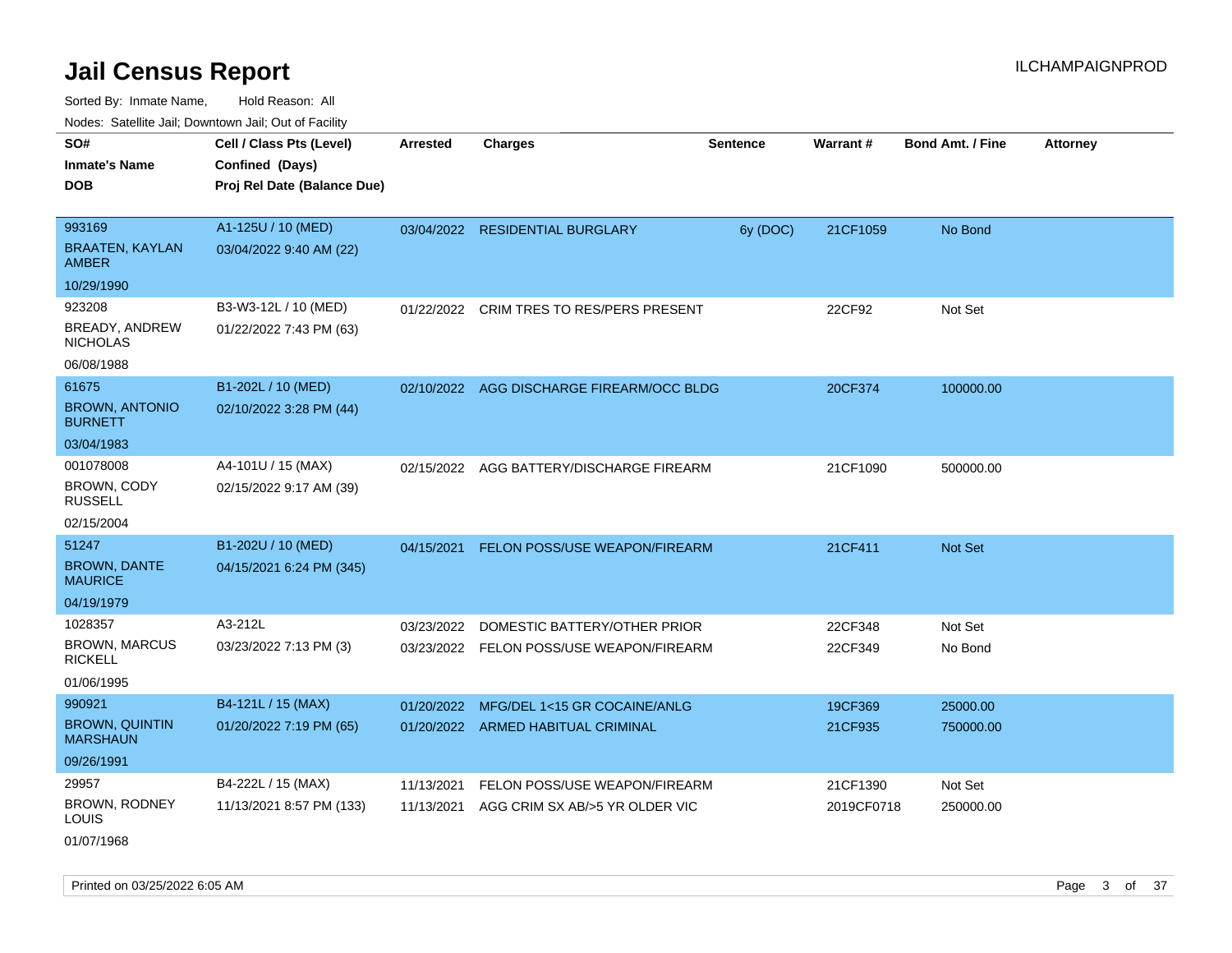| rougs. Calcing Jan, Downtown Jan, Out of Facility |                             |                   |                                         |                 |            |                         |                 |
|---------------------------------------------------|-----------------------------|-------------------|-----------------------------------------|-----------------|------------|-------------------------|-----------------|
| SO#                                               | Cell / Class Pts (Level)    | <b>Arrested</b>   | <b>Charges</b>                          | <b>Sentence</b> | Warrant#   | <b>Bond Amt. / Fine</b> | <b>Attorney</b> |
| <b>Inmate's Name</b>                              | Confined (Days)             |                   |                                         |                 |            |                         |                 |
| <b>DOB</b>                                        | Proj Rel Date (Balance Due) |                   |                                         |                 |            |                         |                 |
|                                                   |                             |                   |                                         |                 |            |                         |                 |
| 981645                                            | B4-122L / 15 (MAX)          | 01/27/2022 MURDER |                                         |                 | 22CF114    | 1000000.00              |                 |
| <b>BRUMFIELD,</b><br><b>JONATHAN EZEKEIL</b>      | 01/27/2022 8:15 PM (58)     |                   |                                         |                 |            |                         |                 |
| 08/03/1989                                        |                             |                   |                                         |                 |            |                         |                 |
| 001078739                                         | A2-122L / 5 (ADS)           | 01/05/2022        | CRIMINAL TRESPASS BUILDING              |                 | 2020CM392  | 1000.00                 |                 |
| BRYANT, JUDITH ANN                                | 01/05/2022 6:36 PM (80)     |                   |                                         |                 |            |                         |                 |
|                                                   |                             |                   |                                         |                 |            |                         |                 |
| 10/22/1957                                        |                             |                   |                                         |                 |            |                         |                 |
| 49431                                             | B1-201L / 10 (MED)          | 03/11/2022        | AGG BTRY/PREGNANT/HANDICAPPED           |                 | 2018CF1744 | 10000.00                |                 |
| <b>BUFFORD, LANCE</b>                             | 03/11/2022 5:01 PM (15)     | 03/11/2022        | VIO BAIL BOND/CLASS X OFFENSE           | 3y (DOC)        | 2018CF350  | No Bond                 |                 |
| <b>CORNELL</b>                                    |                             |                   | 03/11/2022 CIVIL FTA WARRANT            |                 | 2005F180   | 15000.00                |                 |
| 12/18/1979                                        |                             |                   |                                         |                 |            |                         |                 |
| 001078975                                         | BOOKH-3                     |                   | 03/25/2022 AGGRAVATED BATTERY           |                 | 22CFAWOW   | No Bond                 |                 |
| <b>BURKE, KENNETH</b><br><b>JOSEPH</b>            | 03/25/2022 12:36 AM (1)     |                   |                                         |                 |            |                         |                 |
| 11/09/1987                                        |                             |                   |                                         |                 |            |                         |                 |
| 1047579                                           | A1-124L / 10 (MED)          |                   | 02/24/2022 ARMED ROBBERY/NO FIREARM     |                 | 22CF232    | Not Set                 |                 |
| <b>BUTLER, TAMYRA</b><br><b>COSHAWN</b>           | 02/24/2022 5:40 AM (30)     |                   |                                         |                 |            |                         |                 |
| 07/06/1988                                        |                             |                   |                                         |                 |            |                         |                 |
| 001077954                                         | B3-W7-26L / 10 (MED)        | 12/21/2021        | <b>RESIDENTIAL BURGLARY</b>             |                 | 21CF1570   | Not Set                 |                 |
| CALKINS, STEVEN RAY 12/21/2021 6:35 AM (95)       |                             |                   |                                         |                 |            |                         |                 |
|                                                   |                             |                   |                                         |                 |            |                         |                 |
| 01/01/1992                                        |                             |                   |                                         |                 |            |                         |                 |
| 39474                                             | B1-101U / 10 (ADS)          | 07/06/2021        | MFG/DEL 15<100 GR HEROIN/ANLG           |                 | 21CF792    | Not Set                 |                 |
| CAMPBELL, AARON<br><b>JACOB</b>                   | 07/06/2021 11:56 PM (263)   |                   |                                         |                 |            |                         |                 |
| 07/18/1974                                        |                             |                   |                                         |                 |            |                         |                 |
| 001078953                                         | A4-202U / 10 (MED)          |                   | 03/15/2022 POSSESSION OF STOLEN FIREARM |                 | 2022CF319  | Not Set                 |                 |
| CAMPBELL,<br><b>MOHAMMED BURNELL</b>              | 03/15/2022 10:50 PM (11)    |                   |                                         |                 |            |                         |                 |
| 09/25/1991                                        |                             |                   |                                         |                 |            |                         |                 |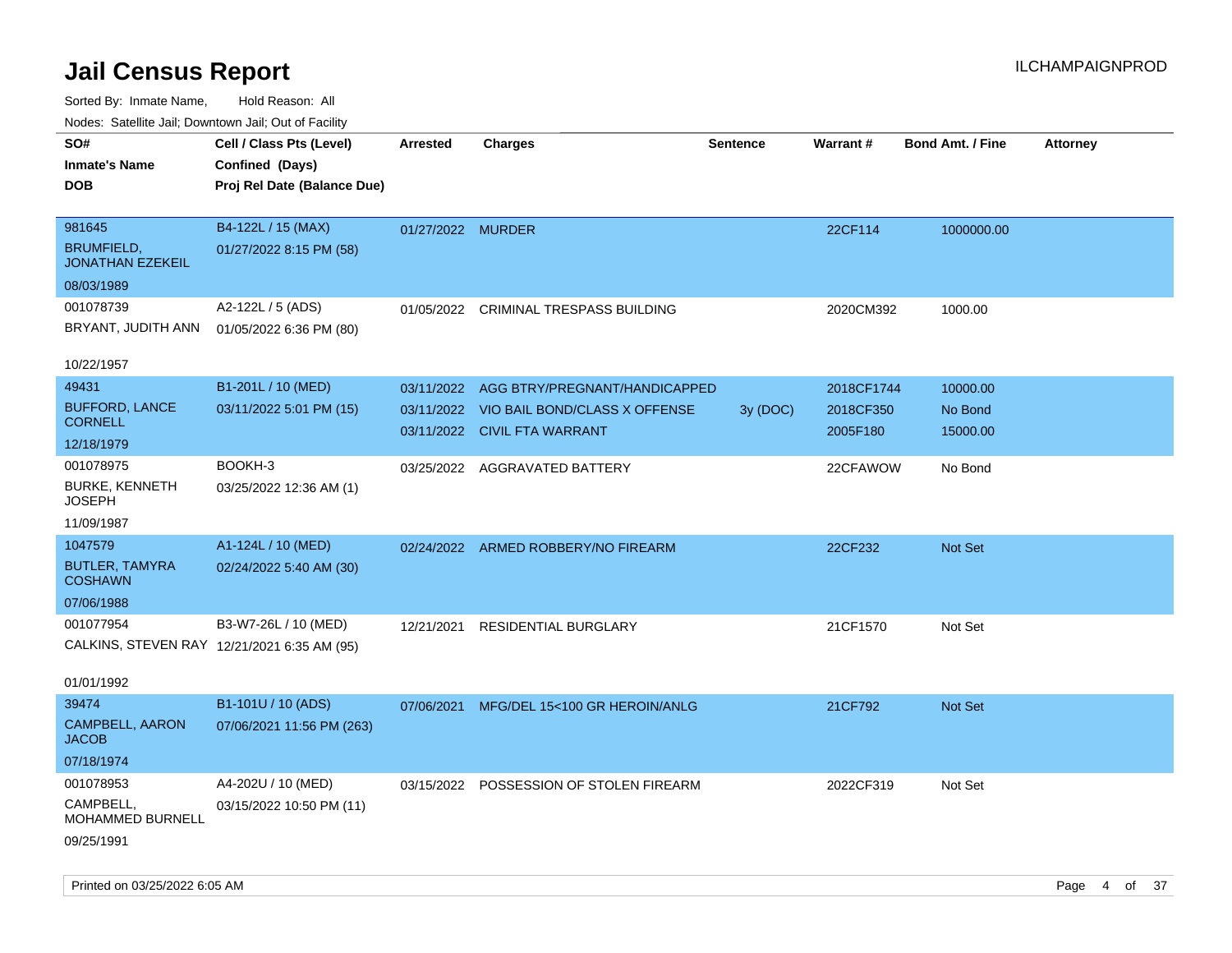Sorted By: Inmate Name, Hold Reason: All Nodes: Satellite Jail; Downtown Jail; Out of Facility

| SO#                                       | Cell / Class Pts (Level)                     | <b>Arrested</b> | <b>Charges</b>                                | <b>Sentence</b> | Warrant#      | <b>Bond Amt. / Fine</b> | <b>Attorney</b> |
|-------------------------------------------|----------------------------------------------|-----------------|-----------------------------------------------|-----------------|---------------|-------------------------|-----------------|
| <b>Inmate's Name</b>                      | Confined (Days)                              |                 |                                               |                 |               |                         |                 |
| <b>DOB</b>                                | Proj Rel Date (Balance Due)                  |                 |                                               |                 |               |                         |                 |
| 1060436                                   | B1-106U / 10 (MED)                           |                 | 01/06/2022 AGGRAVATED UNLAWFUL RESTRAINT      |                 | 22CF29        | Not Set                 |                 |
| <b>CARTER, DERESHEO</b><br><b>DEWAYNE</b> | 01/06/2022 8:43 PM (79)                      |                 | 01/06/2022 FELON ESCAPE/PEACE OFFICER         |                 | <b>22CF28</b> | Not Set                 |                 |
| 09/10/1991                                |                                              |                 |                                               |                 |               |                         |                 |
| 001077353                                 | B1-106L / 15 (MAX)                           | 02/12/2022      | FELON POSS/USE WEAPON/FIREARM                 |                 | 22CF173       | No Bond                 |                 |
| CARTER, JAMES<br><b>IVORY</b>             | 02/13/2022 1:19 AM (41)                      |                 | 02/12/2022 ALCOHOL SALES - MINOR 19-20        |                 | 2020OV127     | 1000.00                 |                 |
| 08/12/2000                                |                                              |                 |                                               |                 |               |                         |                 |
| 957936                                    | A4-201L / 15 (MAX)                           |                 | 03/10/2022 DELIVERY OF OR POSSESSION OF W/INT |                 | 22CF295       | <b>Not Set</b>          |                 |
| CAVETTE, JUSTIN<br><b>EUGENE</b>          | 03/10/2022 12:10 PM (16)                     |                 |                                               |                 |               |                         |                 |
| 08/02/1988                                |                                              |                 |                                               |                 |               |                         |                 |
| 1029088                                   | B1-107L / 10 (MED)                           |                 | 12/21/2021 FELON POSS/USE FIREARM PRIOR       |                 | 21CF1338      | 250000.00               |                 |
| CHAPPLE, MALIK<br><b>BIANCO</b>           | 12/22/2021 10:02 AM (94)                     |                 |                                               |                 |               |                         |                 |
| 10/25/1994                                |                                              |                 |                                               |                 |               |                         |                 |
| 001078812                                 | B1-207U / 15 (MAX)                           |                 | 02/01/2022 ARMED ROBBERY/ARMED W/FIREARM      |                 | 22CF145       | Not Set                 |                 |
| <b>COBB, SINTRAE</b><br><b>SANCHEZ</b>    | 02/01/2022 8:33 PM (53)                      |                 |                                               |                 |               |                         |                 |
| 07/05/2002                                |                                              |                 |                                               |                 |               |                         |                 |
| 001077485                                 | A1-227U / 15 (MAX)                           | 12/21/2021      | MURDER/INTENT TO KILL/INJURE                  |                 | 2021CF1282    | 1000000.00              |                 |
| COLBERT, ARIEANA<br><b>FELICIA</b>        | 12/21/2021 2:08 PM (95)                      |                 |                                               |                 |               |                         |                 |
| 12/13/2000                                |                                              |                 |                                               |                 |               |                         |                 |
| 34805                                     | B4-227U / 15 (MAX)                           | 10/01/2021      | <b>DOMESTIC BATTERY</b>                       |                 | 21CF1183      | Not Set                 |                 |
|                                           | CONERLY, KIN JOSEPH 10/01/2021 1:53 AM (176) | 10/01/2021      | ARMED HABITUAL CRIMINAL                       |                 | 21CF1184      | Not Set                 |                 |
|                                           |                                              | 10/06/2021      | POSS STOLEN VEHICLE > \$25,000                |                 | 19CF1786      | <b>Not Set</b>          |                 |
| 11/16/1971                                |                                              |                 |                                               |                 |               |                         |                 |
| 1074319                                   | B1-104L / 15 (MAX)                           | 10/12/2021      | AGGRAVATED CRUELTY TO ANIMALS                 |                 | 21CF1238      | Not Set                 |                 |
| CRAIG, DAVUCCI<br><b>DAVION</b>           | 10/12/2021 11:36 AM (165)                    | 10/14/2021      | <b>MURDER</b>                                 |                 | 21CF1239      | Not Set                 |                 |

08/02/2001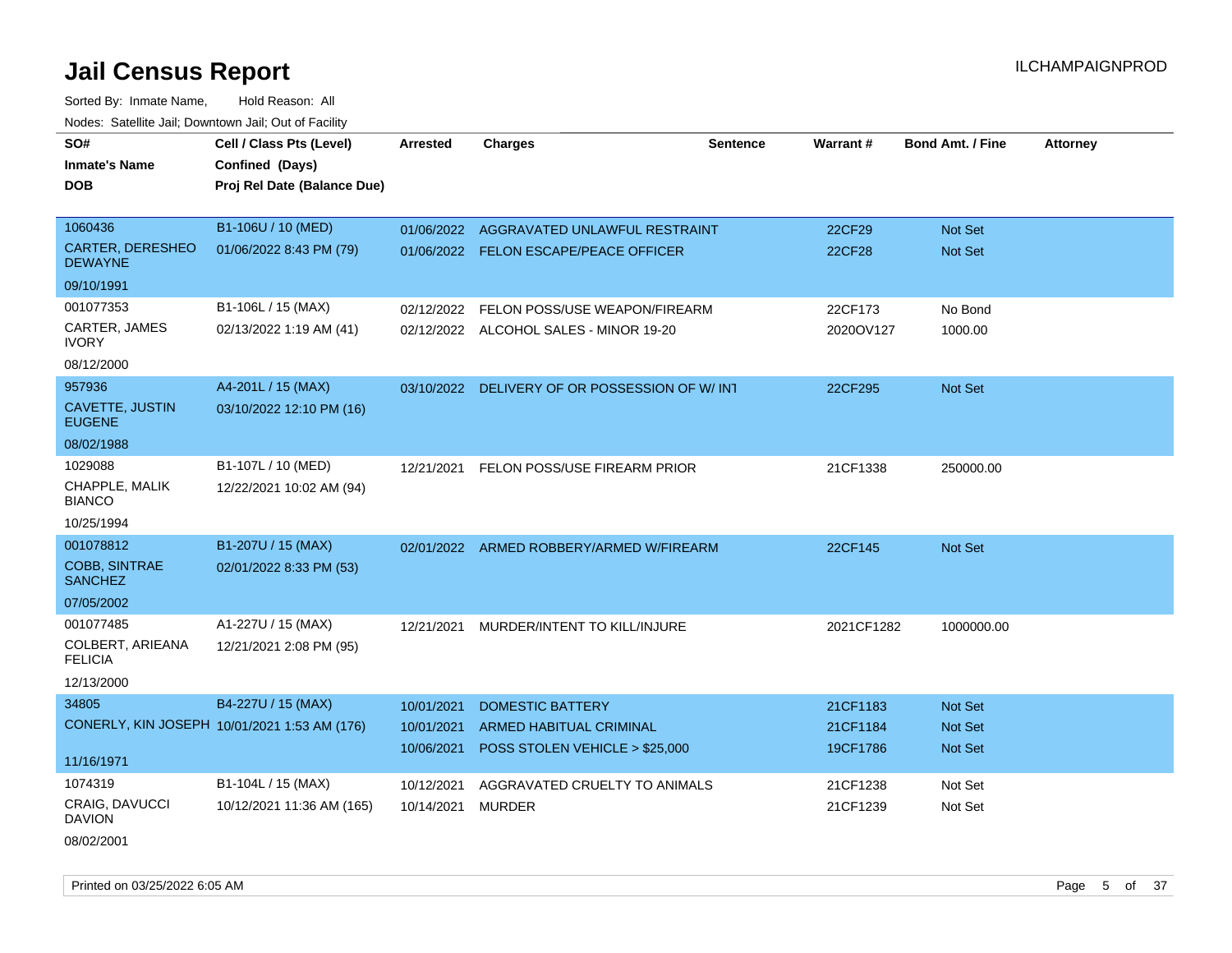Sorted By: Inmate Name, Hold Reason: All Nodes: Satellite Jail; Downtown Jail; Out of Facility

| SO#<br>Inmate's Name<br><b>DOB</b>    | Cell / Class Pts (Level)<br>Confined (Days)<br>Proj Rel Date (Balance Due) | <b>Arrested</b>      | <b>Charges</b>                         | <b>Sentence</b> | Warrant#   | <b>Bond Amt. / Fine</b> | <b>Attorney</b> |
|---------------------------------------|----------------------------------------------------------------------------|----------------------|----------------------------------------|-----------------|------------|-------------------------|-----------------|
|                                       |                                                                            |                      |                                        |                 |            |                         |                 |
| 49829                                 | A3-117L / 10 (ADS)                                                         |                      | 03/20/2022 AGGRAVATED DOMESTIC BATTERY |                 | 22CF337    | No Bond                 |                 |
| <b>CRANDALL, TERRY</b><br>LEE, Junior | 03/20/2022 11:02 PM (6)                                                    |                      |                                        |                 |            |                         |                 |
| 01/12/1974                            |                                                                            |                      |                                        |                 |            |                         |                 |
| 001077549                             | B2-T3-10L / 10 (SPH)                                                       | 12/22/2020           | PRED CRIM SEX ASLT/VICTIM <13          |                 | 2020CF1469 | Not Set                 |                 |
| CRISTOBAL-MATEO,<br><b>CRISTOBAL</b>  | 12/22/2020 1:17 PM (459)                                                   |                      |                                        |                 |            |                         |                 |
| 12/02/1988                            |                                                                            |                      |                                        |                 |            |                         |                 |
| 988538                                | B3-W6-24L / 10 (MED)                                                       | 12/21/2021           | AGGRAVATED DOMESTIC BATTERY            |                 | 21CF1564   | Not Set                 |                 |
| DAVIDSON, HARLEY<br><b>KYLE SCOTT</b> | 12/21/2021 5:45 AM (95)                                                    |                      |                                        |                 |            |                         |                 |
| 08/05/1990                            | 4/18/2022 (0.00)                                                           |                      |                                        |                 |            |                         |                 |
| 1023587                               | A4-102L / 15 (MAX)                                                         | 09/24/2021           | MFG/DEL CANNABIS/2.5-10 GRAMS          |                 | 21CF1155   | Not Set                 |                 |
| DAVIS, MARTIN<br><b>DENNIS</b>        | 09/24/2021 9:38 PM (183)                                                   | 09/24/2021           | ARMED HABITUAL CRIMINAL                |                 | 2021-CF681 | 500000.00               |                 |
| 12/02/1994                            |                                                                            |                      |                                        |                 |            |                         |                 |
| 001078538                             | A3-213U / 10 (ADS)                                                         | 10/26/2021           | <b>CRIM SEX ASSAULT/FORCE</b>          |                 | 21CF1301   | Not Set                 |                 |
| DAWKINS, LEN                          | 10/26/2021 8:18 PM (151)                                                   |                      |                                        |                 |            |                         |                 |
| 03/23/1987                            |                                                                            |                      |                                        |                 |            |                         |                 |
| 56972                                 | B3-W8-32L / 10 (MED)                                                       | 08/30/2021           | POSS STOLEN VEHICLE > \$25,000         |                 | 21CF1044   | Not Set                 |                 |
| DAY, DANIEL JOSEPH                    | 08/30/2021 3:07 PM (208)                                                   | 09/04/2021           | <b>BURGLARY</b>                        |                 | 21CF1054   | Not Set                 |                 |
| 10/16/1982                            |                                                                            |                      |                                        |                 |            |                         |                 |
| 64070                                 | B3-W7-28L / 10 (MED)                                                       | 02/18/2022           | <b>BURGLARY</b>                        |                 | 21CF1176   | 20000.00                |                 |
| DECKER, ANTHONY V                     | 02/18/2022 6:52 PM (36)                                                    |                      | 02/18/2022 POSSESSION OF METH<5 GRAMS  |                 | 21CF1205   | 15000.00                |                 |
| 11/27/1982                            |                                                                            |                      |                                        |                 |            |                         |                 |
| 36298                                 | B2-DR / 5 (SPH)                                                            | 03/11/2022 AGG DUI/3 |                                        |                 | 21CF380    | Not Set                 |                 |
| DUCEY, SCOTT<br>ROBERT                | 03/11/2022 12:49 PM (15)                                                   |                      |                                        |                 |            |                         |                 |
|                                       |                                                                            |                      |                                        |                 |            |                         |                 |

04/02/1969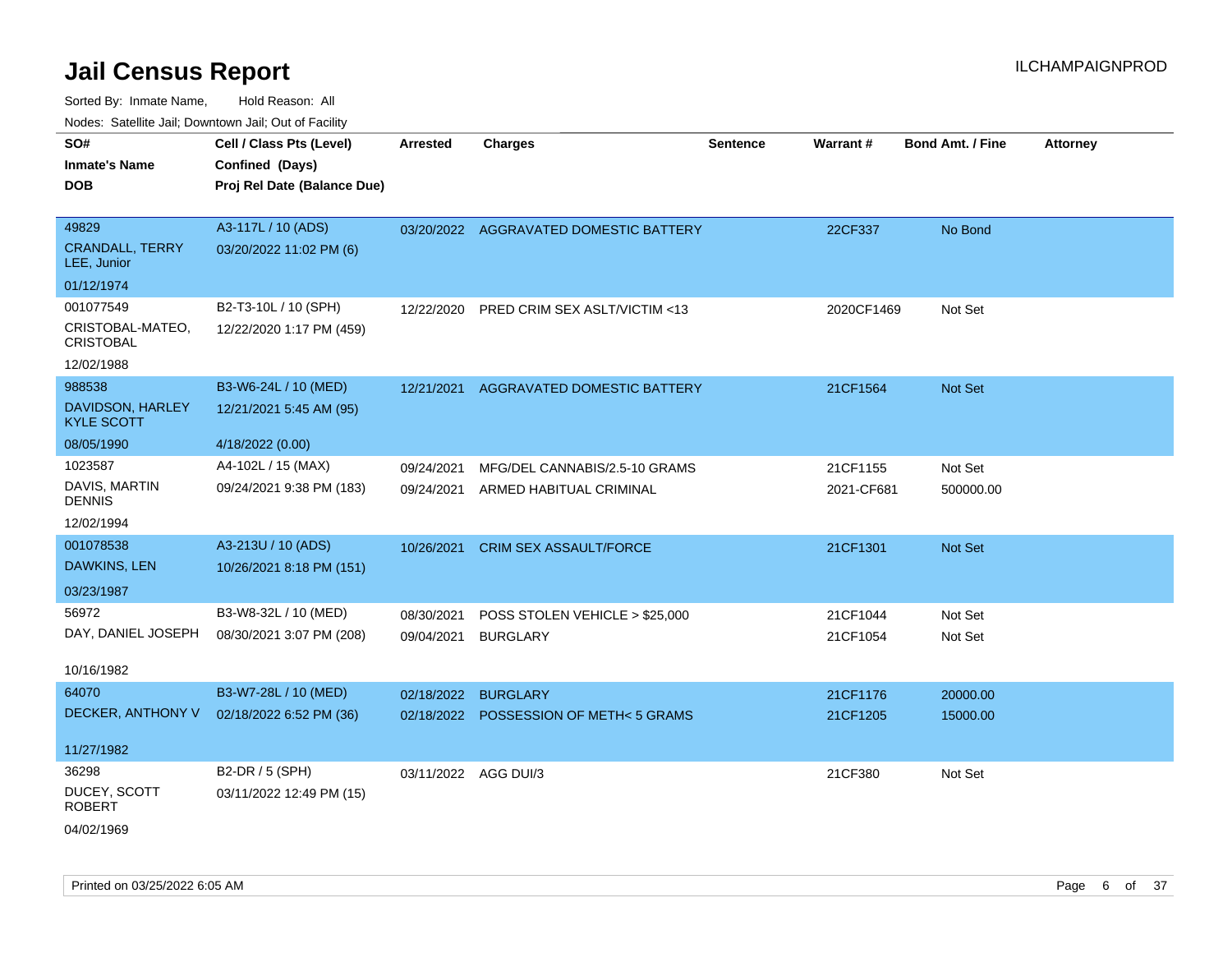| roacs. Catellite Jall, Downtown Jall, Out of Facility |                                             |                 |                                           |                 |             |                         |                 |
|-------------------------------------------------------|---------------------------------------------|-----------------|-------------------------------------------|-----------------|-------------|-------------------------|-----------------|
| SO#<br><b>Inmate's Name</b>                           | Cell / Class Pts (Level)<br>Confined (Days) | <b>Arrested</b> | <b>Charges</b>                            | <b>Sentence</b> | Warrant#    | <b>Bond Amt. / Fine</b> | <b>Attorney</b> |
| <b>DOB</b>                                            | Proj Rel Date (Balance Due)                 |                 |                                           |                 |             |                         |                 |
|                                                       |                                             |                 |                                           |                 |             |                         |                 |
| 1024895                                               | B1-103L / 10 (MED)                          | 12/15/2021      | MFG/DEL 100<400 GR COCA/ANLG              |                 | 21CF1535    | <b>Not Set</b>          |                 |
| EDWARDS, GEORGE<br><b>CORTEZ</b>                      | 12/15/2021 12:26 PM (101)                   | 12/15/2021      | <b>AGGRAVATED BATTERY</b>                 |                 | 21CF1536    | <b>Not Set</b>          |                 |
| 06/19/1994                                            |                                             |                 |                                           |                 |             |                         |                 |
| 1074720                                               | B2-T4-13U / 15 (SPH)                        |                 | 01/19/2022 PRED CRIM SEX ASLT/VICTIM <13  |                 | 21CF1414    | 500000.00               |                 |
| ELVIR-REYES, JORGE<br>LEONARDO                        | 01/19/2022 1:43 PM (66)                     |                 |                                           |                 |             |                         |                 |
| 06/03/1988                                            |                                             |                 |                                           |                 |             |                         |                 |
| 43977                                                 | B2-T1-02L / 5 (SPH)                         | 12/20/2021      | AGG FLEEING POLICE/21 MPH OVER            |                 | 21CF1566    | Not Set                 |                 |
| <b>EMKES, DOUGLAS</b><br><b>ALAN</b>                  | 12/20/2021 9:59 AM (96)                     | 12/20/2021      | <b>PAROLE REVOCATION</b>                  |                 |             | No Bond                 |                 |
| 06/08/1959                                            |                                             |                 |                                           |                 |             |                         |                 |
| 987328                                                | A2-123L / 10 (MED)                          | 12/11/2021      | AGG ASLT PEACE OFF/FIRE/ER WRK            |                 | 21CF1515    | Not Set                 |                 |
| ERVIN, DEIDRA ANN<br><b>RUTH</b>                      | 12/11/2021 8:48 PM (105)                    |                 |                                           |                 |             |                         |                 |
| 04/15/1991                                            |                                             |                 |                                           |                 |             |                         |                 |
| 60186                                                 | A4-202L / 10 (ADS)                          |                 | 03/12/2022 AGG DOMESTIC BATTERY/STRANGLE  |                 | 22CF304     | <b>Not Set</b>          |                 |
| <b>EVANS, MICHAEL</b><br><b>WILLIAM</b>               | 03/12/2022 6:03 PM (14)                     |                 |                                           |                 |             |                         |                 |
| 08/08/1981                                            |                                             |                 |                                           |                 |             |                         |                 |
| 1026175                                               | B4-127U / 10 (MED)                          | 02/06/2022      | FELON FAIL/RETURN FRM FURLOUGH            |                 | 21CF1554    | No Bond                 |                 |
| FALCONER, AVERY                                       | 02/06/2022 4:49 AM (48)                     |                 | 02/06/2022 CITY OV ARREST                 |                 | 2021-OV-65  | 1000.00                 |                 |
| <b>FOX</b>                                            |                                             | 02/07/2022      | MFG/DEL 1<15 GR COCAINE/ANLG              | 6y (DOC)        | 2019CF1617  | No Bond                 |                 |
| 04/07/1989                                            |                                             |                 |                                           |                 |             |                         |                 |
| 1060714                                               | A3-114L / 5 (ADS)                           |                 | 03/23/2022 DRIVING ON SUSPENDED LICENSE   |                 | 2022MT52    | 3000.00                 |                 |
| FAULKNER, BRADLEY<br><b>ANDREW</b>                    | 03/23/2022 12:59 AM (3)                     |                 |                                           |                 |             |                         |                 |
| 05/10/1996                                            |                                             |                 |                                           |                 |             |                         |                 |
| 527081                                                | B3-W5-20L / 10 (MED)                        |                 | 09/06/2021 ARSON/REAL/PERSONAL PROP>\$150 |                 | 2021 CF 797 | 25000.00                |                 |
| FERGUSON,<br><b>CHRISTOPHER</b>                       | 09/06/2021 1:18 PM (201)                    |                 |                                           |                 |             |                         |                 |
| 12/21/1981                                            |                                             |                 |                                           |                 |             |                         |                 |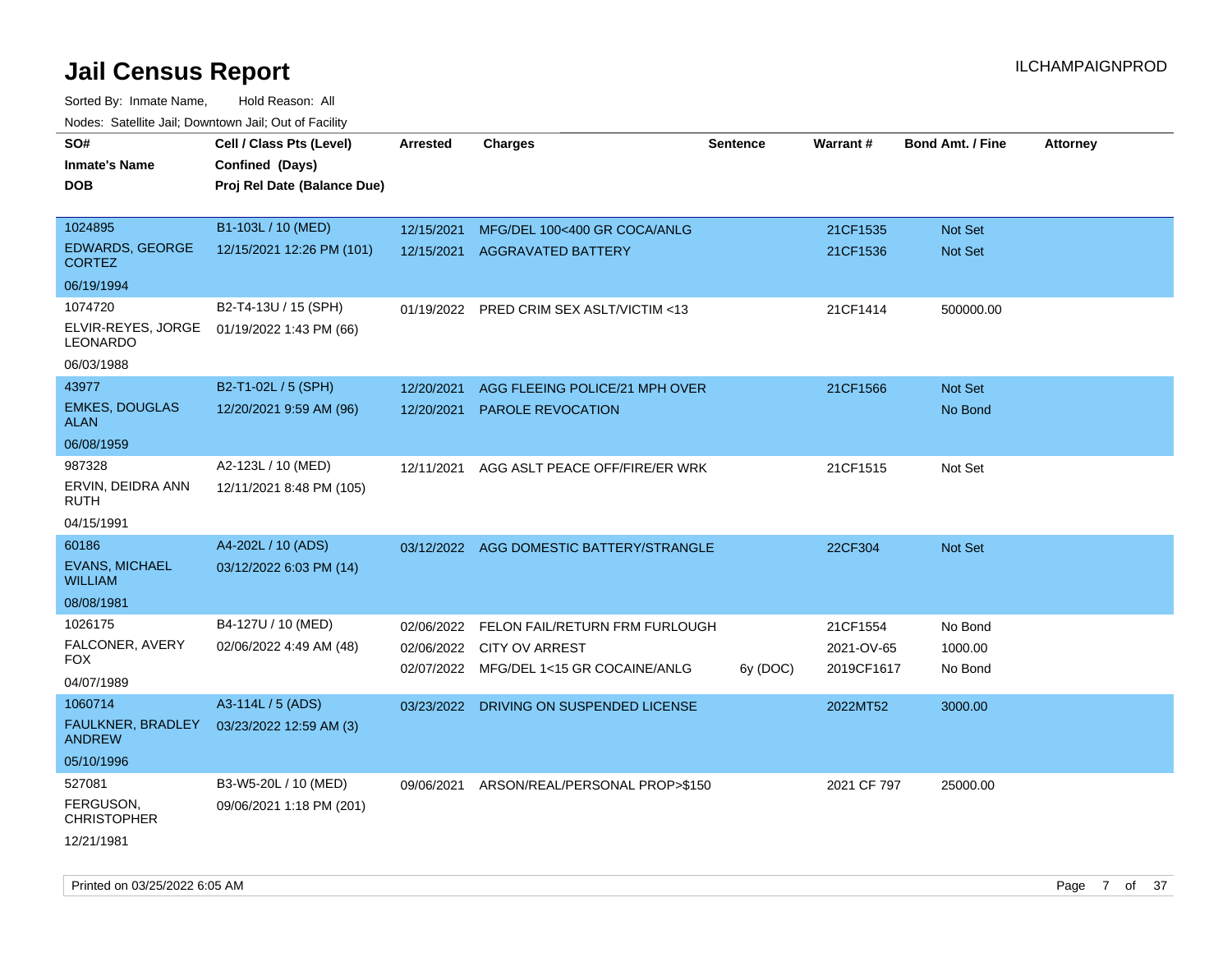| rougs. Calcing Jan, Downtown Jan, Out of Facility |                                              |                   |                                          |                 |                 |                         |                 |
|---------------------------------------------------|----------------------------------------------|-------------------|------------------------------------------|-----------------|-----------------|-------------------------|-----------------|
| SO#                                               | Cell / Class Pts (Level)                     | <b>Arrested</b>   | <b>Charges</b>                           | <b>Sentence</b> | <b>Warrant#</b> | <b>Bond Amt. / Fine</b> | <b>Attorney</b> |
| <b>Inmate's Name</b>                              | Confined (Days)                              |                   |                                          |                 |                 |                         |                 |
| <b>DOB</b>                                        | Proj Rel Date (Balance Due)                  |                   |                                          |                 |                 |                         |                 |
|                                                   |                                              |                   |                                          |                 |                 |                         |                 |
| 66468                                             | A4-106L / 15 (MAX)                           | 03/06/2022 MURDER |                                          |                 | 22CF273         | 1000000.00              |                 |
| FERRELL, BRIAN<br><b>JAMAL</b>                    | 03/06/2022 9:04 PM (20)                      |                   |                                          |                 |                 |                         |                 |
| 11/15/1985                                        |                                              |                   |                                          |                 |                 |                         |                 |
| 962759                                            | B2-DR / 15 (SPH)                             | 07/16/2021        | METH DELIVERY<5 GRAMS                    |                 | 21CF833         | Not Set                 |                 |
|                                                   | FINLEY, KEVIN DANTE 07/16/2021 9:44 PM (253) | 07/29/2021        | AGG CRIM SEX ASSAULT/FELONY              |                 | 21CF891         | No Bond                 |                 |
|                                                   |                                              |                   |                                          |                 |                 |                         |                 |
| 12/28/1988                                        |                                              |                   |                                          |                 |                 |                         |                 |
| 001078961                                         | A3-111L / 10 (ADS)                           |                   | 03/21/2022 AGG BATTERY/DISCHARGE FIREARM |                 | 22CF39          | 750000.00               |                 |
| <b>FISCHER, KYRE</b><br><b>ORLANDO</b>            | 03/21/2022 1:21 PM (5)                       |                   |                                          |                 |                 |                         |                 |
| 04/14/2002                                        |                                              |                   |                                          |                 |                 |                         |                 |
| 1039744                                           | B4-124U / 15 (MAX)                           | 12/06/2021        | MURDER                                   |                 | 20CF959         | 1000000.00              |                 |
| FONVILLE, TREVOY<br><b>JERMAINE</b>               | 12/06/2021 10:52 AM (110)                    |                   |                                          |                 |                 |                         |                 |
| 01/13/1996                                        |                                              |                   |                                          |                 |                 |                         |                 |
| 001078863                                         | B4-226U / 15 (MAX)                           |                   | 02/19/2022 POSSESSION OF STOLEN FIREARM  |                 | 22CF203         | Not Set                 |                 |
| FOSTER, JOHN<br><b>CARELL</b>                     | 02/19/2022 6:01 AM (35)                      |                   |                                          |                 |                 |                         |                 |
| 03/13/1981                                        |                                              |                   |                                          |                 |                 |                         |                 |
| 518395                                            | B2-T3-12L / 15 (SPH)                         |                   | 07/07/2020 CRIMINAL SEXUAL ASSAULT       |                 | 2020-CF735      | 250000.00               |                 |
|                                                   | FRANDLE, MARK RYAN 07/07/2020 3:42 PM (627)  |                   |                                          |                 |                 |                         |                 |
|                                                   |                                              |                   |                                          |                 |                 |                         |                 |
| 09/10/1985                                        |                                              |                   |                                          |                 |                 |                         |                 |
| 001077934                                         | A1-125L / 10 (MED)                           | 08/22/2021        | AGG DUI/ACCIDENT/DEATH                   |                 | 21CF1024        | Not Set                 |                 |
| FREED, LOGAN<br><b>SUZANNE</b>                    | 08/22/2021 11:45 PM (216)                    | 08/22/2021        | <b>DOMESTIC BATTERY</b>                  |                 | 21 CM 172       | 10000.00                |                 |
| 08/18/1996                                        |                                              |                   |                                          |                 |                 |                         |                 |
| 001078290                                         | A1-224L / 10 (ADS)                           | 08/19/2021        | MACHINE GUN/AUTO WEAPON/VEH              |                 | 21CF1012        | Not Set                 |                 |
| FREEMAN, ANGEL<br><b>JANILA KAY</b>               | 08/19/2021 1:26 AM (219)                     |                   |                                          |                 |                 |                         |                 |
| 12/25/1995                                        |                                              |                   |                                          |                 |                 |                         |                 |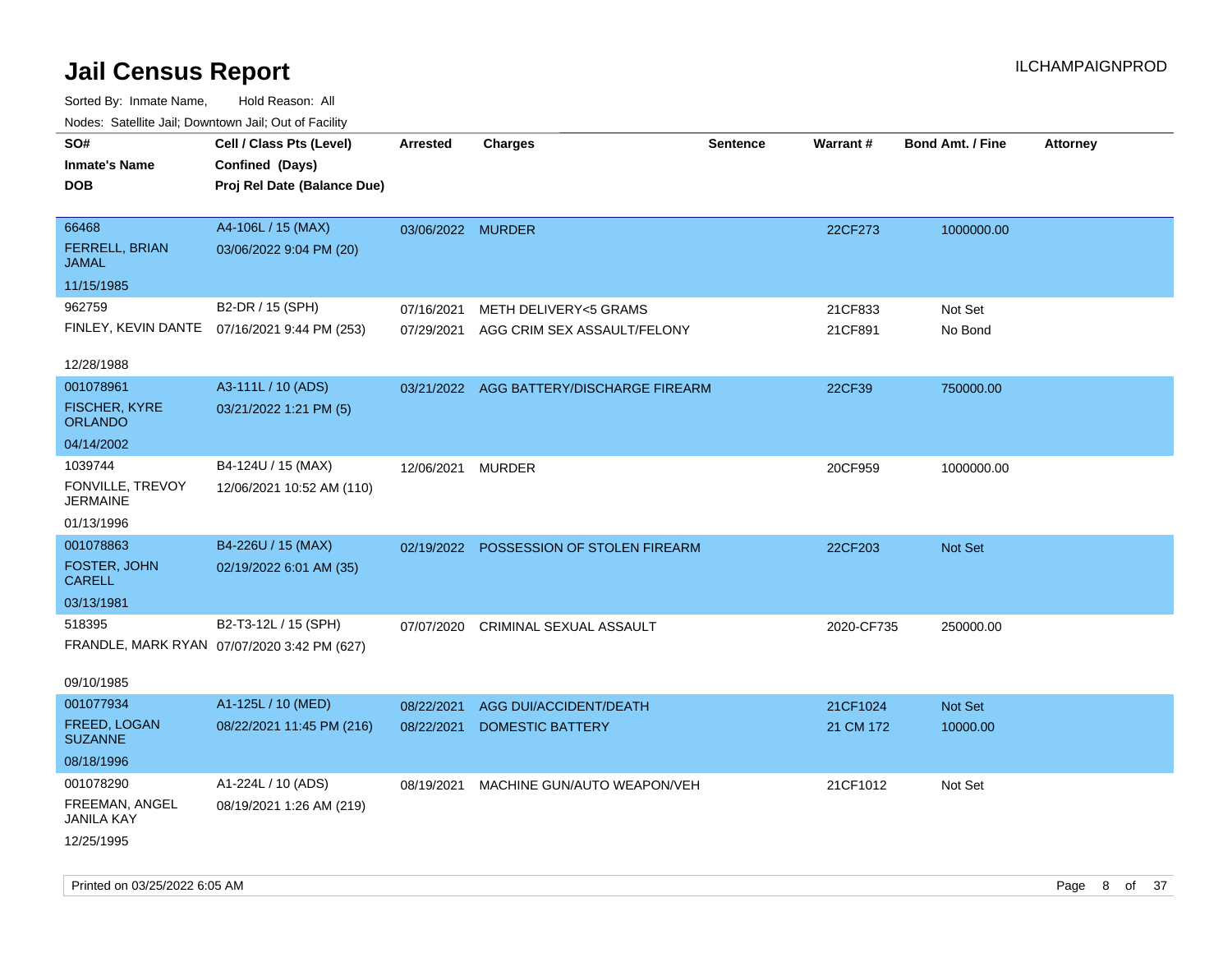| rouco. Calcinic Jan, Downtown Jan, Out of Facility |                                            |                 |                                          |                 |                 |                         |                 |
|----------------------------------------------------|--------------------------------------------|-----------------|------------------------------------------|-----------------|-----------------|-------------------------|-----------------|
| SO#                                                | Cell / Class Pts (Level)                   | <b>Arrested</b> | <b>Charges</b>                           | <b>Sentence</b> | <b>Warrant#</b> | <b>Bond Amt. / Fine</b> | <b>Attorney</b> |
| Inmate's Name                                      | Confined (Days)                            |                 |                                          |                 |                 |                         |                 |
| DOB                                                | Proj Rel Date (Balance Due)                |                 |                                          |                 |                 |                         |                 |
|                                                    |                                            |                 |                                          |                 |                 |                         |                 |
| 591514                                             | B2-T2-07U / 10 (SPH)                       |                 | 02/25/2022 AGG CRIM SEX ABUSE/VIC 13-17  |                 | 22CF230         | 100000.00               |                 |
|                                                    | GAMBLE, SCOTT PAUL 02/25/2022 6:08 PM (29) |                 |                                          |                 |                 |                         |                 |
|                                                    |                                            |                 |                                          |                 |                 |                         |                 |
| 09/06/1968                                         |                                            |                 |                                          |                 |                 |                         |                 |
| 1075614                                            | A3-211U / 15 (ADS)                         | 03/19/2022      | AGGRAVATED DOMESTIC BATTERY              |                 | 22CF333         | Not Set                 |                 |
| GANT, TEVIN<br>ODELROW                             | 03/19/2022 5:29 PM (7)                     |                 | 03/19/2022 PAROLE REVOCATION             |                 | CM2201590       | No Bond                 |                 |
| 03/03/1991                                         |                                            |                 |                                          |                 |                 |                         |                 |
| 1068917                                            | <b>BOOKF-1/5 (MIN)</b>                     | 08/11/2021      | VIO ORDER/PRIOR VIO OF ORDER             |                 | 21CF965         | <b>Not Set</b>          |                 |
| <b>GARCIA, JUAN</b><br>CARLOS                      | 08/11/2021 9:24 PM (227)                   |                 |                                          |                 |                 |                         |                 |
| 10/21/1997                                         |                                            |                 |                                          |                 |                 |                         |                 |
| 001077781                                          | BOOKH-3                                    |                 | 03/24/2022 VIOLATE SEX OFFENDER REGIS    |                 | 2022CFAWOW      | Not Set                 |                 |
| <b>GARNER, KEVIN</b><br>MATTHEW                    | 03/24/2022 2:58 PM (2)                     |                 |                                          |                 |                 |                         |                 |
| 04/08/1996                                         |                                            |                 |                                          |                 |                 |                         |                 |
| 001078154                                          | B3-W1-01U / 10 (MED)                       | 01/09/2022      | DRVG UNDER INFLU OF ALCOHOL              |                 | 2021 DT 182     | 5000.00                 |                 |
| <b>GENTRY, DAMON</b><br>LIONEL                     | 01/09/2022 4:41 PM (76)                    |                 | 01/09/2022 AGG DOMESTIC BATTERY/STRANGLE |                 | 2021 CF 1396    | 50000.00                |                 |
| 12/25/1971                                         |                                            |                 |                                          |                 |                 |                         |                 |
| 001078633                                          | B2-T4-15U / 25 (SPH)                       | 12/01/2021      | PRED CRIM SEX ASLT/VICTIM <13            |                 | 21CF1416        | 250000.00               |                 |
| GONZALEZ-GUILLEN,<br>EDWARD                        | 12/01/2021 12:08 PM (115)                  |                 |                                          |                 |                 |                         |                 |
| 08/25/2002                                         |                                            |                 |                                          |                 |                 |                         |                 |
| 001078607                                          | B4-221L / 15 (MAX)                         | 11/22/2021      | <b>FELON POSS/USE FIREARM/PAROLE</b>     |                 | 21CF1437        | <b>Not Set</b>          |                 |
| <b>GRAY, WILLIAM</b><br>DA'VON                     | 11/22/2021 2:57 PM (124)                   |                 | 11/22/2021 ATTEMPT (FIRST DEGREE MURDER) |                 | 21CF1435        | <b>Not Set</b>          |                 |
| 04/18/1984                                         |                                            |                 |                                          |                 |                 |                         |                 |
| 56342                                              | B1-206L / 10 (MED)                         | 10/21/2021      | THEFT CONTROL INTENT <\$500              |                 | 17CF1451        | 10000.00                |                 |
| <b>GRIFFIN, NATHAN</b>                             | 10/21/2021 4:20 PM (156)                   | 10/21/2021      | DRIVING ON REVOKED LICENSE               |                 | 20TR1979        | 3000.00                 |                 |
| <b>EUGENE</b>                                      |                                            | 10/21/2021      | ARMED HABITUAL CRIMINAL                  |                 | 21CF1279        | Not Set                 |                 |
| 02/24/1969                                         |                                            |                 |                                          |                 |                 |                         |                 |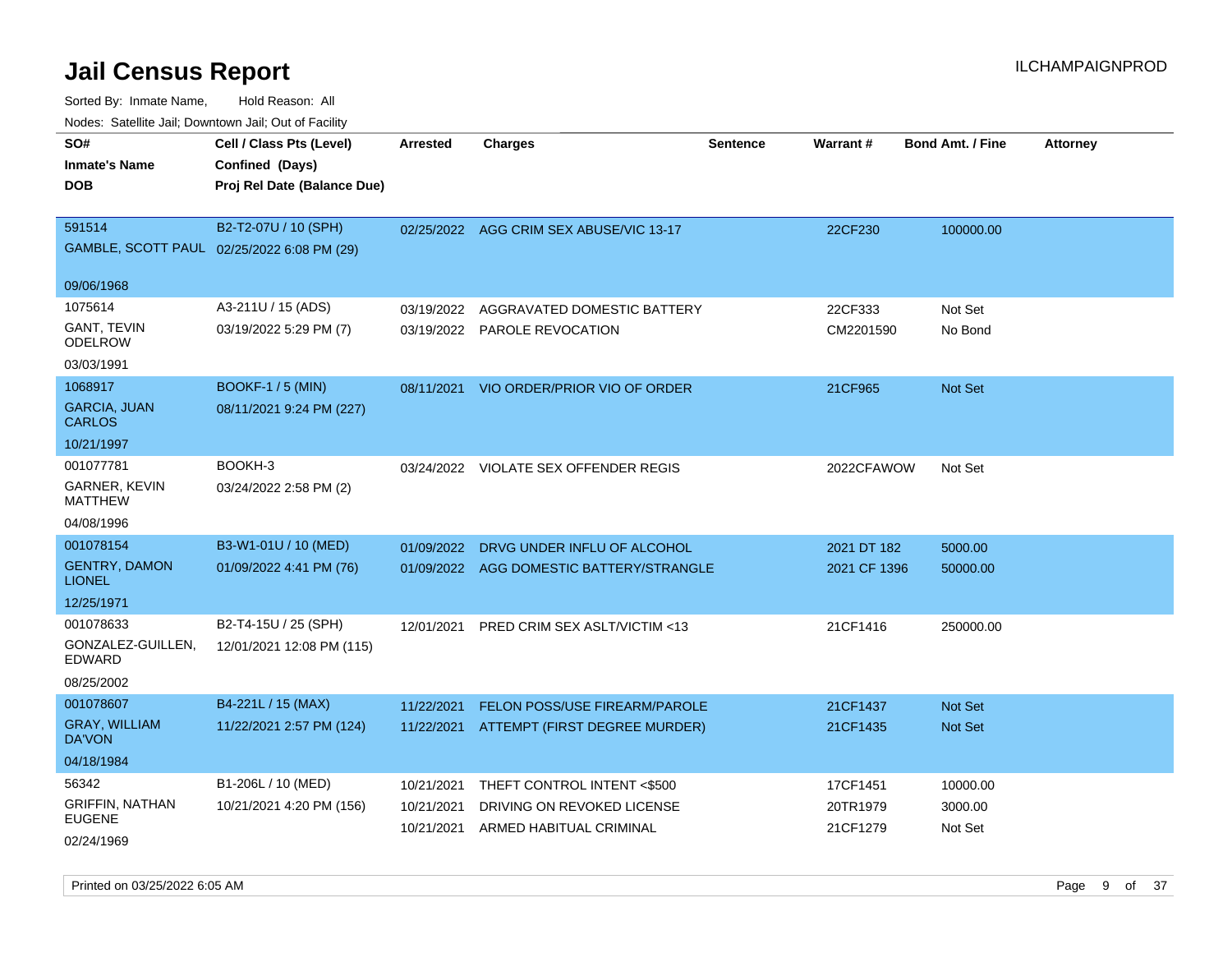| SO#<br><b>Inmate's Name</b><br><b>DOB</b>                   | Cell / Class Pts (Level)<br>Confined (Days)<br>Proj Rel Date (Balance Due)          | <b>Arrested</b>                                                                  | <b>Charges</b>                                                                                                                                                                                                                                      | <b>Sentence</b> | Warrant#                                                                         | Bond Amt. / Fine                                                        | <b>Attorney</b> |
|-------------------------------------------------------------|-------------------------------------------------------------------------------------|----------------------------------------------------------------------------------|-----------------------------------------------------------------------------------------------------------------------------------------------------------------------------------------------------------------------------------------------------|-----------------|----------------------------------------------------------------------------------|-------------------------------------------------------------------------|-----------------|
| 56594<br>HARRIS, JOSEPH LEE<br>10/30/1982<br>544770         | A3-115L / 10 (ADS)<br>03/22/2022 8:39 PM (4)<br>A4-105U / 10 (MED)                  | 03/22/2022<br>03/22/2022<br>03/22/2022<br>03/22/2022<br>03/22/2022<br>03/22/2022 | DRIVING RVK/SUSP DUI/SSS 4-9<br>DRIVING RVK/SUSP DUI/SSS 4-9<br><b>VIOLATE/CDL LICENSE SUSPENDED</b><br><b>DRIVING RVK/SUSP DUI/SSS 4-9</b><br>AGG BATTERY/PUBLIC PLACE<br>DRVG UNDER INFLU OF ALCOHOL<br>03/22/2022 POSS AMT CON SUB EXCEPT(A)/(D) |                 | 21CF548<br>20CF910<br>21TR7964<br>20CF1018<br>19CF1521<br>2021CF142<br>2021CF104 | 440.00<br>440.00<br>190.00<br>440.00<br>5000.00<br>7500.00<br>200000.00 |                 |
| HAYES, DEVON<br><b>JERMAINE</b><br>11/07/1987               | 08/14/2021 2:56 AM (224)                                                            | 08/14/2021                                                                       | AGG DOMESTIC BATTERY/STRANGLE                                                                                                                                                                                                                       | 7y (DOC)        | 2021CF514                                                                        | 25000.00                                                                |                 |
| 975293<br><b>HILL, JACOB MILES</b><br>02/06/1988            | B2-T4-14L / 10 (SPH)<br>07/21/2021 8:43 PM (248)                                    | 07/21/2021<br>07/21/2021<br>07/25/2021<br>08/18/2021<br>09/09/2021               | VIO ORDER/PRIOR VIO OF ORDER<br><b>STALKING</b><br><b>PAROLE REVOCATION</b><br><b>HARASS WITNESS/FAMILY MBR/REP</b><br>AGG STALKING/BODILY HARM                                                                                                     |                 | 21CF914<br>2021CF863<br>CH2104646<br>21CF992<br>21CF1073                         | No Bond<br>Not Set<br><b>Not Set</b><br><b>Not Set</b><br>Not Set       |                 |
| 48471<br>HILL, RAMESH<br><b>JERMAINE</b><br>12/11/1978      | B1-207L / 15 (MAX)<br>08/08/2021 4:45 AM (230)                                      | 08/08/2021                                                                       | AGG BATTERY/DISCHARGE FIREARM                                                                                                                                                                                                                       |                 | 21CF946                                                                          | Not Set                                                                 |                 |
| 1072876<br><b>BELL</b><br>07/10/1996                        | A1-226U / 5 (MIN)<br>HOUTCHINS, SAVANNA 02/10/2022 5:10 PM (44)<br>2/17/2022 (0.00) |                                                                                  | 02/10/2022 METH DELIVERY/5<15 GRAMS                                                                                                                                                                                                                 | 4y (DOC)        | 21CF143                                                                          | No Bond                                                                 |                 |
| 001078884<br>HOWARD, TREVON<br><b>TITRESS</b><br>03/20/1999 | A4-201U / 15 (MAX)<br>02/27/2022 5:07 AM (27)                                       |                                                                                  | 02/27/2022 ARMED VIOLENCE/CATEGORY I                                                                                                                                                                                                                | 6y (DOC)        | 22CF234                                                                          | Not Set                                                                 |                 |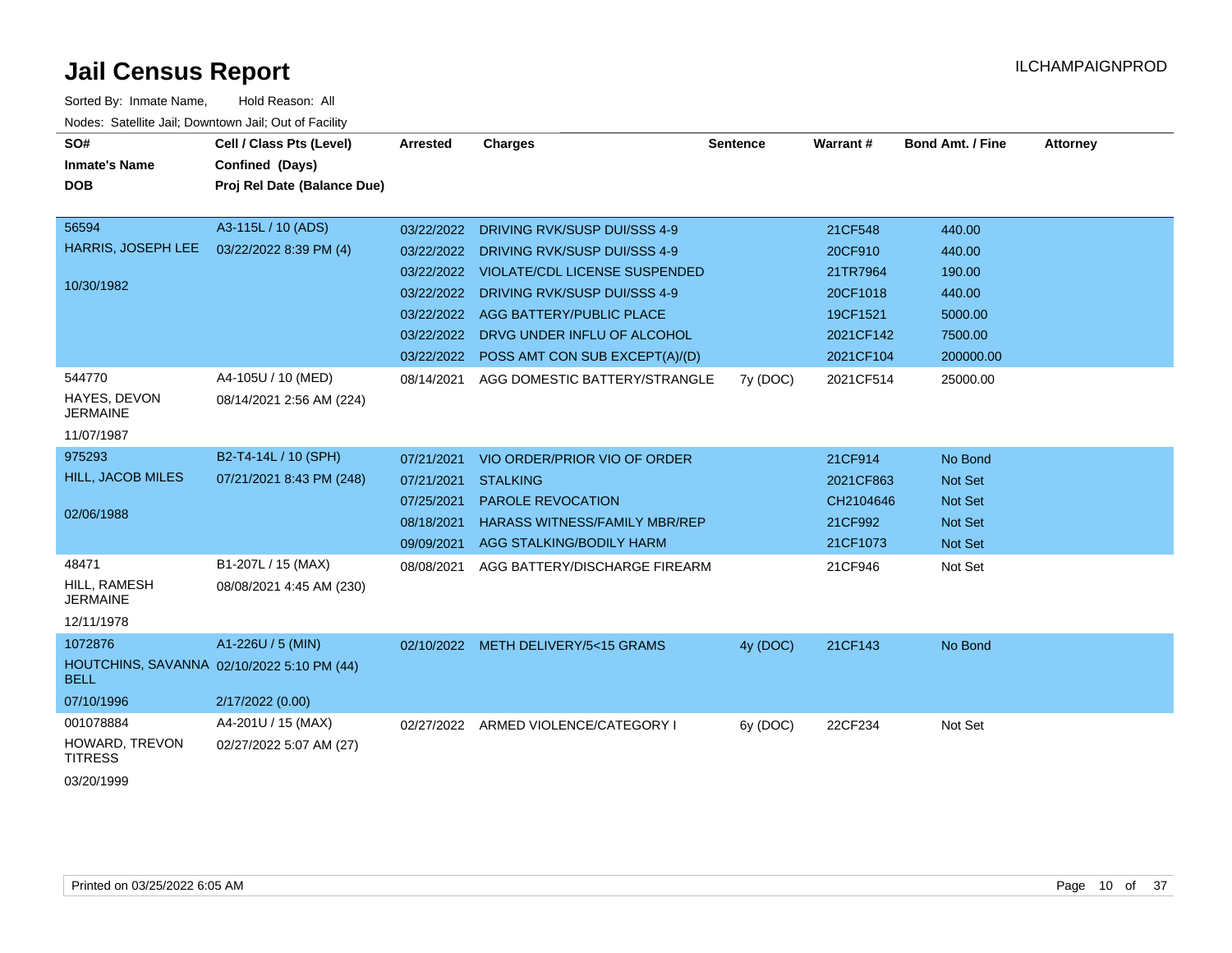Sorted By: Inmate Name, Hold Reason: All Nodes: Satellite Jail; Downtown Jail; Out of Facility

| <b>Attorney</b> |
|-----------------|
|                 |
|                 |
|                 |
|                 |
|                 |
|                 |
|                 |
|                 |
|                 |
|                 |
|                 |
|                 |
|                 |
|                 |
|                 |
|                 |
|                 |
|                 |
|                 |
|                 |
|                 |
|                 |
|                 |
|                 |
|                 |
|                 |
|                 |
|                 |
|                 |

Printed on 03/25/2022 6:05 AM **Page 11** of 37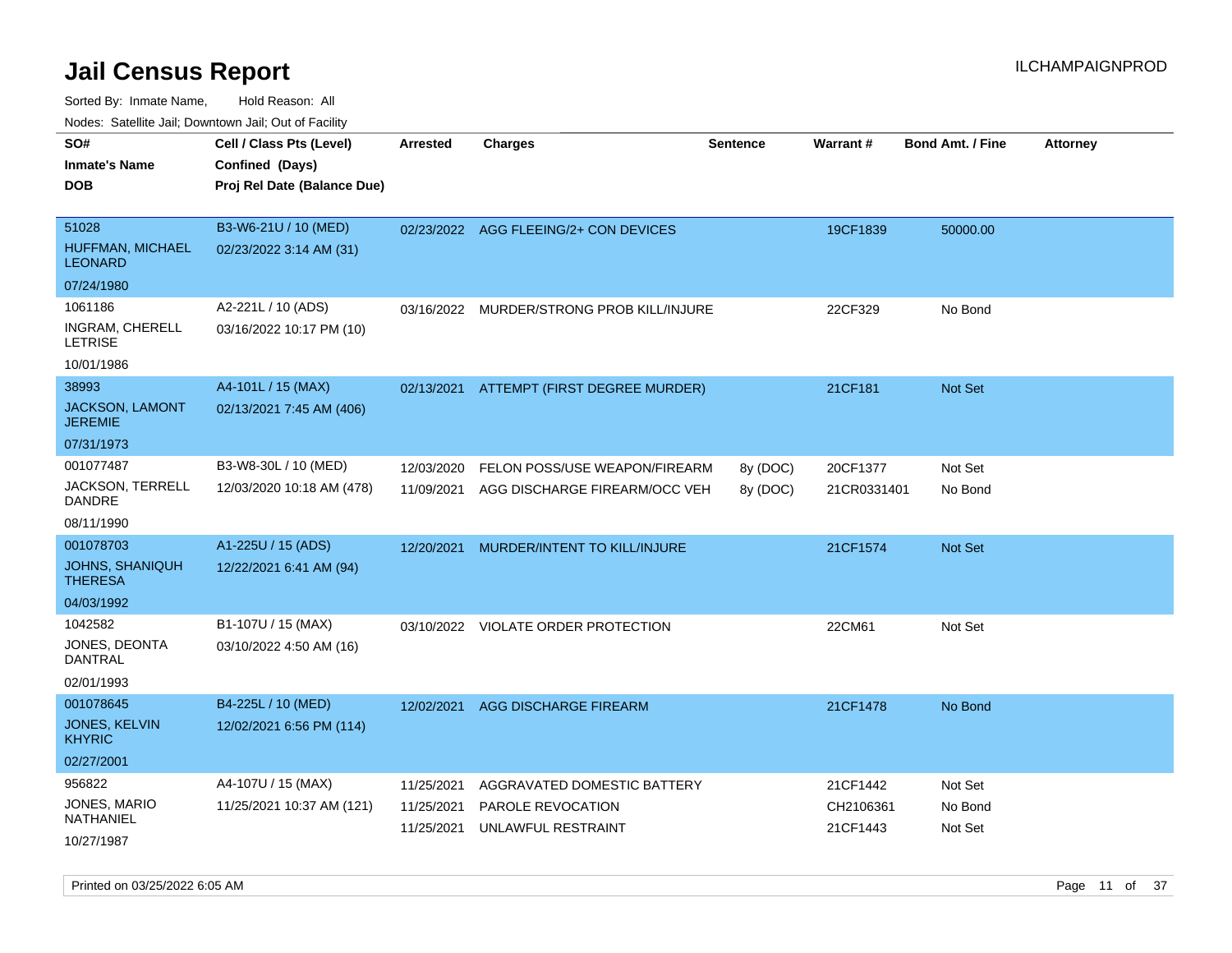| SO#                                      | Cell / Class Pts (Level)    | <b>Arrested</b> | <b>Charges</b>                          | <b>Sentence</b> | Warrant#   | <b>Bond Amt. / Fine</b> | <b>Attorney</b> |
|------------------------------------------|-----------------------------|-----------------|-----------------------------------------|-----------------|------------|-------------------------|-----------------|
| <b>Inmate's Name</b>                     | Confined (Days)             |                 |                                         |                 |            |                         |                 |
| <b>DOB</b>                               | Proj Rel Date (Balance Due) |                 |                                         |                 |            |                         |                 |
|                                          |                             |                 |                                         |                 |            |                         |                 |
| 59668                                    | B2-T1-04L / 10 (SPH)        | 02/11/2022      | FAIL TO RPT CHNG ADDRESS/EMPL           |                 | 20 CF 1241 | 75000.00                |                 |
| <b>JONES, MARTELL</b><br><b>DEANGELO</b> | 02/11/2022 3:19 PM (43)     |                 | 02/11/2022 AGGRAVATED ARSON/BODILY HARM |                 | 22 CF 169  | 75000.00                |                 |
| 07/11/1983                               |                             |                 |                                         |                 |            |                         |                 |
| 1008468                                  | B4-125L / 10 (MED)          | 12/01/2021      | FELON POSS/USE WEAPON/FIREARM           |                 | 21CF1472   | Not Set                 |                 |
| JONES, MARTEZ<br><b>LAMONTE</b>          | 12/01/2021 1:28 PM (115)    | 12/02/2021      | PROBATION VIOLATION                     |                 | 20CF1151   | Not Set                 |                 |
| 06/22/1993                               |                             |                 |                                         |                 |            |                         |                 |
| 1068501                                  | B3-W2-06L / 5 (MIN)         | 02/07/2022      | VIO ORDER/NOTICE/PRIOR VIO O/P          |                 | 22CF156    | No Bond                 |                 |
| <b>KING, JULIUS</b><br><b>EMANUEL</b>    | 02/07/2022 7:06 PM (47)     |                 |                                         |                 |            |                         |                 |
| 04/08/1985                               |                             |                 |                                         |                 |            |                         |                 |
| 24308                                    | B2-T1-01U / 15 (SPH)        |                 | 03/19/2022 RETAIL THEFT                 | 30m (DOC)       | 20CF79     | No Bond                 |                 |
| KWIATKOWSKI,<br>ROBERT JOHN              | 03/19/2022 12:52 PM (7)     |                 |                                         |                 |            |                         |                 |
| 08/08/1963                               |                             |                 |                                         |                 |            |                         |                 |
| 1068786                                  | B3-W1-02L / 10 (MED)        | 03/04/2022      | DOMESTIC BATTERY/OTHER PRIOR            |                 | 22CF270    | <b>Not Set</b>          |                 |
| LACY, MALIK SHAKUR                       | 03/04/2022 7:25 PM (22)     | 03/04/2022      | DOMESTIC BATTERY/HARM/VIO O/P           |                 | 18CM478    | 2500.00                 |                 |
| 12/01/1996                               |                             |                 | 03/04/2022 WARRANT OUT OF COUNTY        |                 | 20TR4604   | 3000.00                 |                 |
| 1041648                                  | A4-206U / 15 (MAX)          | 01/11/2022      | PAROLE REVOCATION                       |                 | CH2200221  | Not Set                 |                 |
| LANE, DEMETRIUS<br>LAQUAN                | 01/11/2022 5:27 AM (74)     |                 | 01/11/2022 ARMED HABITUAL CRIMINAL      |                 | 22CF41     | Not Set                 |                 |
| 07/04/1996                               |                             |                 |                                         |                 |            |                         |                 |
| 1070011                                  | A3-113L / 15 (ADS)          | 08/03/2021      | AGG DISCH FIREARM/1ST AID PERS          |                 | 21CF929    | <b>Not Set</b>          |                 |
| LAWS, WILLIAM<br>ZARAK, Third            | 08/03/2021 3:53 PM (235)    |                 |                                         |                 |            |                         |                 |
| 07/06/1999                               |                             |                 |                                         |                 |            |                         |                 |
| 29699                                    | BOOKH-5                     | 03/24/2022      | AGGRAVATED ASSAULT                      |                 | 2022CFAWOW | 100.00                  |                 |
| LESURE, CURTIS                           | 03/24/2022 10:01 PM (2)     | 03/24/2022      | FORGERY/ISSUE/DELIVER DOCUMENT          |                 | 2019CF1553 | 10000.00                |                 |
| 08/24/1968                               |                             |                 |                                         |                 |            |                         |                 |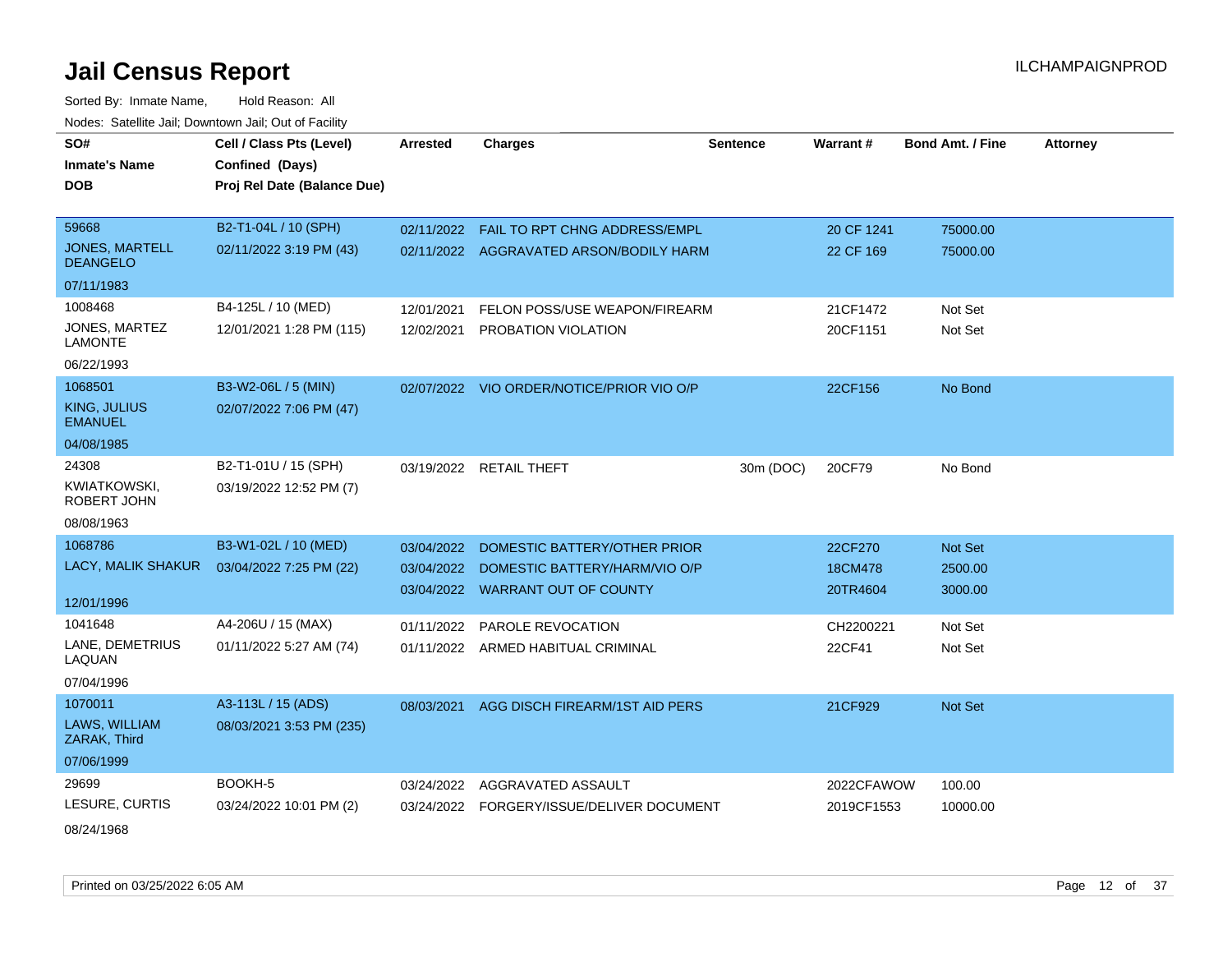Sorted By: Inmate Name, Hold Reason: All

Nodes: Satellite Jail; Downtown Jail; Out of Facility

| SO#                                        | Cell / Class Pts (Level)    | <b>Arrested</b> | <b>Charges</b>                            | <b>Sentence</b> | <b>Warrant#</b> | <b>Bond Amt. / Fine</b> | <b>Attorney</b> |
|--------------------------------------------|-----------------------------|-----------------|-------------------------------------------|-----------------|-----------------|-------------------------|-----------------|
| <b>Inmate's Name</b>                       | Confined (Days)             |                 |                                           |                 |                 |                         |                 |
| <b>DOB</b>                                 | Proj Rel Date (Balance Due) |                 |                                           |                 |                 |                         |                 |
|                                            |                             |                 |                                           |                 |                 |                         |                 |
| 548089                                     | B1-204U / 15 (MAX)          |                 | 12/04/2020 ATTEMPT (FIRST DEGREE MURDER)  |                 | 20CF1378        | <b>Not Set</b>          |                 |
| LEWIS, LAWRENCE<br>PAUL, Third             | 12/04/2020 4:42 AM (477)    |                 |                                           |                 |                 |                         |                 |
| 02/08/1993                                 |                             |                 |                                           |                 |                 |                         |                 |
| 001078817                                  | B1-206U / 10 (MED)          | 02/03/2022      | AGG UUW/PERSON/PREV CONVICTION            |                 | 22CF143         | Not Set                 |                 |
| LIPSCOMB, LADAROL<br><b>ANTHONY</b>        | 02/03/2022 11:33 PM (51)    |                 |                                           |                 |                 |                         |                 |
| 10/01/2000                                 |                             |                 |                                           |                 |                 |                         |                 |
| 001078924                                  | A4-205L / 10 (MED)          | 03/09/2022      | DOMESTIC BATTERY/OTHER PRIOR              |                 | 22CF289         | Not Set                 |                 |
| <b>LIVINGSTON, MASON</b><br><b>RICHARD</b> | 03/09/2022 4:13 AM (17)     |                 | 03/09/2022 WARRANT OUT OF COUNTY          |                 | 2019 CM 230     | 5000.00                 |                 |
| 08/23/1988                                 |                             |                 |                                           |                 |                 |                         |                 |
| 001078896                                  | A4-203L / 15 (MAX)          |                 | 03/01/2022 ARMED HABITUAL CRIMINAL        |                 | 22CF239         | Not Set                 |                 |
| MANN, DAVID<br>WILBERT, Junior             | 03/01/2022 4:35 AM (25)     |                 |                                           |                 |                 |                         |                 |
| 04/02/1976                                 |                             |                 |                                           |                 |                 |                         |                 |
| 1038892                                    | B2-DR / 10 (MED)            |                 | 02/16/2022 PRED CRIM SEX ASLT/BODILY HARM |                 | 22CF199         | No Bond                 |                 |
| MCCAULEY, TIMOTHY<br><b>WILLIAM</b>        | 02/16/2022 8:49 PM (38)     |                 |                                           |                 |                 |                         |                 |
| 03/05/1989                                 |                             |                 |                                           |                 |                 |                         |                 |
| 48792                                      | B4-127L / 10 (MED)          | 11/19/2021      | AGG BATTERY/DISCHARGE FIREARM             |                 | 21CF1425        | Not Set                 |                 |
| MCCLAIN, HURCHEL<br><b>JOSEPH</b>          | 11/20/2021 4:11 AM (126)    |                 |                                           |                 |                 |                         |                 |
| 05/01/1979                                 |                             |                 |                                           |                 |                 |                         |                 |
| 1004137                                    | A4-103L / 15 (MAX)          |                 | 02/14/2022 AGG CRIM SEX ABUSE/VIC 13-17   |                 | 22CF165         | 250000.00               |                 |
| MCDONALD, DAVON D 02/14/2022 4:21 PM (40)  |                             |                 |                                           |                 |                 |                         |                 |
|                                            |                             |                 |                                           |                 |                 |                         |                 |
| 11/08/1992                                 |                             |                 |                                           |                 |                 |                         |                 |
| 1027034                                    | BOOKH-2 / 10 (ADS)          |                 | 03/19/2022 ARMED ROBBERY/ARMED W/FIREARM  |                 | 22CF335         | No Bond                 |                 |
| MCFALL-DORSEY,<br><b>ESSENCE LEANN</b>     | 03/19/2022 1:11 AM (7)      |                 |                                           |                 |                 |                         |                 |
| 03/20/1994                                 |                             |                 |                                           |                 |                 |                         |                 |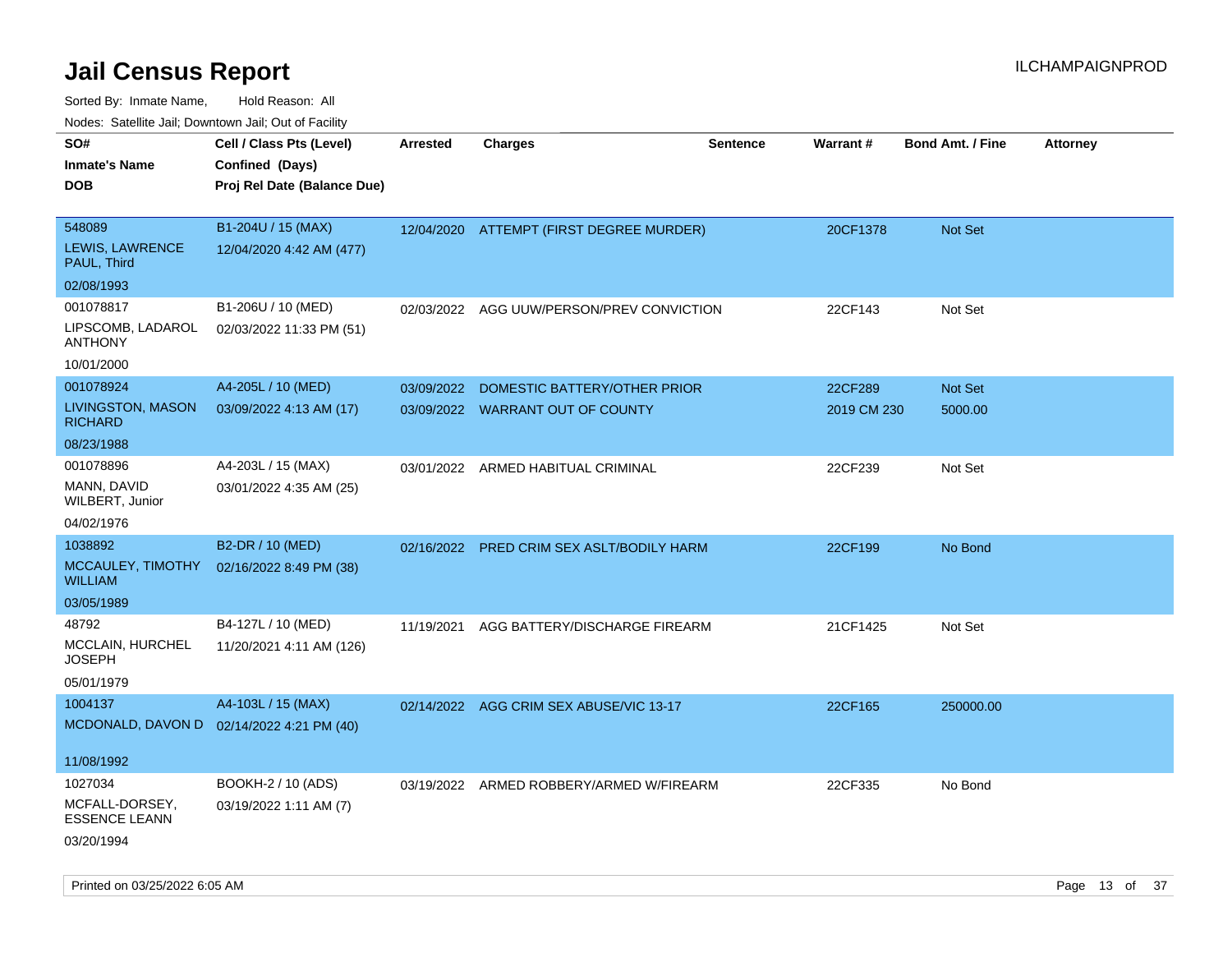| SO#                                   | Cell / Class Pts (Level)                     | <b>Arrested</b> | <b>Charges</b>                       | <b>Sentence</b> | Warrant#      | <b>Bond Amt. / Fine</b> | <b>Attorney</b> |
|---------------------------------------|----------------------------------------------|-----------------|--------------------------------------|-----------------|---------------|-------------------------|-----------------|
| <b>Inmate's Name</b>                  | Confined (Days)                              |                 |                                      |                 |               |                         |                 |
| <b>DOB</b>                            | Proj Rel Date (Balance Due)                  |                 |                                      |                 |               |                         |                 |
|                                       |                                              |                 |                                      |                 |               |                         |                 |
| 001077938                             | BOOKH-4 / 15 (ADS)                           | 05/10/2021      | AGG KIDNAPING DISCH FIR/HARM         |                 | 21CF532       | Not Set                 |                 |
| MCGAHA,                               | 05/10/2021 7:02 PM (320)                     | 05/11/2021      | <b>MURDER</b>                        |                 | 2021-CF-215   | No Bond                 |                 |
| <b>CHRISTOPHER D</b>                  |                                              | 05/27/2021      | ESCAPE FROM DEPT OF CORRECTION       |                 | 21CF600       | Not Set                 |                 |
| 07/27/1991                            |                                              |                 |                                      |                 |               |                         |                 |
| 66710                                 | A3-116L / 15 (ADS)                           |                 | 01/19/2022 ARMED VIOLENCE/CATEGORY I |                 | 22CF88        | Not Set                 |                 |
| MEEKS, CASSARIOUS<br><b>MONTE</b>     | 01/20/2022 11:40 AM (65)                     |                 |                                      |                 |               |                         |                 |
| 06/22/1984                            |                                              |                 |                                      |                 |               |                         |                 |
| 1043071                               | A2-120L / 10 (MED)                           | 11/08/2021      | CRIM DMG/GOVT PROP/<\$500            |                 | 21CF1378      | <b>Not Set</b>          |                 |
| <b>MERRELL-</b><br>SUTHERLAND, ALICIA | 11/08/2021 2:22 AM (138)                     |                 |                                      |                 |               |                         |                 |
| 11/26/1972                            |                                              |                 |                                      |                 |               |                         |                 |
| 41584                                 | B4-227L / 15 (MAX)                           |                 | 12/01/2021 ARMED HABITUAL CRIMINAL   |                 | 21CF1467      | Not Set                 |                 |
|                                       | MILLER, JOSE LOVELL 12/02/2021 1:04 AM (114) |                 |                                      |                 |               |                         |                 |
|                                       |                                              |                 |                                      |                 |               |                         |                 |
| 10/07/1975                            |                                              |                 |                                      |                 |               |                         |                 |
| 39106                                 | B3-W3-10L / 10 (MED)                         | 10/12/2021      | DOMESTIC BATTERY/OTHER PRIOR         |                 | 21CF1217      | <b>Not Set</b>          |                 |
| Junior                                | MOORE, ANDREW LEE, 10/12/2021 1:02 AM (165)  |                 |                                      |                 |               |                         |                 |
| 04/12/1973                            | 4/10/2022 (0.00)                             |                 |                                      |                 |               |                         |                 |
| 65387                                 | A4-207L / 10 (MED)                           |                 | 03/17/2022 PROBATION VIOLATION       |                 | 20CF1185      | 15000.00                |                 |
| MOORE, ERIC<br><b>FRANCIS</b>         | 03/17/2022 4:40 PM (9)                       |                 |                                      |                 |               |                         |                 |
| 04/05/1983                            |                                              |                 |                                      |                 |               |                         |                 |
| 539294                                | B1-205L / 10 (MED)                           | 01/11/2022      | AGG DUI/NO VALID DL                  |                 | <b>22CF49</b> | <b>Not Set</b>          |                 |
| MOSLEY, JAMES<br><b>CALVIN</b>        | 01/11/2022 9:43 PM (74)                      |                 | 01/11/2022 PAROLE REVOCATION         |                 | CH2200227     | No Bond                 |                 |
| 12/11/1985                            |                                              |                 |                                      |                 |               |                         |                 |
| 001078970                             | BOOKH-3                                      | 03/24/2022      | OBSTRUCT JUST/DESTROY EVIDENCE       |                 | 2018CF481     | 15000.00                |                 |
| MULLIGAN, PATRICK J                   | 03/24/2022 8:52 AM (2)                       | 03/24/2022      | MFG/DEL CANNABIS< 2.5 GRAMS          |                 | 19CF583       | 5000.00                 |                 |
|                                       |                                              |                 | 03/24/2022 WARRANT OUT OF COUNTY     |                 | 18CF181       | 10000.00                |                 |
| 05/13/1975                            |                                              |                 |                                      |                 |               |                         |                 |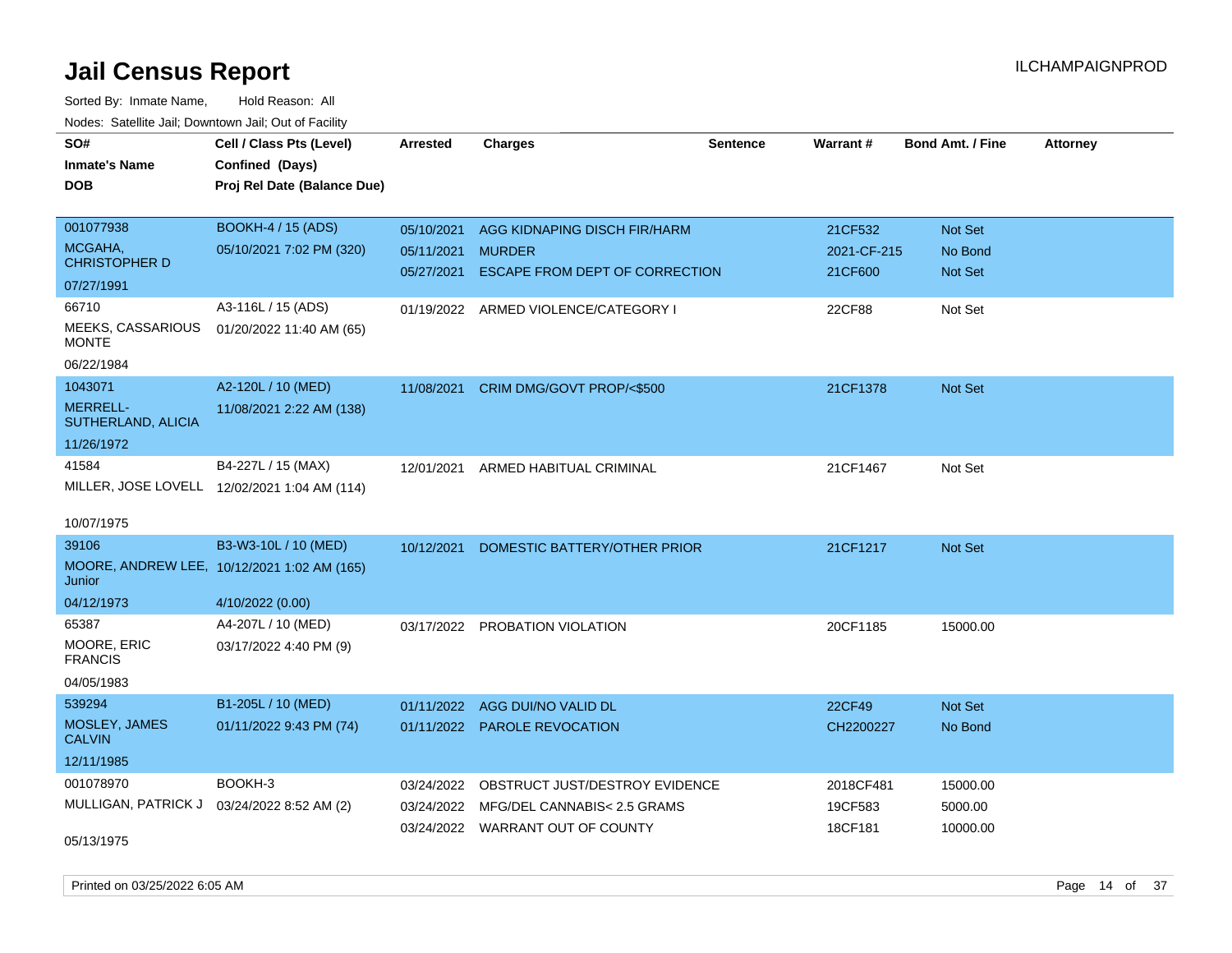| rouco. Calcinic Jan, Downtown Jan, Out of Facility |                                              |                 |                                              |                 |            |                         |                 |
|----------------------------------------------------|----------------------------------------------|-----------------|----------------------------------------------|-----------------|------------|-------------------------|-----------------|
| SO#<br><b>Inmate's Name</b>                        | Cell / Class Pts (Level)<br>Confined (Days)  | <b>Arrested</b> | <b>Charges</b>                               | <b>Sentence</b> | Warrant#   | <b>Bond Amt. / Fine</b> | <b>Attorney</b> |
| DOB                                                | Proj Rel Date (Balance Due)                  |                 |                                              |                 |            |                         |                 |
| 001078517                                          | B1-102L / 15 (MAX)                           |                 | 10/19/2021 ATTEMPT (FIRST DEGREE MURDER)     |                 | 21CF1267   | <b>Not Set</b>          |                 |
| <b>NELSON, RORY</b><br><b>DEMOND</b>               | 10/19/2021 3:55 AM (158)                     |                 |                                              |                 |            |                         |                 |
| 08/14/1984                                         |                                              |                 |                                              |                 |            |                         |                 |
| 1067146                                            | A3-112L / 20 (ADS)                           | 03/23/2022      | LEAVING SCENE-ACCIDENT/DEATH/INJUF 13y (DOC) |                 | 2020CF1197 | No Bond                 |                 |
| OMALLEY, ROBERT<br>FRED                            | 03/23/2022 5:10 PM (3)                       |                 |                                              |                 |            |                         |                 |
| 04/30/1979                                         |                                              |                 |                                              |                 |            |                         |                 |
| 001078854                                          | B2-T2-05U / 15 (MAX)                         | 02/15/2022      | AGG BATTERY/DISCHARGE FIREARM                |                 | 2019JD22   | No Bond                 |                 |
| PATNAUDE, MARTY<br>ww                              | 02/15/2022 5:12 PM (39)                      |                 | 02/15/2022 ARMED VIOLENCE/CATEGORY I         |                 | 22CF190    | Not Set                 |                 |
| 08/26/2003                                         |                                              |                 |                                              |                 |            |                         |                 |
| 1030954                                            | B4-223U / 15 (MAX)                           | 01/14/2022      | ARMED VIOLENCE/CATEGORY I                    |                 | 22CF76     | Not Set                 |                 |
| PETTIGREW,<br><b>MALCOME JAMIESON</b>              | 01/15/2022 4:35 AM (70)                      | 01/14/2022      | MFG/DEL CANNABIS/10-30 GRAMS                 |                 | 2020CF9    | 15000.00                |                 |
| 02/20/1995                                         |                                              |                 |                                              |                 |            |                         |                 |
| 1059394                                            | B3-W1-04L / 5 (MIN)                          |                 | 02/16/2022 AGG DUI/NO VALID DL               |                 | 2020CF1396 | No Bond                 |                 |
| PHILLIPS, ISAAC<br>TERRELL                         | 02/16/2022 9:00 AM (38)                      |                 |                                              |                 |            |                         |                 |
| 12/27/1996                                         | 5/15/2022 (0.00)                             |                 |                                              |                 |            |                         |                 |
| 1015033                                            | B1-203U / 10 (MED)                           | 03/05/2022      | POSSESSION OF STOLEN FIREARM                 |                 | 21CF1172   | 500000.00               |                 |
| PICKENS, DANTE<br>DEVON                            | 03/05/2022 4:01 AM (21)                      |                 | 03/05/2022 POSS AMT CON SUB EXCEPT(A)/(D)    |                 | 20CF109    | 20000.00                |                 |
| 01/05/1993                                         |                                              |                 |                                              |                 |            |                         |                 |
| 001078841                                          | B1-205U / 10 (MED)                           | 02/13/2022      | DEFACE FIREARM ID MARKINGS                   |                 | 22CF174    | Not Set                 |                 |
|                                                    | PIERRE, JALEN JAMES 02/13/2022 12:47 AM (41) |                 |                                              |                 |            |                         |                 |
| 06/07/2002                                         |                                              |                 |                                              |                 |            |                         |                 |
| 1069524                                            | B3-W5-18L / 10 (MED)                         | 08/08/2021      | MFG/DEL CANNABIS/30-500 GRAMS                |                 | 21CF953    | Not Set                 |                 |
| RAY-DAVIS, KAMARI<br>DAYVON                        | 08/09/2021 2:44 AM (229)                     |                 |                                              |                 |            |                         |                 |
| 03/30/2000                                         |                                              |                 |                                              |                 |            |                         |                 |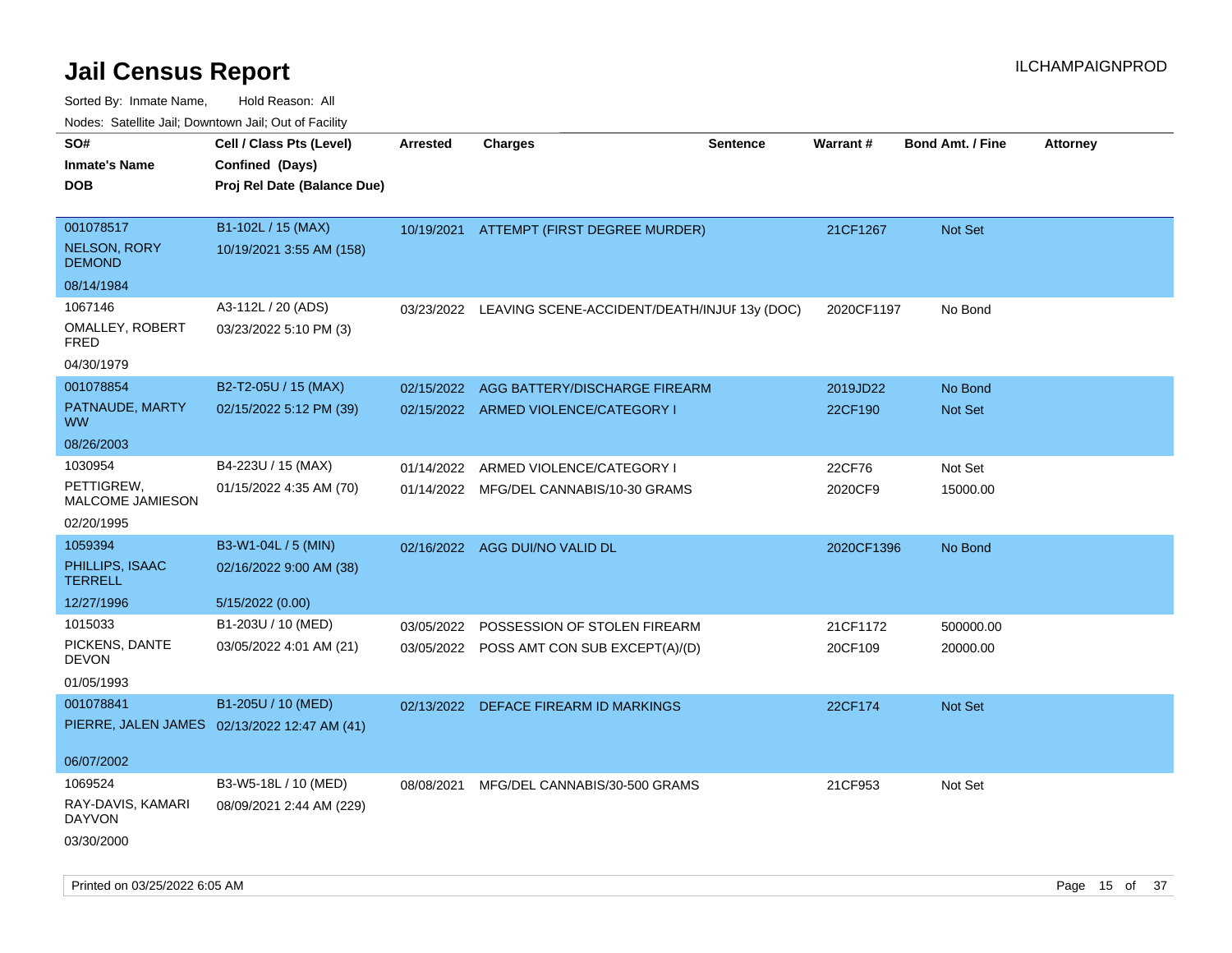| SO#                                   | Cell / Class Pts (Level)    | <b>Arrested</b> | <b>Charges</b>                          | <b>Sentence</b> | Warrant#  | <b>Bond Amt. / Fine</b> | <b>Attorney</b> |
|---------------------------------------|-----------------------------|-----------------|-----------------------------------------|-----------------|-----------|-------------------------|-----------------|
| <b>Inmate's Name</b>                  | Confined (Days)             |                 |                                         |                 |           |                         |                 |
| <b>DOB</b>                            | Proj Rel Date (Balance Due) |                 |                                         |                 |           |                         |                 |
|                                       |                             |                 |                                         |                 |           |                         |                 |
| 001078676                             | <b>BOOKH-8 / 10 (MED)</b>   |                 | 03/20/2022 AGG DUI/NO VALID DL          |                 | 22CF334   | No Bond                 |                 |
| READUS, LORENZO                       | 03/20/2022 2:38 AM (6)      |                 |                                         |                 |           |                         |                 |
| 05/13/1983                            |                             |                 |                                         |                 |           |                         |                 |
| 001078482                             | B1-204L / 10 (MED)          | 03/14/2022      | AGG DISCHARGE FIREARM/VEH/SCH           |                 |           | 250000.00               |                 |
| <b>REED, MONTRES</b><br><b>ANTRON</b> | 03/14/2022 12:06 PM (12)    |                 |                                         |                 |           |                         |                 |
| 02/26/2004                            |                             |                 |                                         |                 |           |                         |                 |
| 45473                                 | B2-T1-03U / 15 (SPH)        | 11/23/2021      | CHIL SEX OFFEN/RESIDE DAY CARE          |                 | 21CF1275  | 10000.00                |                 |
| REXROAD, CALVIN<br><b>ALLEN</b>       | 11/23/2021 6:27 PM (123)    |                 |                                         |                 |           |                         |                 |
| 10/04/1970                            |                             |                 |                                         |                 |           |                         |                 |
| 982660                                | A3-112U / 10 (ADS)          |                 | 03/22/2022 BURGLARY                     |                 | 22CF339   | No Bond                 |                 |
| REYNOLDS, DAVID<br>ALLEN              | 03/22/2022 4:11 AM (4)      |                 |                                         |                 |           |                         |                 |
| 03/27/2002                            |                             |                 |                                         |                 |           |                         |                 |
| 979485                                | B2-T4-16L / 15 (SPH)        | 03/12/2021      | <b>PRED CRIM SEX ASLT/VICTIM &lt;13</b> |                 | 21CF282   | <b>Not Set</b>          |                 |
| RODRIGUEZ, JOSHUA<br><b>ANTHONY</b>   | 03/12/2021 1:57 PM (379)    |                 |                                         |                 |           |                         |                 |
| 04/06/1990                            |                             |                 |                                         |                 |           |                         |                 |
| 61330                                 | B4-224L / 15 (MAX)          | 12/01/2021      | ARMED HABITUAL CRIMINAL                 |                 | 21CF1473  | Not Set                 |                 |
| RUFFIN, JONATHON<br><b>CECIL</b>      | 12/01/2021 5:34 AM (115)    | 12/01/2021      | PAROLE REVOCATION                       |                 | CH2107545 | No Bond                 |                 |
| 05/10/1984                            |                             |                 |                                         |                 |           |                         |                 |
| 1071161                               | B4-124L / 15 (MAX)          | 08/18/2021      | DELIVERY OF OR POSSESSION OF W/INT      |                 | 21CF1008  | No Bond                 |                 |
| SANDERS, MARKELL<br><b>LAMAR</b>      | 08/18/2021 6:18 PM (220)    |                 |                                         |                 |           |                         |                 |
| 02/02/2000                            |                             |                 |                                         |                 |           |                         |                 |
| 001078898                             | A4-205U / 15 (MAX)          |                 | 03/02/2022 AGG DISCHARGE FIREARM        |                 | 22CF254   | Not Set                 |                 |
| SAROLAS, JONATHAN<br>Е                | 03/02/2022 9:20 AM (24)     |                 |                                         |                 |           |                         |                 |
| 07/16/1988                            |                             |                 |                                         |                 |           |                         |                 |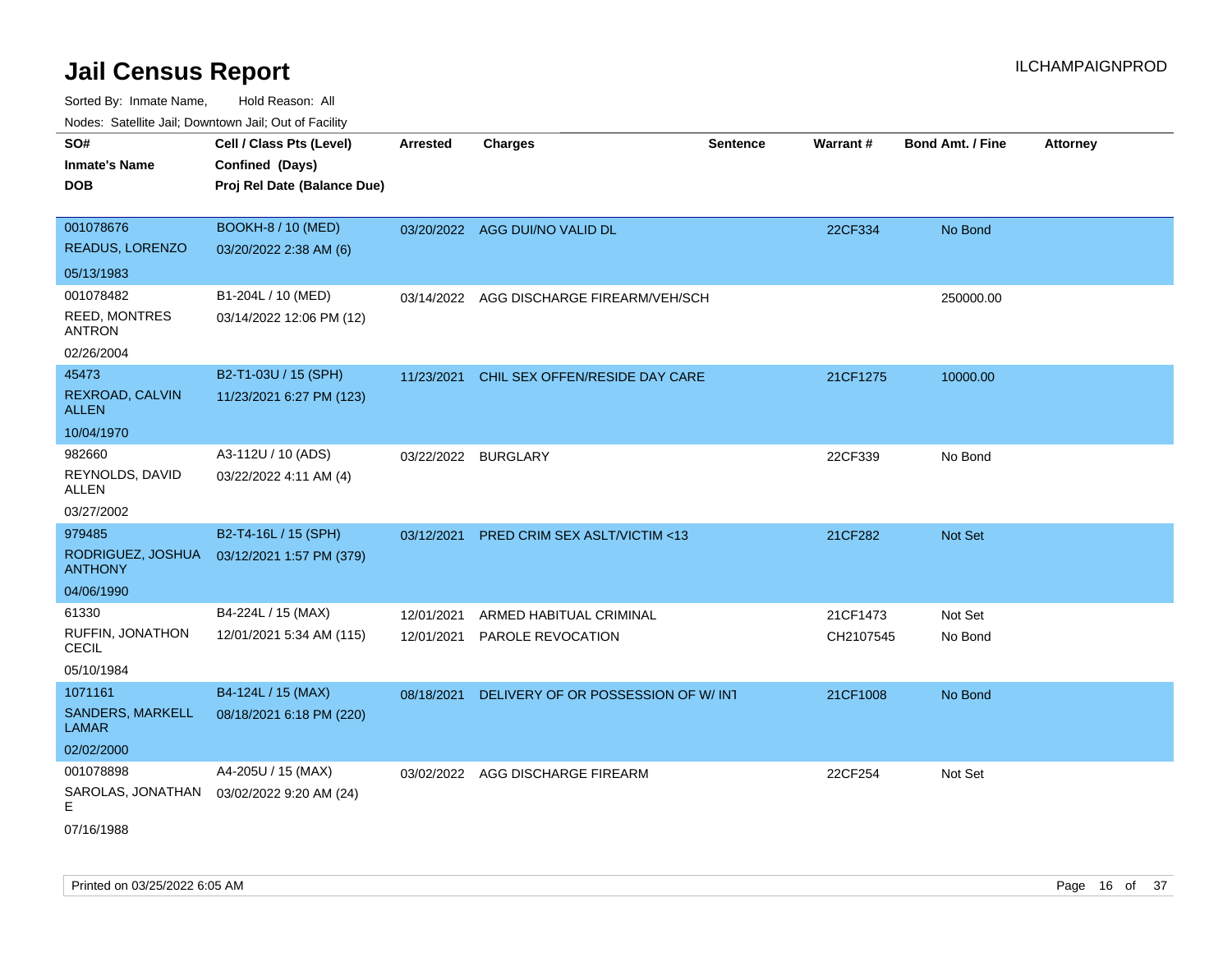| SO#                                                         | Cell / Class Pts (Level)    | <b>Arrested</b> | <b>Charges</b>                           | <b>Sentence</b> | <b>Warrant#</b> | <b>Bond Amt. / Fine</b> | <b>Attorney</b> |
|-------------------------------------------------------------|-----------------------------|-----------------|------------------------------------------|-----------------|-----------------|-------------------------|-----------------|
| <b>Inmate's Name</b>                                        | Confined (Days)             |                 |                                          |                 |                 |                         |                 |
| <b>DOB</b>                                                  | Proj Rel Date (Balance Due) |                 |                                          |                 |                 |                         |                 |
|                                                             |                             |                 |                                          |                 |                 |                         |                 |
| 1000820                                                     | A4-103U / 15 (ADS)          | 01/24/2022      | <b>FELON POSS/USE WEAPON/FIREARM</b>     |                 | 22CF105         | Not Set                 |                 |
| SCHNEIDER, SONGAN 01/24/2022 8:20 AM (61)<br><b>MICHAEL</b> |                             |                 | 01/24/2022 AGGRAVATED DOMESTIC BATTERY   |                 | 21CF1433        | 25000.00                |                 |
| 08/18/1992                                                  |                             |                 |                                          |                 |                 |                         |                 |
| 001078441                                                   | BOOKF-3 / 15 (ADS)          | 10/01/2021      | ARMED HABITUAL CRIMINAL                  |                 | 21CF1182        | Not Set                 |                 |
| SINGLETON, CORRIE<br><b>DERRELL</b>                         | 10/01/2021 12:36 PM (176)   | 12/20/2021      | SPEEDING 26-34 MPH OVER LIMIT            |                 | 2021TR2701      | 1000.00                 |                 |
| 05/07/1983                                                  |                             |                 |                                          |                 |                 |                         |                 |
| 001078765                                                   | B4-223L / 10 (MED)          |                 | 01/13/2022 FELON POSS/USE WEAPON/FIREARM |                 | 22CF66          | Not Set                 |                 |
| SMITH, COREY ADRIAN 01/13/2022 7:32 PM (72)                 |                             |                 |                                          |                 |                 |                         |                 |
|                                                             |                             |                 |                                          |                 |                 |                         |                 |
| 09/01/1987                                                  |                             |                 |                                          |                 |                 |                         |                 |
| 62924                                                       | B4-226L / 10 (MED)          | 03/11/2022      | FELON POSS/USE WEAPON/FIREARM            |                 | 22CF294         | Not Set                 |                 |
| <b>STARKS, JUSTIN</b><br><b>COURTNEY</b>                    | 03/11/2022 2:29 AM (15)     |                 | 03/11/2022 CRIM DMG TO PROP \$500-10K    |                 | 19CF63          | 3000.00                 |                 |
| 08/12/1984                                                  |                             |                 |                                          |                 |                 |                         |                 |
| 001077770                                                   | A1-226L / 5 (MIN)           |                 | 01/06/2022 RESIDENTIAL BURGLARY          |                 | 21CF319         | Not Set                 |                 |
| STOFFLE, KELLY ANNE 01/06/2022 3:14 PM (79)                 |                             |                 |                                          |                 |                 |                         |                 |
|                                                             |                             |                 |                                          |                 |                 |                         |                 |
| 04/12/1989                                                  |                             |                 |                                          |                 |                 |                         |                 |
| 38305                                                       | B2-T2-06L / 10 (SPH)        | 03/18/2020      | CRIMINAL SEXUAL ABUSE                    |                 | 20CF-343        | 500000.00               |                 |
| STOVER, JOSH<br>ANDREW                                      | 03/18/2020 10:24 AM (738)   |                 |                                          |                 |                 |                         |                 |
| 08/18/1973                                                  |                             |                 |                                          |                 |                 |                         |                 |
| 001078471                                                   | B4-221U / 10 (MED)          | 10/11/2021      | AGG UUW/VEHICLE/<21                      | 18m (DOC)       | 21CF1210        | 100.00                  |                 |
| <b>THATCH, OMARION</b><br><b>DIAMONTE</b>                   | 10/11/2021 1:26 AM (166)    |                 |                                          |                 |                 |                         |                 |
| 09/05/2003                                                  |                             |                 |                                          |                 |                 |                         |                 |
| 32058                                                       | B4-123U / 15 (MAX)          | 06/14/2021      | <b>AGG DISCH FIREARM</b>                 |                 | 21CF690         | Not Set                 |                 |
| THOMPSON, STEVEN                                            | 06/14/2021 6:44 AM (285)    |                 |                                          |                 |                 |                         |                 |
| ONEAL                                                       |                             |                 |                                          |                 |                 |                         |                 |
| 03/14/1969                                                  |                             |                 |                                          |                 |                 |                         |                 |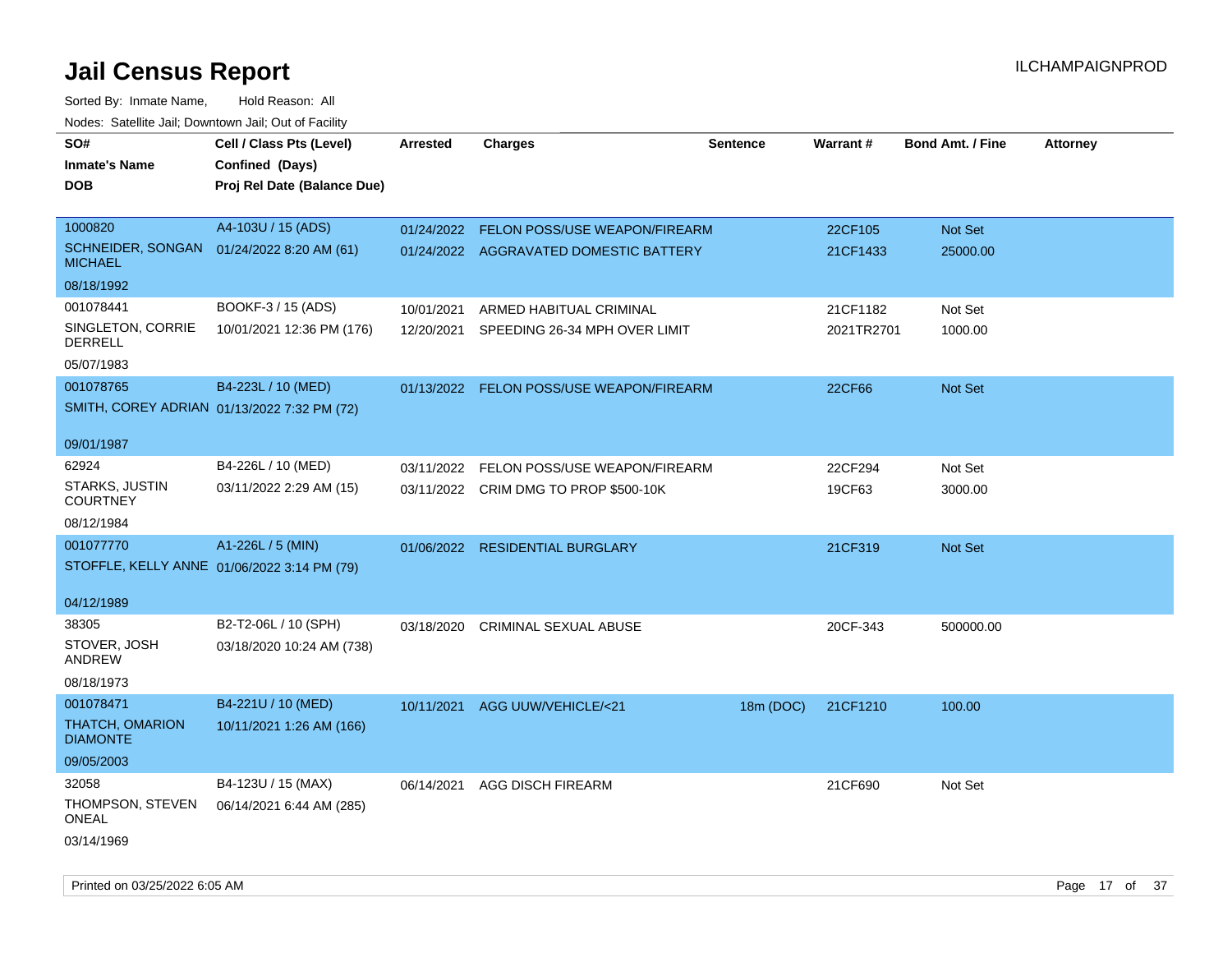Sorted By: Inmate Name, Hold Reason: All Nodes: Satellite Jail; Downtown Jail; Out of Facility

| SO#<br><b>Inmate's Name</b><br><b>DOB</b>              | Cell / Class Pts (Level)<br>Confined (Days)<br>Proj Rel Date (Balance Due) | <b>Arrested</b> | <b>Charges</b>                                                       | <b>Sentence</b> | Warrant#           | <b>Bond Amt. / Fine</b> | <b>Attorney</b> |
|--------------------------------------------------------|----------------------------------------------------------------------------|-----------------|----------------------------------------------------------------------|-----------------|--------------------|-------------------------|-----------------|
| 001078957<br>TODD, AMANDA MARIE 03/18/2022 5:04 AM (8) | A2-222L / 10 (ADS)                                                         |                 | 03/18/2022 AGGRAVATED DOMESTIC BATTERY                               |                 | 22CF331            | <b>Not Set</b>          |                 |
| 02/18/1987                                             |                                                                            |                 |                                                                      |                 |                    |                         |                 |
| 001078792                                              | A4-104L / 15 (ADS)                                                         | 01/24/2022      | <b>FUGITIVE FROM JUSTICE</b>                                         |                 | 22CF99             | Not Set                 |                 |
| TRAMBLE, TOM<br><b>MARCUS</b>                          | 01/24/2022 10:24 AM (61)                                                   | 01/24/2022      | <b>FUGITIVE FROM JUSTICE</b><br>01/24/2022 ARMED VIOLENCE/CATEGORY I |                 | 22CF100<br>22CF101 | Not Set<br>Not Set      |                 |
| 02/28/1985                                             |                                                                            |                 |                                                                      |                 |                    |                         |                 |
| 1070737                                                | A1-126L / 15 (MAX)                                                         | 10/14/2021      | AGG KIDNAPG/<13/INTEL DISABL                                         | (DHS)           | 2020CF418          | 250000.00               |                 |
| <b>WASHINGTON,</b><br><b>JASTINA VIRGINIA</b>          | 10/14/2021 12:02 PM (163)                                                  |                 |                                                                      |                 |                    |                         |                 |
| 04/11/2000                                             |                                                                            |                 |                                                                      |                 |                    |                         |                 |
| 977140<br><b>WEBSTER, DERRIAL</b><br><b>DEVON</b>      | B1-203L / 10 (MED)<br>10/24/2021 2:46 AM (153)                             | 10/24/2021      | ARMED HABITUAL CRIMINAL                                              |                 | 21CF1289           | Not Set                 |                 |
| 01/14/1990                                             |                                                                            |                 |                                                                      |                 |                    |                         |                 |
| 001078328                                              | B1-105L / 15 (MAX)                                                         | 08/30/2021      | FELON POSS/USE WEAPON/FIREARM                                        |                 | 21CF1045           | <b>Not Set</b>          |                 |
| <b>WHITE, JUSTIN</b><br><b>STEVEN</b>                  | 08/30/2021 10:48 AM (208)                                                  |                 |                                                                      |                 |                    |                         |                 |
| 10/25/1995                                             |                                                                            |                 |                                                                      |                 |                    |                         |                 |
| 1075313                                                | A4-207U / 15 (ADS)                                                         | 01/29/2022      | POSSESSION OF STOLEN FIREARM                                         |                 | 22CF132            | Not Set                 |                 |
| <b>WILLIAMS, EARDIS</b><br>ANTONIO, Junior             | 01/29/2022 1:23 AM (56)                                                    | 01/29/2022      | MFG/DEL CANNABIS/30-500 GRAMS                                        |                 | 20CF51             | 5000.00                 |                 |
| 01/21/1999                                             |                                                                            |                 | 01/29/2022 POSSESSION OF STOLEN FIREARM                              |                 | 20CF1048           | 500000.00               |                 |
| 638552                                                 | B2-T2-08L / 5 (SPH)                                                        | 10/07/2021      | CHILD PORNOGRAPHY/PHOTOGRAPH                                         |                 | 2021CF1207         | No Bond                 |                 |
| <b>WILLIAMS, MICHAEL</b><br><b>JAMES</b>               | 10/07/2021 12:20 PM (170)                                                  |                 |                                                                      |                 |                    |                         |                 |
| 03/29/1964                                             |                                                                            |                 |                                                                      |                 |                    |                         |                 |
| 1066370                                                | B1-101L / 15 (MAX)                                                         | 07/28/2021      | ARMED VIOLENCE/CATEGORY III                                          |                 | 2021 CF 882        | Not Set                 |                 |
| <b>WILLIAMS, REONTE</b><br><b>REMIR</b>                | 07/28/2021 5:40 AM (241)                                                   |                 |                                                                      |                 |                    |                         |                 |
| 05/14/1999                                             |                                                                            |                 |                                                                      |                 |                    |                         |                 |

Printed on 03/25/2022 6:05 AM **Page 18** of 37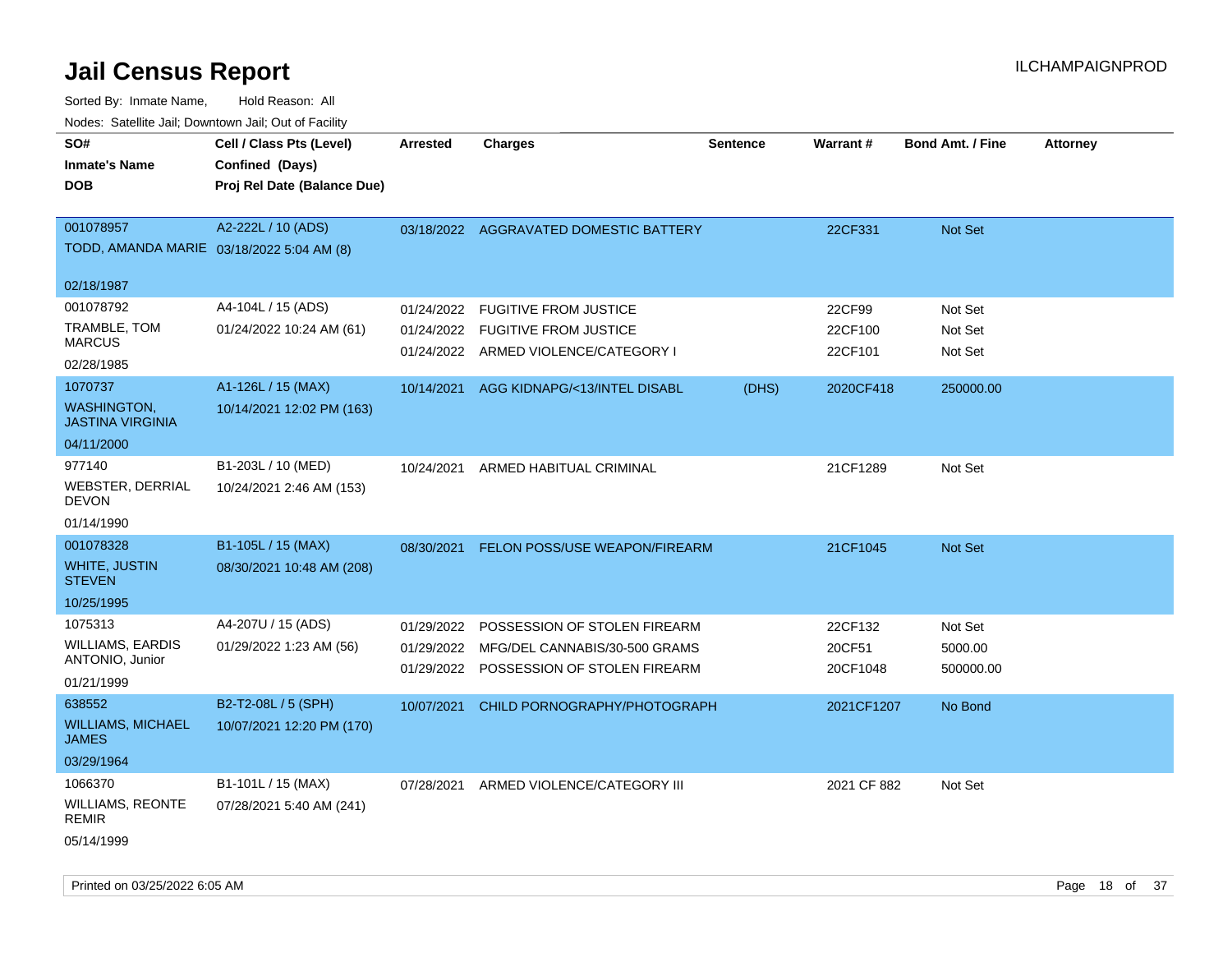| SO#                                | Cell / Class Pts (Level)    | Arrested   | <b>Charges</b>                       | <b>Sentence</b> | Warrant #  | <b>Bond Amt. / Fine</b> | <b>Attorney</b> |
|------------------------------------|-----------------------------|------------|--------------------------------------|-----------------|------------|-------------------------|-----------------|
| <b>Inmate's Name</b>               | Confined (Days)             |            |                                      |                 |            |                         |                 |
| <b>DOB</b>                         | Proj Rel Date (Balance Due) |            |                                      |                 |            |                         |                 |
|                                    |                             |            |                                      |                 |            |                         |                 |
| 001078935                          | B1-201U / 10 (MED)          | 03/12/2022 | KNOW POSS FIC/ALT LIC/PERMIT         |                 | 22CF308    | No Bond                 |                 |
| <b>WILSON, DEVONJ</b>              | 03/12/2022 3:25 AM (14)     |            | 03/12/2022 UNLWFL POSS FIREARM       |                 | 2021CF131  | 30000.00                |                 |
| <b>LANCE</b>                       |                             |            | 03/12/2022 FELON POSSESS WEAPON/2ND+ |                 | 2020CF169  | 10000.00                |                 |
| 03/30/1986                         |                             |            |                                      |                 |            |                         |                 |
| 1051953                            | A1-124U / 10 (ADS)          | 02/02/2022 | DOMESTIC BATTERY/OTHER PRIOR         |                 | 22CF144    | Not Set                 |                 |
| WINSTON, ALYSSIA<br><b>LETEECE</b> | 02/02/2022 4:29 AM (52)     |            |                                      |                 |            |                         |                 |
| 03/17/1996                         |                             |            |                                      |                 |            |                         |                 |
| 001078972                          | BOOKH-3                     | 03/24/2022 | <b>BURGLARY</b>                      |                 | 2022CFAWOW | No Bond                 |                 |
| YATES, RYAN ALLEN                  | 03/24/2022 8:36 PM (2)      |            | 03/24/2022 BURGLARY                  |                 | 2022CFAWOW | No Bond                 |                 |
|                                    |                             | 03/24/2022 | POSSESSING A CONTROLLED SUBSTANC     |                 | 2018CF697  | 3000.00                 |                 |
| 10/31/1986                         |                             |            |                                      |                 |            |                         |                 |
| <b>Total Satellite Jail: 143</b>   |                             | Males: 124 | Unknown: 0<br>Females: 19            |                 |            |                         |                 |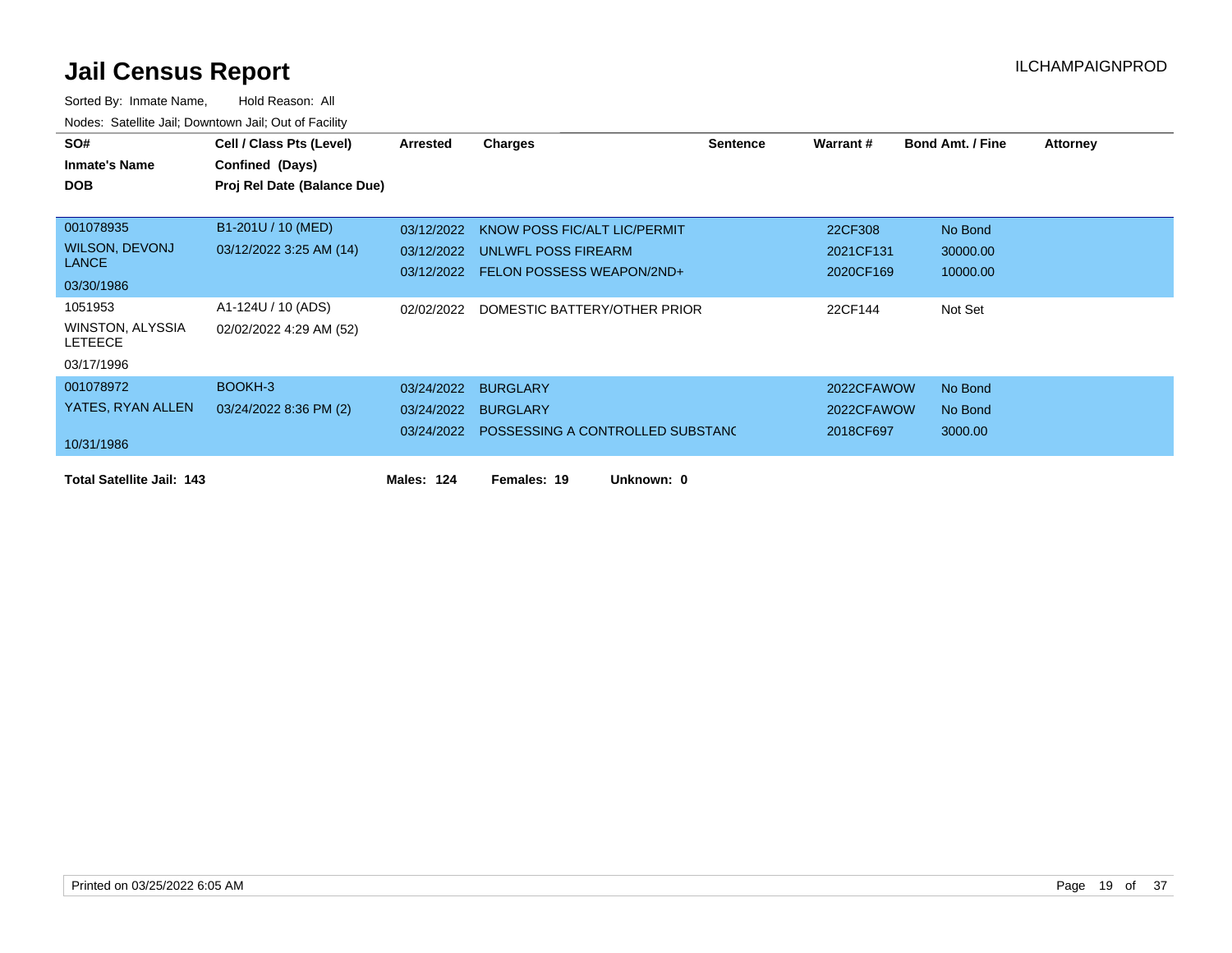| <b>Downtown Jail</b>                      |                             |                 |                                         |                 |             |                         |                 |
|-------------------------------------------|-----------------------------|-----------------|-----------------------------------------|-----------------|-------------|-------------------------|-----------------|
| SO#                                       | Cell / Class Pts (Level)    | <b>Arrested</b> | <b>Charges</b>                          | <b>Sentence</b> | Warrant#    | <b>Bond Amt. / Fine</b> | <b>Attorney</b> |
| <b>Inmate's Name</b>                      | Confined (Days)             |                 |                                         |                 |             |                         |                 |
| <b>DOB</b>                                | Proj Rel Date (Balance Due) |                 |                                         |                 |             |                         |                 |
|                                           |                             |                 |                                         |                 |             |                         |                 |
| 952871                                    | G3U / 5 (MIN)               |                 | 03/13/2022 METH DELIVERY/5<15 GRAMS     |                 | 22CF300     | No Bond                 |                 |
| AUTEBERRY, JOSHUA<br><b>DAVID</b>         | 03/13/2022 7:24 PM (13)     |                 |                                         |                 |             |                         |                 |
| 12/28/1984                                |                             |                 |                                         |                 |             |                         |                 |
| 47897                                     | J5L / 15 (ADS)              | 01/19/2022      | PAROLE REVOCATION                       |                 | VA2201139   | No Bond                 |                 |
| BRANAMAN,                                 | 01/19/2022 9:21 PM (66)     | 01/19/2022      | VIOLATE ORDER PROTECTION                |                 | 22CF85      | Not Set                 |                 |
| <b>CLIFFORD EARL</b>                      |                             | 01/19/2022      | DRVG REVOKED/2+/PERS INJ/DEATH          |                 | 22CF84      | Not Set                 |                 |
| 03/09/1975                                |                             | 02/08/2022      | DRIVE REVOKED/RECK HOMIC/3              |                 | 21CF1280    | Not Set                 |                 |
|                                           |                             | 02/08/2022      | DRIVING ON REVOKED LICENSE              |                 | 21TR8305    | Not Set                 |                 |
| 001078880                                 | C1L / 15 (MAX)              | 02/25/2022      | ARMED VIOLENCE/CATEGORY I               |                 | 22CF237     | Not Set                 |                 |
| <b>BROACH, CAREU</b>                      | 02/25/2022 3:58 PM (29)     | 02/25/2022      | AGG DISCHARGE FIREARM/BLDG/SCH          |                 | 22600096201 | No Bond                 |                 |
| 02/27/2003                                |                             | 02/25/2022      | <b>PAROLE REVOCATION</b>                |                 | HN-2200660  | No Bond                 |                 |
| 1027929                                   | F6L / 15 (MAX)              | 12/18/2021      | HOME INVASION/CAUSE INJURY              |                 | 21CF1560    | No Bond                 |                 |
| <b>BROUGHTON, MARK</b><br>ANTHONY, Junior | 12/18/2021 2:55 AM (98)     |                 |                                         |                 |             |                         |                 |
| 02/15/1990                                |                             |                 |                                         |                 |             |                         |                 |
| 1067476                                   | F7U / 10 (MED)              | 11/13/2021      | AGG DOMESTIC BATTERY/STRANGLE           |                 | 20CF575     | 5000.00                 |                 |
| <b>BROWN, JAMES</b><br><b>BRONELL</b>     | 11/13/2021 2:35 AM (133)    | 11/13/2021      | <b>RESIDENTIAL BURGLARY</b>             |                 | 21CF385     | 25000.00                |                 |
| 01/08/1996                                |                             |                 |                                         |                 |             |                         |                 |
| 995432                                    | H5L / 10 (ADS)              | 12/20/2021      | FAIL TO RPT WKLY/NO FIXED ADDR          |                 | 21CF1559    | Not Set                 |                 |
| <b>BROWN, JAVON</b><br><b>SHANTEZ</b>     | 12/20/2021 2:06 AM (96)     |                 |                                         |                 |             |                         |                 |
| 10/14/1991                                |                             |                 |                                         |                 |             |                         |                 |
| 001078900                                 | J7L / 15 (ADS)              |                 | 03/02/2022 MURDER/INTENT TO KILL/INJURE |                 | 22CF252     | Not Set                 |                 |
| <b>BYRD, ANDREW</b><br><b>DARNELL</b>     | 03/02/2022 11:59 PM (24)    |                 |                                         |                 |             |                         |                 |
| 12/30/2003                                |                             |                 |                                         |                 |             |                         |                 |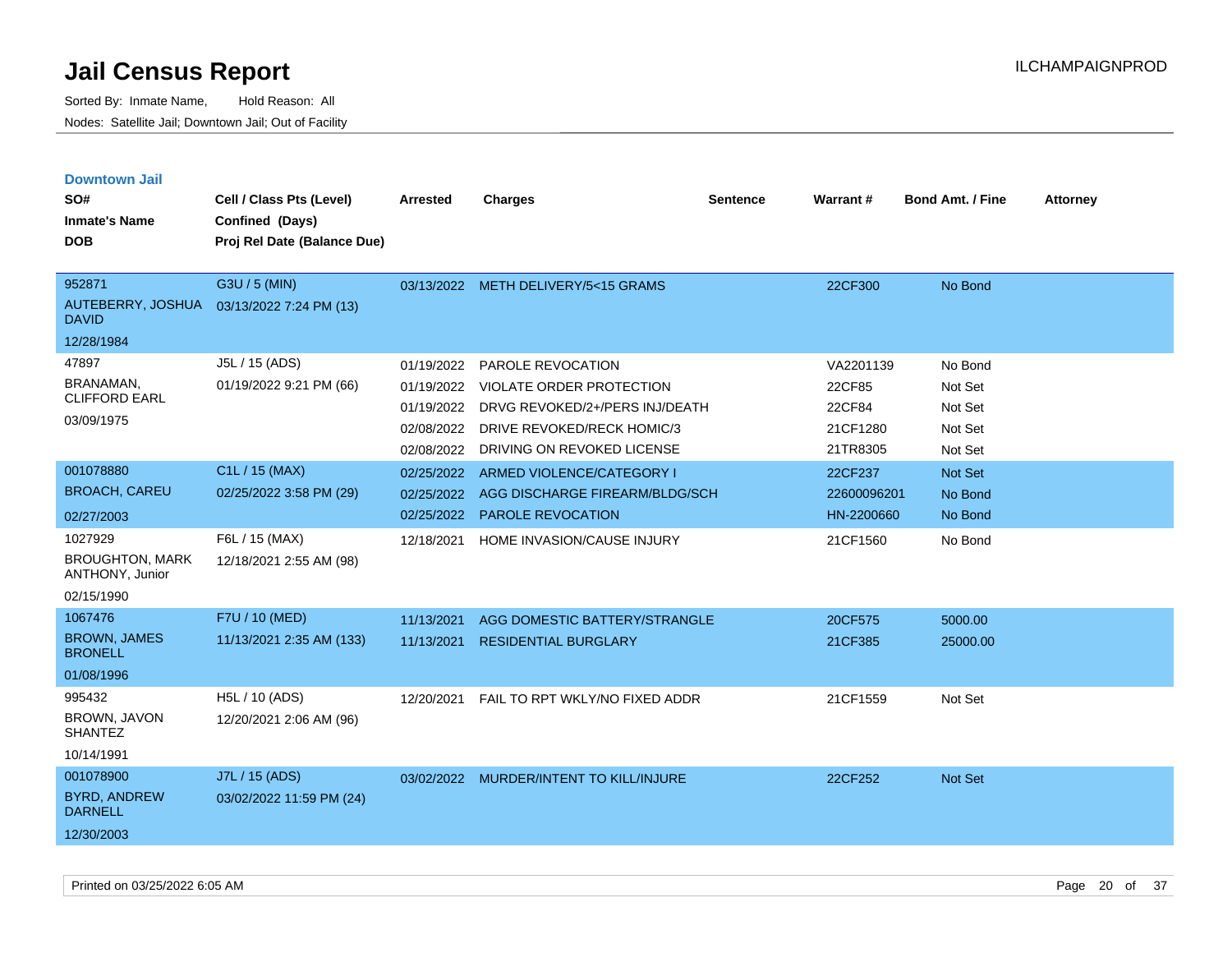Sorted By: Inmate Name, Hold Reason: All

Nodes: Satellite Jail; Downtown Jail; Out of Facility

| SO#<br><b>Inmate's Name</b><br><b>DOB</b>                            | Cell / Class Pts (Level)<br>Confined (Days)<br>Proj Rel Date (Balance Due) | <b>Arrested</b>          | <b>Charges</b>                                             | <b>Sentence</b> | <b>Warrant#</b>          | <b>Bond Amt. / Fine</b> | <b>Attorney</b> |
|----------------------------------------------------------------------|----------------------------------------------------------------------------|--------------------------|------------------------------------------------------------|-----------------|--------------------------|-------------------------|-----------------|
| 001078092<br><b>WILLIAM</b>                                          | H2U / 10 (ADS)<br>CHOUNARD, STANLEY 12/27/2021 10:47 PM (89)               | 12/27/2021               | AGG BATTERY/PUBLIC PLACE                                   |                 | 2021CF1042               | 5000.00                 |                 |
| 06/25/1986<br>56241<br>CLARK, DAMON<br><b>GILLMORE</b><br>12/21/1976 | E1L / 5 (MIN)<br>01/13/2022 4:36 AM (72)                                   |                          | 01/13/2022 VIOLATE ORDER/PRIOR DOM BTRY                    |                 | 22CF59                   | Not Set                 |                 |
| 001078838<br><b>CLAYTON, KAREEM</b><br><b>JAMAL</b><br>02/03/1974    | K <sub>2</sub> / 15 (ADS)<br>02/12/2022 8:55 AM (42)                       |                          | 02/12/2022 PRED CRIM SEX ASLT/BODILY HARM                  |                 | 21CF30                   | 150000.00               |                 |
| 1075361<br><b>COWART, TORREY</b><br>BENJAMEN, Junior<br>11/22/1987   | C6L / 5 (ADS)<br>04/16/2021 9:17 PM (344)                                  | 04/16/2021               | <b>BURGLARY</b>                                            |                 | 21CF414                  | Not Set                 |                 |
| 1067370<br><b>DAVIS, AUSTIN</b><br><b>CHRISTOPHER</b><br>08/11/1997  | E6L / 15 (ADS)<br>11/06/2021 12:23 AM (140)                                | 11/05/2021               | FIREARM/FOID INVALID/NOT ELIG                              |                 | 21CF1370                 | Not Set                 |                 |
| 001077214<br>DAVIS-MURDOCK,<br>ERION VASSHAD<br>06/22/1998           | F8L / 15 (MAX)<br>12/21/2021 10:13 AM (95)                                 | 12/20/2021<br>12/22/2021 | <b>MURDER</b><br>PAROLE REVOCATION                         |                 | 21CF1572<br>CH2107977    | Not Set<br>Not Set      |                 |
| 001078223<br>DIEGO-MATEO,<br><b>JOAQUIN</b><br>01/23/2002            | G6L / 5 (MIN)<br>11/09/2021 10:52 PM (137)                                 | 11/09/2021               | AGG DUI/NO VALID DL                                        |                 | 21CF1382                 | Not Set                 |                 |
| 571307<br>DOMINGO-<br>CASTANEDA,<br>09/29/1989                       | J3L / 15 (ADS)<br>09/14/2020 11:19 PM (558)                                | 09/14/2020<br>09/14/2020 | CRIM SEXUAL ABUSE/CONSENT<br>PRED CRIM SEX ASLT/VICTIM <13 |                 | 2020CF1026<br>2020CF1025 | Not Set<br>Not Set      |                 |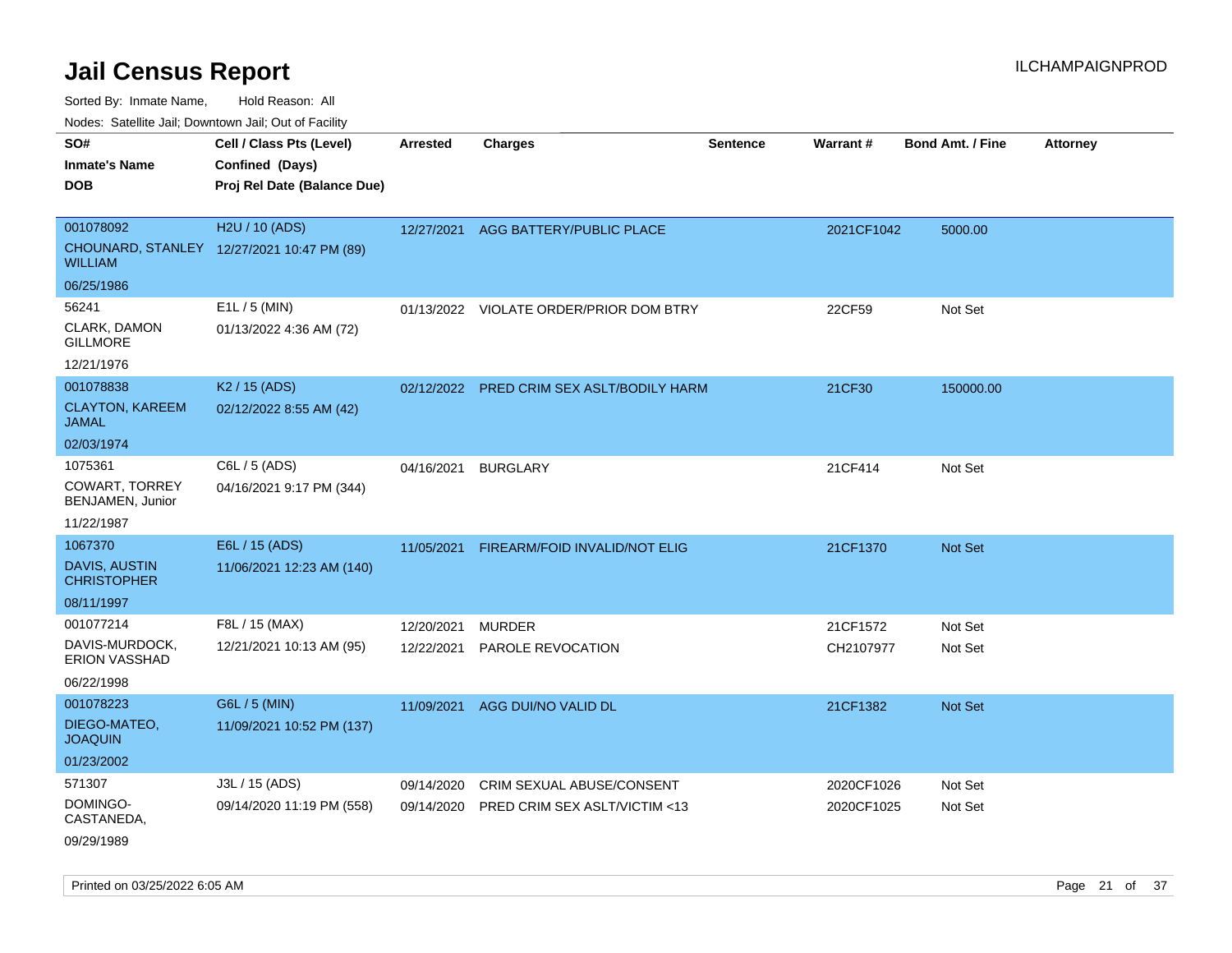| rouco. Calcinic Jan, Downtown Jan, Out of Facility                    |                                                                            |                          |                                                                                                               |                 |                                |                                  |                 |
|-----------------------------------------------------------------------|----------------------------------------------------------------------------|--------------------------|---------------------------------------------------------------------------------------------------------------|-----------------|--------------------------------|----------------------------------|-----------------|
| SO#<br>Inmate's Name<br>DOB                                           | Cell / Class Pts (Level)<br>Confined (Days)<br>Proj Rel Date (Balance Due) | <b>Arrested</b>          | <b>Charges</b>                                                                                                | <b>Sentence</b> | Warrant#                       | <b>Bond Amt. / Fine</b>          | <b>Attorney</b> |
| 527379<br>DRAKE, MARCELL                                              | D6 / 15 (ADS)<br>10/25/2021 5:05 PM (152)                                  | 10/25/2021<br>10/27/2021 | <b>ARMED HABITUAL CRIMINAL</b><br>AGG DOMESTIC BATTERY/STRANGLE                                               |                 | 21CF1297<br>21CF1245           | <b>Not Set</b><br><b>Not Set</b> |                 |
| DEON<br>04/20/1987                                                    |                                                                            |                          |                                                                                                               |                 |                                |                                  |                 |
| 959292<br>DUNCAN, COREYON<br>ANTHONY<br>01/17/1989                    | K1 / 15 (ADS)<br>04/01/2021 8:46 PM (359)                                  | 04/01/2021<br>12/17/2021 | ATTEMPT (FIRST DEGREE MURDER)<br><b>MURDER</b>                                                                |                 | 2020CF565<br>21CF1542          | 2000000.00<br>Not Set            |                 |
| 1053207<br><b>FAUST, JAQUAVEON</b><br>LAVELL                          | K3 / 15 (SPH)<br>06/06/2019 2:24 PM (1,024)                                | 06/06/2019               | MURDER/INTENT TO KILL/INJURE                                                                                  |                 | 2019-CF849                     | 2000000.00                       |                 |
| 07/25/1996<br>524764<br><b>FISCUS, ROBERT</b><br>LOWELL<br>02/17/1986 | G3L / 5 (MIN)<br>09/18/2021 10:50 AM (189)                                 | 09/18/2021               | METH DELIVERY/15<100 GRAMS                                                                                    |                 | 21CF627                        | 50000.00                         |                 |
| 1063104<br>FUSON, KEITH<br>EDWARD<br>05/07/1987                       | G1U / 5 (MIN)<br>01/10/2022 9:14 PM (75)                                   | 01/10/2022               | <b>VIOLATE ORDER PROTECTION</b><br>01/10/2022 VIOLATE ORDER PROTECTION                                        |                 | 21CF1258<br>21CF1259           | 25000.00<br>25000.00             |                 |
| 32913<br>GROB, WARREN A,<br>Junior<br>12/07/1950                      | I1 / 15 (ADS)<br>12/03/2021 4:24 PM (113)                                  | 12/03/2021               | PRED CRIM SEX ASLT/VICTIM <13                                                                                 |                 | 21CF1481                       | Not Set                          |                 |
| 001078871<br><b>HARRIS, MARTELL</b><br>TE'SHAWN<br>07/02/2003         | G9U / 5 (ADS)<br>02/22/2022 3:44 PM (32)                                   | 02/22/2022<br>02/22/2022 | <b>ESCAPE/VIOLATE ELEC MONITORING</b><br><b>RESIDENTIAL BURGLARY</b><br>02/22/2022 INDIRECT CRIMINAL CONTEMPT |                 | 22CF316<br>2020JD14<br>2020CC9 | 150000.00<br>No Bond<br>20000.00 |                 |
| 001078868<br>HARRIS-MINER,<br>NICHOLAS<br>07/08/1998                  | 14 / 5 (ADS)<br>02/24/2022 3:56 PM (30)                                    |                          | 02/24/2022 STALKING/CAUSE FEAR FOR SAFETY                                                                     |                 | 22CF227                        | 150000.00                        |                 |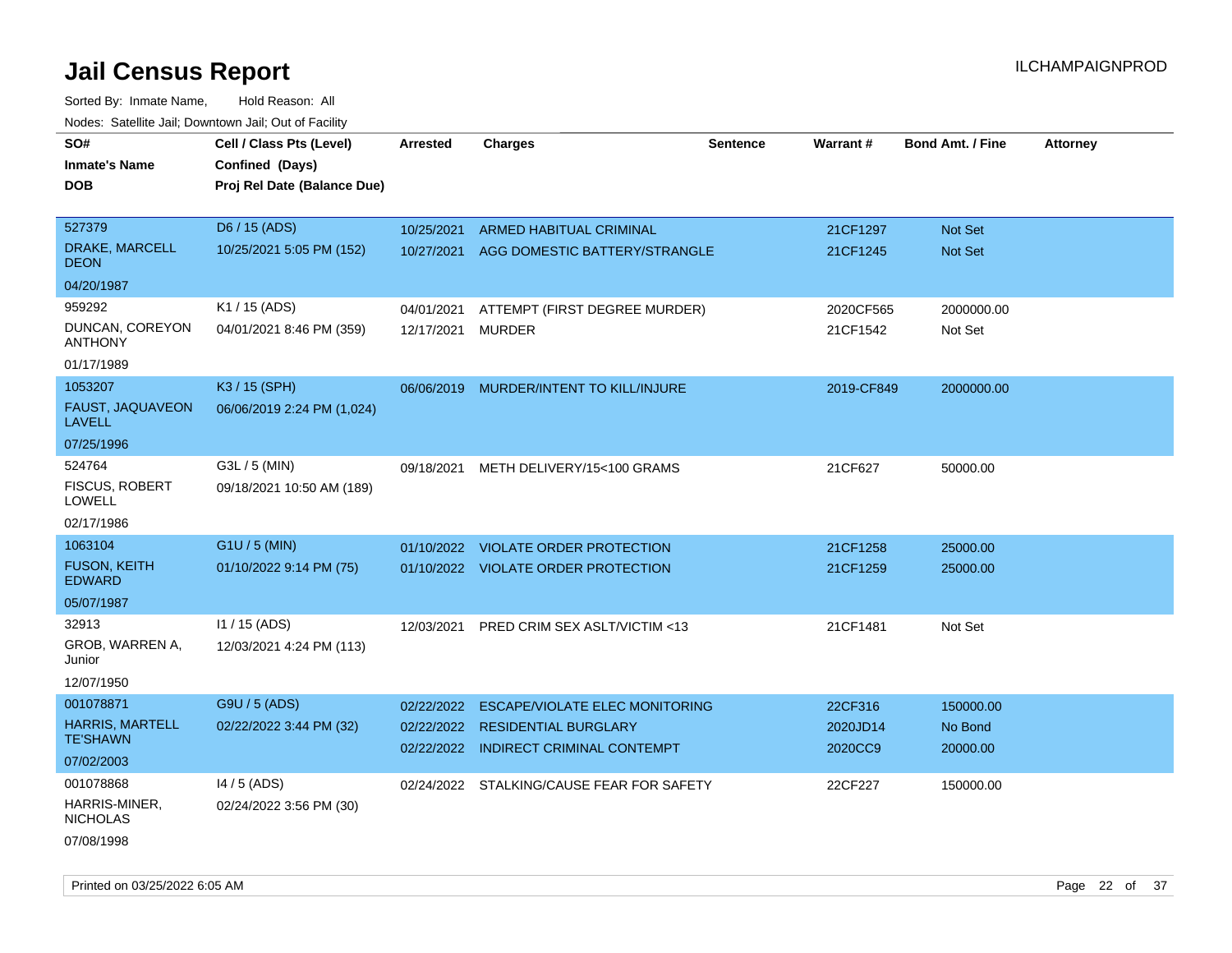| roaco. Catolino dall, Downtown dall, Out of Fability |                             |                  |                                          |                 |          |                         |                 |
|------------------------------------------------------|-----------------------------|------------------|------------------------------------------|-----------------|----------|-------------------------|-----------------|
| SO#                                                  | Cell / Class Pts (Level)    | <b>Arrested</b>  | <b>Charges</b>                           | <b>Sentence</b> | Warrant# | <b>Bond Amt. / Fine</b> | <b>Attorney</b> |
| <b>Inmate's Name</b>                                 | Confined (Days)             |                  |                                          |                 |          |                         |                 |
| <b>DOB</b>                                           | Proj Rel Date (Balance Due) |                  |                                          |                 |          |                         |                 |
|                                                      |                             |                  |                                          |                 |          |                         |                 |
| 1073611                                              | G4L / 5 (MIN)               | 02/09/2021       | MFG 15>100 GR ECSTASY/ANALOG             |                 | 21CF121  | 500000.00               |                 |
| <b>HAYES, CAMERON</b><br><b>TAYLOR MALEEK</b>        | 02/09/2021 3:10 PM (410)    | 02/09/2021       | DELIVERY OF OR POSSESSION OF W/INT       |                 | 21CF160  | Not Set                 |                 |
| 08/10/1998                                           |                             |                  |                                          |                 |          |                         |                 |
| 518711                                               | G5L / 5 (MIN)               | 01/30/2022 THEFT |                                          |                 | 22CF133  | Not Set                 |                 |
| <b>INGERSON, LUCUS</b><br>JAMES                      | 01/30/2022 4:57 PM (55)     |                  |                                          |                 |          |                         |                 |
| 09/16/1979                                           |                             |                  |                                          |                 |          |                         |                 |
| 001078766                                            | I3 / 5 (ADS)                | 02/08/2022       | AGGRAVATED BATTERY                       |                 | 22CF160  | <b>Not Set</b>          |                 |
| <b>JOHNSON, IYONZI</b>                               | 02/08/2022 11:56 AM (46)    | 02/08/2022       | <b>BURGLARY</b>                          |                 | 22CF63   | 3000.00                 |                 |
| 07/16/1994                                           |                             |                  |                                          |                 |          |                         |                 |
| 001078818                                            | D3 / 10 (MED)               | 02/04/2022       | DOMESTIC BATTERY/OTHER PRIOR             |                 | 22CF148  | Not Set                 |                 |
| KINSEL, EVERAL<br><b>MICHAEL WILLIAM</b>             | 02/04/2022 7:37 PM (50)     |                  |                                          |                 |          |                         |                 |
| 10/16/1985                                           |                             |                  |                                          |                 |          |                         |                 |
| 527447                                               | J1L / 10 (ADS)              | 02/22/2022       | <b>BURGLARY</b>                          |                 | 22CF224  | <b>Not Set</b>          |                 |
| KIRKWOOD, TYLER                                      | 02/22/2022 10:47 AM (32)    | 02/22/2022       | AGG BATTERY/GREAT BODILY HARM            |                 | 22CF223  | <b>Not Set</b>          |                 |
| JAMES                                                |                             | 02/23/2022       | <b>BURGLARY</b>                          |                 | 22CF152  | Not Set                 |                 |
| 10/04/1985                                           |                             |                  |                                          |                 |          |                         |                 |
| 29681                                                | J2L / 15 (ADS)              | 07/14/2020       | PREDATORY CRIMINAL SEX ASSLT/CHILD       |                 | 20CF-781 | 250000.00               |                 |
| LENOIR, JOHN<br><b>CHRISTOPHER</b>                   | 07/14/2020 12:51 PM (620)   |                  |                                          |                 |          |                         |                 |
| 04/20/1966                                           |                             |                  |                                          |                 |          |                         |                 |
| 001078797                                            | 15 / 10 (ADS)               |                  | 01/26/2022 VIO STALKING NO CONTACT ORDER |                 | 22CM31   | <b>Not Set</b>          |                 |
| LEVIN, DANIEL DAVID                                  | 01/26/2022 3:00 PM (59)     |                  |                                          |                 |          |                         |                 |
|                                                      |                             |                  |                                          |                 |          |                         |                 |
| 08/08/1984                                           |                             |                  |                                          |                 |          |                         |                 |
| 45113                                                | E2L / 15 (MAX)              | 11/20/2021       | ARMED HABITUAL CRIMINAL                  |                 | 21CF1424 | No Bond                 |                 |
| MARTIN, JEREMIAH<br><b>FRANCIS</b>                   | 11/20/2021 1:18 AM (126)    |                  |                                          |                 |          |                         |                 |
| 01/18/1977                                           |                             |                  |                                          |                 |          |                         |                 |
|                                                      |                             |                  |                                          |                 |          |                         |                 |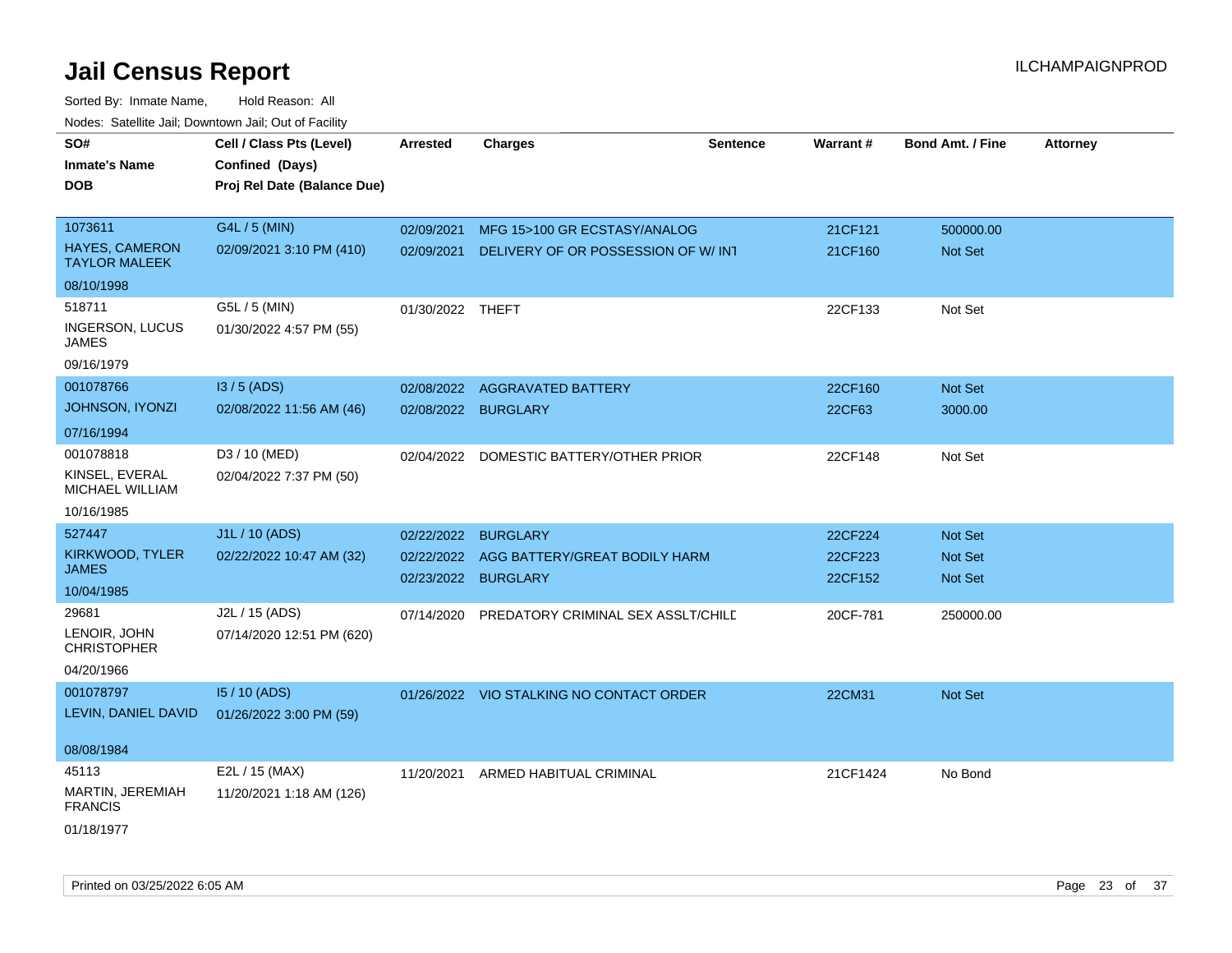| Noues. Sateme Jan, Downtown Jan, Out or Facility |                             |                      |                                         |          |            |                         |                 |
|--------------------------------------------------|-----------------------------|----------------------|-----------------------------------------|----------|------------|-------------------------|-----------------|
| SO#                                              | Cell / Class Pts (Level)    | Arrested             | <b>Charges</b>                          | Sentence | Warrant#   | <b>Bond Amt. / Fine</b> | <b>Attorney</b> |
| <b>Inmate's Name</b>                             | Confined (Days)             |                      |                                         |          |            |                         |                 |
| DOB                                              | Proj Rel Date (Balance Due) |                      |                                         |          |            |                         |                 |
|                                                  |                             |                      |                                         |          |            |                         |                 |
| 1063030                                          | <b>H4L / 15 (ADS)</b>       | 12/20/2021           | <b>MURDER</b>                           |          | 21CF1571   | Not Set                 |                 |
| MASON, RYAN ONEIAL 12/21/2021 9:30 AM (95)       |                             | 12/22/2021           | PAROLE REVOCATION                       |          | CH2107979  | Not Set                 |                 |
|                                                  |                             |                      |                                         |          |            |                         |                 |
| 02/22/1991                                       |                             |                      |                                         |          |            |                         |                 |
| 1066623                                          | G6U / 5 (MIN)               | 11/17/2021           | MFG/DEL 15<100 GR COCA/ANALOG           |          | 17CF1093   | 75000.00                |                 |
| MATA-OROZCO,<br><b>OLEGARIO</b>                  | 11/17/2021 5:08 PM (129)    |                      |                                         |          |            |                         |                 |
| 03/06/1995                                       |                             |                      |                                         |          |            |                         |                 |
| 1076591                                          | G8U / 5 (MIN)               | 02/22/2022           | DELIVERY OF OR POSSESSION OF W/INT      |          | 20CF961    | 500000.00               |                 |
| MATTHEWS,<br><b>CHRISTIAN ANTHONY</b>            | 02/22/2022 7:42 PM (32)     | 02/23/2022           | <b>MAIL FRAUD</b>                       |          | 2:21CR173  | No Bond                 |                 |
| 03/15/1989                                       |                             |                      |                                         |          |            |                         |                 |
| 40235                                            | G9L / 5 (MIN)               | 10/04/2021           | AGG DUI/4                               |          | 2021CF1145 | 35000.00                |                 |
| MERRIWEATHER,<br><b>MARCUS TODD</b>              | 10/04/2021 4:41 PM (173)    |                      |                                         |          |            |                         |                 |
| 11/28/1967                                       |                             |                      |                                         |          |            |                         |                 |
| 1040273                                          | E5U / 15 (ADS)              | 09/30/2021           | <b>PRED CRIM SEX ASLT/VICTIM &lt;13</b> |          | 21CF329    | 500000.00               |                 |
| METCALFE, LANELL<br><b>JARON</b>                 | 09/30/2021 11:32 PM (177)   |                      |                                         |          |            |                         |                 |
| 09/22/1988                                       |                             |                      |                                         |          |            |                         |                 |
| 1075635                                          | B <sub>2</sub> / 10 (ADS)   | 05/11/2021           | AGG DISCHARGE FIREARM/OCC VEH           |          | 21CF538    | Not Set                 |                 |
| MILES, DEVLON VON,                               | 05/11/2021 10:39 PM (319)   | 05/11/2021           | MFG/DEL CANNABIS/30-500 GRAMS           |          | 20CF1402   | 100000.00               |                 |
| Junior                                           |                             | 02/23/2022           | MURDER                                  |          | 22CF219    | Not Set                 |                 |
| 11/04/2000                                       |                             |                      |                                         |          |            |                         |                 |
| 1042168                                          | G2L / 5 (MIN)               | 02/26/2022 AGG DUI/4 |                                         |          | 22CF238    | Not Set                 |                 |
| MONTALVO, ANTONIO                                | 02/26/2022 6:14 AM (28)     |                      |                                         |          |            |                         |                 |
| 05/03/1976                                       |                             |                      |                                         |          |            |                         |                 |
| 1069209                                          | H1L / 10 (ADS)              | 04/07/2021           | AGG BATTERY/GREAT BODILY HARM           |          | 21CF376    | Not Set                 |                 |
| MOORE, DEVONTE<br>JAMAL                          | 04/07/2021 6:25 PM (353)    |                      |                                         |          |            |                         |                 |
| 09/24/1995                                       |                             |                      |                                         |          |            |                         |                 |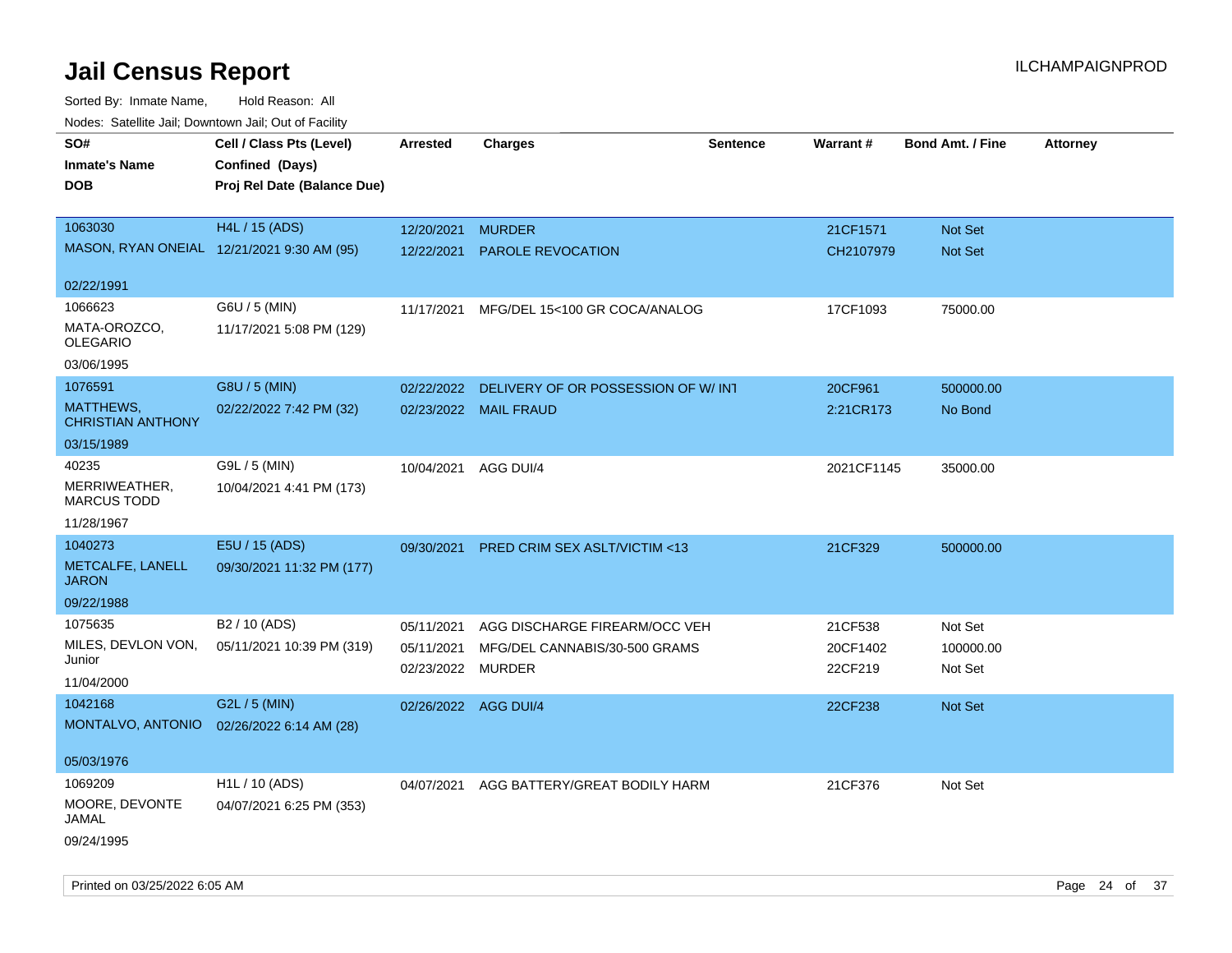| SO#<br><b>Inmate's Name</b>                  | Cell / Class Pts (Level)<br>Confined (Days) | <b>Arrested</b>          | <b>Charges</b>                                                 | <b>Sentence</b> | <b>Warrant#</b>      | <b>Bond Amt. / Fine</b> | <b>Attorney</b> |
|----------------------------------------------|---------------------------------------------|--------------------------|----------------------------------------------------------------|-----------------|----------------------|-------------------------|-----------------|
| <b>DOB</b>                                   | Proj Rel Date (Balance Due)                 |                          |                                                                |                 |                      |                         |                 |
|                                              |                                             |                          |                                                                |                 |                      |                         |                 |
| 61251                                        | E4L / 15 (ADS)                              | 12/27/2021               | PRED CRIM SEX ASLT/VICTIM <13                                  |                 | 21CF651              | No Bond                 |                 |
| PETMECKY, JOHN<br><b>ROBERT</b>              | 12/27/2021 1:52 PM (89)                     |                          |                                                                |                 |                      |                         |                 |
| 03/09/1983                                   |                                             |                          |                                                                |                 |                      |                         |                 |
| 001078357                                    | A2L / 15 (SPH)                              | 09/17/2021               | ARMED ROBBERY/ARMED W/FIREARM                                  |                 | 21CF1128             | Not Set                 |                 |
| PETTIGREW, CAREY<br><b>CORNITRIAS DEOBLO</b> | 09/17/2021 9:56 AM (190)                    | 09/17/2021<br>09/17/2021 | ARMED ROBBERY/ARMED W/FIREARM<br>ARMED ROBBERY/ARMED W/FIREARM |                 | 21CF1129<br>21CF1230 | Not Set<br>Not Set      |                 |
| 08/31/1986                                   |                                             |                          |                                                                |                 |                      |                         |                 |
| 1008308                                      | F4L / 10 (ADS)                              | 01/30/2022               | <b>ASSAULT</b>                                                 |                 | 19CM364              | 4000.00                 |                 |
| PETTIGREW, MARIO<br><b>TRAVINIO</b>          | 01/30/2022 6:15 AM (55)                     |                          | 01/30/2022 AGG BTRY/GREAT BOD HARM/60+                         |                 | 22CF131              | No Bond                 |                 |
| 08/11/1992                                   |                                             |                          |                                                                |                 |                      |                         |                 |
| 1070610                                      | J6L / 10 (ADS)                              | 03/03/2022               | AGG BATTERY/PUBLIC PLACE                                       |                 | 21CF930              | Not Set                 |                 |
| PHILLIS, AARON<br><b>MONTRELL</b>            | 03/03/2022 2:49 PM (23)                     |                          | 03/03/2022 AGG BATTERY/GREAT BODILY HARM                       |                 | 21CF482              | 5000.00                 |                 |
| 03/26/1999                                   |                                             |                          |                                                                |                 |                      |                         |                 |
| 1022441                                      | D4 / 10 (ADS)                               | 10/27/2021               | <b>AGG BATTERY/PEACE OFFICER</b>                               |                 | 2021 CF 12           | No Bond                 |                 |
| PICKENS, DONTRELL<br><b>DEMAR</b>            | 10/27/2021 1:39 PM (150)                    | 10/27/2021               | AGG BATTERY/PEACE OFFICER                                      |                 | 2020 CF 1488         | No Bond                 |                 |
| 12/10/1993                                   |                                             |                          |                                                                |                 |                      |                         |                 |
| 001078005                                    | C8L / 10 (MED)                              | 03/08/2022               | HOME INVASION/CAUSE INJURY                                     |                 | 22CF280              | Not Set                 |                 |
| PINEX, MARCHELLO D                           | 03/08/2022 2:54 AM (18)                     |                          | 03/08/2022 AGGRAVATED BATTERY/STRANGLE                         |                 | 19CR605101           | No Bond                 |                 |
| 12/25/1991                                   |                                             |                          |                                                                |                 |                      |                         |                 |
| 001078942                                    | G2U / 5 (MIN)                               |                          | 03/13/2022 MFG/DEL CANNABIS/500<2000 GR                        |                 | 22CF307              | <b>Not Set</b>          |                 |
| <b>QATTOUM, ADHAM M</b>                      | 03/13/2022 11:31 PM (13)                    |                          |                                                                |                 |                      |                         |                 |
| 07/22/1994                                   |                                             |                          |                                                                |                 |                      |                         |                 |
| 001077783                                    | H6L / 10 (ADS)                              | 01/05/2022               | AGGRAVATED BATTERY                                             |                 | 21CF325              | Not Set                 |                 |
| RIVERA, DARYL<br><b>ANTONIO</b>              | 01/05/2022 4:20 PM (80)                     |                          |                                                                |                 |                      |                         |                 |
| 11/14/1981                                   |                                             |                          |                                                                |                 |                      |                         |                 |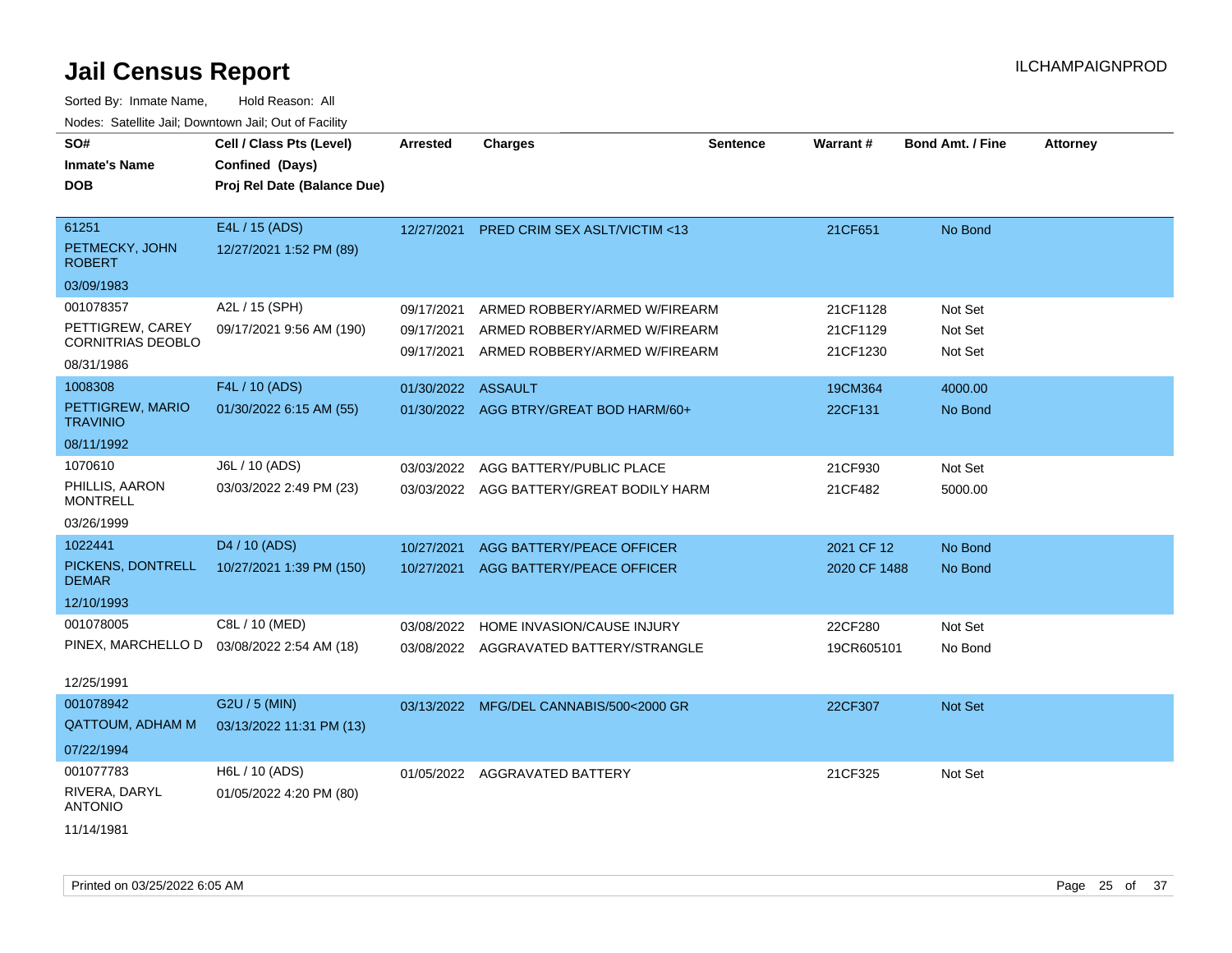| SO#<br><b>Inmate's Name</b>              | Cell / Class Pts (Level)<br>Confined (Days) | <b>Arrested</b>          | <b>Charges</b>                                        | <b>Sentence</b> | Warrant#   | <b>Bond Amt. / Fine</b> | <b>Attorney</b> |
|------------------------------------------|---------------------------------------------|--------------------------|-------------------------------------------------------|-----------------|------------|-------------------------|-----------------|
| <b>DOB</b>                               | Proj Rel Date (Balance Due)                 |                          |                                                       |                 |            |                         |                 |
| 1072114                                  | A1U / 15 (SPH)                              | 01/17/2021               | ATTEMPT (FIRST DEGREE MURDER)                         |                 | 2021CF65   | Not Set                 |                 |
| <b>LEVON</b>                             | ROBINSON, DONNELL 01/17/2021 2:40 PM (433)  | 01/17/2021<br>02/17/2021 | ARMED ROBBERY/NO FIREARM<br><b>AGGRAVATED BATTERY</b> | 4y (DOC)        | 2020CF824  | 75000.00<br>250000.00   |                 |
| 10/23/2000                               |                                             |                          |                                                       |                 |            |                         |                 |
| 47195                                    | G8L / 5 (MIN)                               | 12/27/2021               | <b>RESIDENTIAL BURGLARY</b>                           |                 | 2020CF1222 | 10000.00                |                 |
| SIMMONS, JAMES<br>ROBERT                 | 12/27/2021 8:42 AM (89)                     | 12/28/2021               | <b>RESIDENTIAL BURGLARY</b>                           |                 | 2021CF1596 | Not Set                 |                 |
| 03/13/1975                               |                                             |                          |                                                       |                 |            |                         |                 |
| 1064798                                  | B <sub>3</sub> / 15 (ADS)                   | 01/17/2022 MURDER        |                                                       |                 | 2021CF695  | 1500000.00              |                 |
| <b>STENNIS, BRUCE</b><br><b>DEONTAY</b>  | 01/17/2022 1:29 PM (68)                     |                          | 01/17/2022 MFG/DEL 1<15 GR COCAINE/ANLG               |                 | 21CF520    | 50000.00                |                 |
| 08/12/1998                               |                                             |                          |                                                       |                 |            |                         |                 |
| 1036650                                  | C7L / 10 (ADS)                              |                          | 02/16/2022 ARMED VIOLENCE/CATEGORY I                  |                 | 21CF845    | 250000.00               |                 |
| <b>TAYLOR, KORRION</b><br>VELEZ          | 02/16/2022 4:33 PM (38)                     |                          |                                                       |                 |            |                         |                 |
| 03/18/1997                               |                                             |                          |                                                       |                 |            |                         |                 |
| 1056971                                  | D <sub>2</sub> / 15 (ADS)                   | 08/07/2021               | FELON POSS/USE WEAPON/FIREARM                         |                 | 21CF948    | No Bond                 |                 |
| <b>TRAVIS, DENZEL</b><br><b>DANTRELL</b> | 08/07/2021 7:36 AM (231)                    | 08/08/2021               | AGG BATTERY/PUBLIC PLACE                              |                 | 2020CF647  | 25000.00                |                 |
| 03/21/1993                               |                                             |                          |                                                       |                 |            |                         |                 |
| 001078250                                | C9L / 10 (ADS)                              | 08/07/2021               | FELON POSS WEAPON/BODY ARMOR                          |                 | 21CF950    | Not Set                 |                 |
| TRAVIS, JORDAN<br><b>TESHAUN</b>         | 08/07/2021 10:27 AM (231)                   |                          |                                                       |                 |            |                         |                 |
| 03/03/1996                               |                                             |                          |                                                       |                 |            |                         |                 |
| 512160                                   | F <sub>1</sub> L / 15 (MAX)                 | 03/10/2022               | <b>ARMED HABITUAL CRIMINAL</b>                        |                 | 22CF296    | Not Set                 |                 |
| <b>TURNER, CHARLES</b><br><b>EDWARD</b>  | 03/10/2022 12:00 PM (16)                    |                          | 03/11/2022 PAROLE REVOCATION                          |                 | CH2201422  | No Bond                 |                 |
| 09/05/1986                               |                                             |                          |                                                       |                 |            |                         |                 |
| 30108                                    | J4L / 15 (ADS)                              | 07/30/2021               | <b>MURDER</b>                                         |                 | 21CF902    | 2000000.00              |                 |
| VANDYKE, DARYL<br><b>ANTHONY</b>         | 07/30/2021 8:29 PM (239)                    |                          |                                                       |                 |            |                         |                 |
| 10/04/1965                               |                                             |                          |                                                       |                 |            |                         |                 |
| Printed on 03/25/2022 6:05 AM            |                                             |                          |                                                       |                 |            |                         | Page 26 of 37   |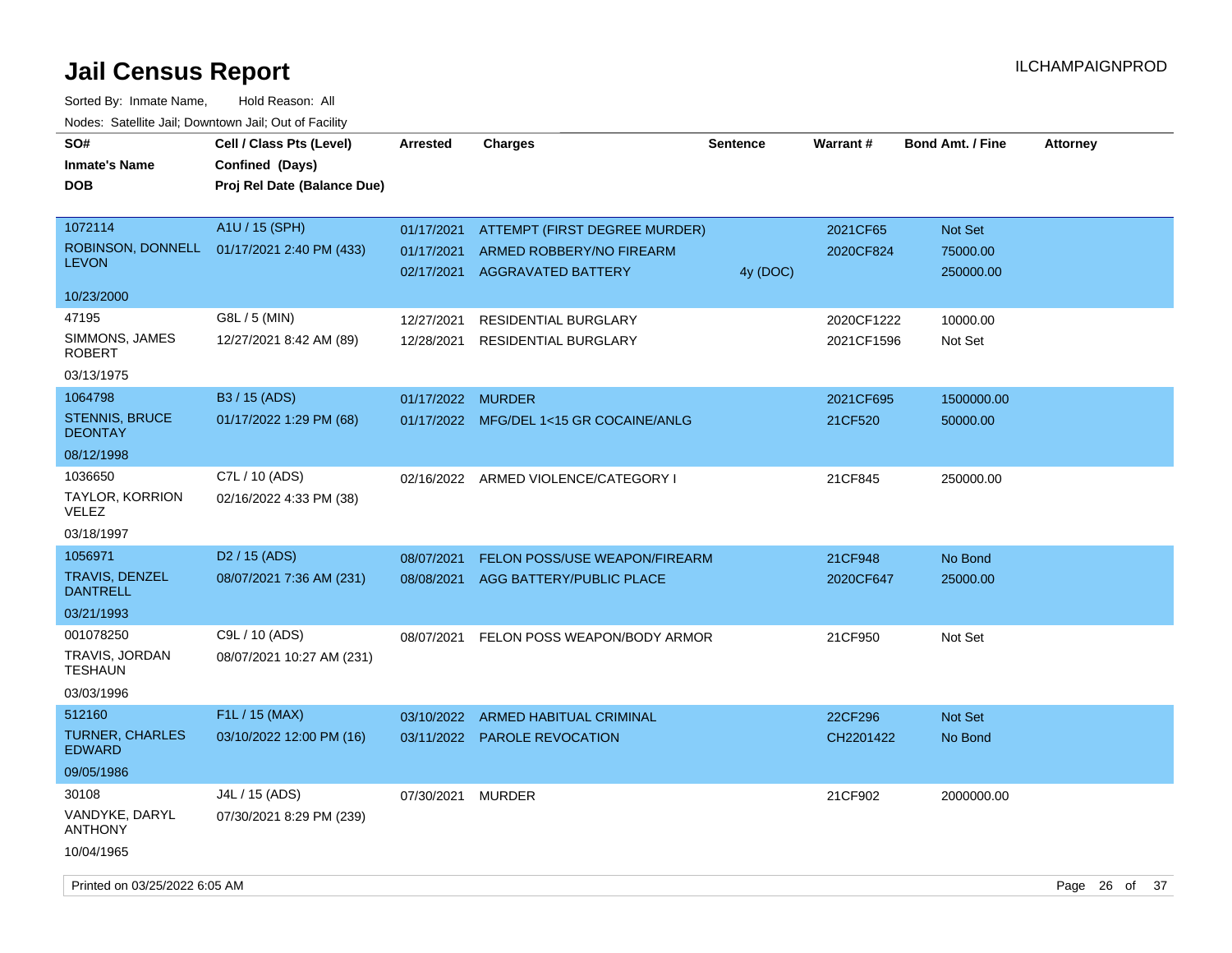| SO#                                        | Cell / Class Pts (Level)    | <b>Arrested</b> | <b>Charges</b>                      | <b>Sentence</b> | <b>Warrant#</b> | <b>Bond Amt. / Fine</b> | <b>Attorney</b> |
|--------------------------------------------|-----------------------------|-----------------|-------------------------------------|-----------------|-----------------|-------------------------|-----------------|
| <b>Inmate's Name</b>                       | Confined (Days)             |                 |                                     |                 |                 |                         |                 |
| <b>DOB</b>                                 | Proj Rel Date (Balance Due) |                 |                                     |                 |                 |                         |                 |
|                                            |                             |                 |                                     |                 |                 |                         |                 |
| 968681                                     | D5 / 15 (ADS)               | 08/27/2021      | AGG CRIM SX AB/VIC 13<18/TRUST      |                 | 2020CF499       | 250000.00               |                 |
| <b>WADE, DEMETRIUS</b><br><b>DARYL</b>     | 08/27/2021 2:25 AM (211)    | 08/27/2021      | <b>INDIRECT CRIMINAL CONTEMPT</b>   | 3y (DOC)        | 2021CC16        | No Bond                 |                 |
| 01/07/1987                                 |                             |                 |                                     |                 |                 |                         |                 |
| 1070971                                    | $H3L / 5$ (ADS)             | 12/07/2021      | <b>IDENTITY THEFT/&lt;\$300</b>     |                 | 20CF922         | Not Set                 |                 |
| <b>WEIR, CLINTON</b><br><b>HOWARD</b>      | 12/08/2021 3:45 AM (108)    | 12/07/2021      | <b>RECKLESS DRIVING</b>             |                 | 19TR2348        | Not Set                 |                 |
| 03/15/1983                                 |                             |                 |                                     |                 |                 |                         |                 |
| 54212                                      | E3U / 10 (ADS)              | 12/21/2021      | ARMED VIOLENCE/CATEGORY I           |                 | 21CF1576        | <b>Not Set</b>          |                 |
| <b>WHITLOCK, GEORGE</b><br><b>ABRAM</b>    | 12/21/2021 1:20 PM (95)     | 12/21/2021      | <b>RECEIVE/POSS/SELL STOLEN VEH</b> |                 | 2021CF669       | 10000.00                |                 |
| 11/10/1978                                 |                             | 12/21/2021      | <b>VIOLATE ORDER PROTECTION</b>     |                 | 2021CM391       | 1000.00                 |                 |
| 001077917                                  | G4U / 5 (MIN)               |                 | 03/15/2022 RESIDENTIAL BURGLARY     |                 | 2022CF311       | Not Set                 |                 |
| WILLIAMS, EDDIE SIM                        | 03/15/2022 3:17 AM (11)     |                 |                                     |                 |                 |                         |                 |
| 02/04/1972                                 |                             |                 |                                     |                 |                 |                         |                 |
| 1058072                                    | A2U / 15 (SPH)              | 02/25/2021      | <b>ARMED HABITUAL CRIMINAL</b>      |                 |                 | <b>Not Set</b>          |                 |
| <b>WILLIAMS, KENNETH</b><br><b>BERNARD</b> | 02/25/2021 3:24 PM (394)    |                 |                                     |                 |                 |                         |                 |
| 10/04/1985                                 |                             |                 |                                     |                 |                 |                         |                 |
| 1020914                                    | F3L / 10 (MED)              | 03/06/2022      | FELON POSS/USE WEAPON/FIREARM       |                 | 21CF1337        | 250000.00               |                 |
| <b>WILSON, BRANDON</b><br>LARON            | 03/06/2022 11:46 AM (20)    |                 |                                     |                 |                 |                         |                 |
| 07/05/1994                                 |                             |                 |                                     |                 |                 |                         |                 |
| <b>Total Downtown Jail: 61</b>             |                             | Males: 61       | Females: 0<br>Unknown: 0            |                 |                 |                         |                 |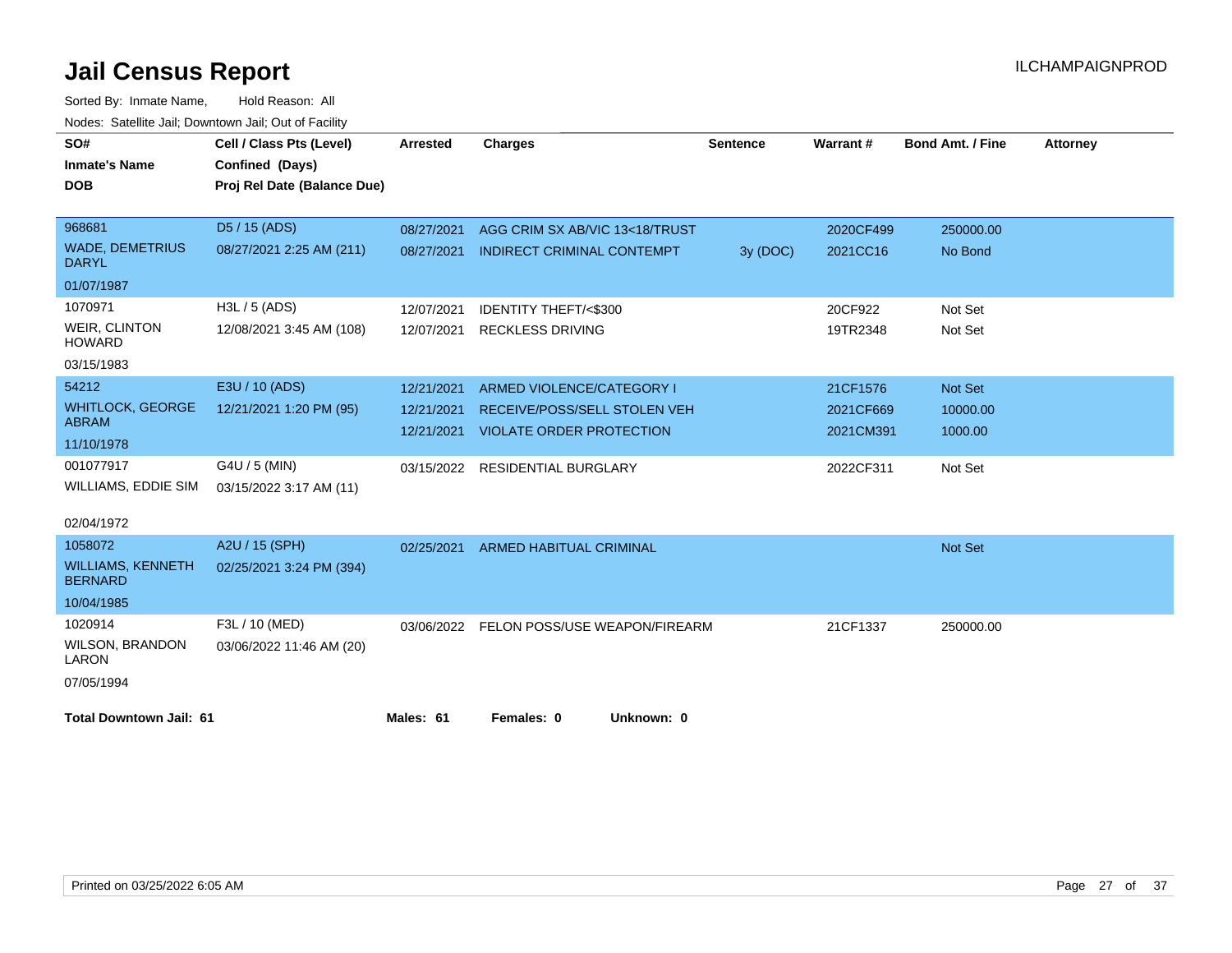Sorted By: Inmate Name, Hold Reason: All Nodes: Satellite Jail; Downtown Jail; Out of Facility

| <b>Out of Facility</b>                  |                                              |                 |                                  |                 |            |                         |                 |
|-----------------------------------------|----------------------------------------------|-----------------|----------------------------------|-----------------|------------|-------------------------|-----------------|
| SO#                                     | Cell / Class Pts (Level)                     | <b>Arrested</b> | <b>Charges</b>                   | <b>Sentence</b> | Warrant#   | <b>Bond Amt. / Fine</b> | <b>Attorney</b> |
| <b>Inmate's Name</b>                    | Confined (Days)                              |                 |                                  |                 |            |                         |                 |
| <b>DOB</b>                              | Proj Rel Date (Balance Due)                  |                 |                                  |                 |            |                         |                 |
|                                         |                                              |                 |                                  |                 |            |                         |                 |
| 001078621                               | <b>KAN / 10 (MED)</b>                        | 12/23/2021      | <b>RESIDENTIAL BURGLARY</b>      |                 | 21CF1582   | Not Set                 |                 |
|                                         | BAILEY, DANIEL SCOTT 12/23/2021 9:44 AM (93) | 01/14/2022      | PROBATION VIOLATION              |                 | 21CF1445   | Not Set                 |                 |
| 05/09/1999                              |                                              |                 |                                  |                 |            |                         |                 |
| 19971                                   | EHD                                          | 11/09/2021      | DRIVING RVK/SUSP DUI/SSS 4-9     |                 | 2021CF968  | Not Set                 |                 |
| <b>LYNN</b>                             | BARNESKE, RAYMOND 11/09/2021 9:32 AM (137)   |                 |                                  |                 |            |                         |                 |
| 08/17/1961                              | 5/6/2022 (0.00)                              |                 |                                  |                 |            |                         |                 |
| 516062                                  | <b>KAN / 15 (MAX)</b>                        | 02/22/2021      | <b>PHONE HARASSMENT/2+</b>       |                 | 20CF194    | 5000.00                 |                 |
| <b>BENNETT, JOHN</b><br><b>MICHAEL</b>  | 02/22/2021 10:47 AM (397)                    | 02/22/2021      | AGG DISCH FIR/VEH/PC OFF/FRMAN   |                 | 21CF210    | No Bond                 |                 |
| 04/30/1986                              |                                              |                 |                                  |                 |            |                         |                 |
| 33993                                   | <b>KAN / 10 (MED)</b>                        | 06/14/2021      | POSSESSING A CONTROLLED SUBSTAND |                 | 21CF657    | Not Set                 |                 |
| <b>BOOKER, STEPHON</b>                  | 06/14/2021 7:42 PM (285)                     | 06/14/2021      | AGGRAVATED DOMESTIC BATTERY      |                 | 21CF688    | Not Set                 |                 |
| <b>MONTELL</b>                          |                                              | 06/14/2021      | PAROLE REVOCATION                |                 | CH2103612  | No Bond                 |                 |
| 06/11/1971                              |                                              |                 |                                  |                 |            |                         |                 |
| 38273                                   | <b>EHD</b>                                   |                 | 02/23/2022 AGG DUI/NO VALID DL   |                 | 2020CF1371 | Not Set                 |                 |
| <b>BRADLEY,</b><br><b>CHRISTOPHER</b>   | 02/23/2022 9:14 AM (31)                      |                 |                                  |                 |            |                         |                 |
| 02/24/1974                              | 4/7/2022 (0.00)                              |                 |                                  |                 |            |                         |                 |
| 1074315                                 | KAN / 15 (MAX)                               | 07/27/2021      | AGG DISCHARGE FIREARM/VEH/SCH    |                 | 21CF927    | Not Set                 |                 |
| <b>BRIGGS, PATRICK</b><br><b>MONTAY</b> | 08/03/2021 4:56 PM (235)                     |                 |                                  |                 |            |                         |                 |
| 08/05/2001                              |                                              |                 |                                  |                 |            |                         |                 |
| 001078065                               | <b>KAN / 10 (ADS)</b>                        | 06/17/2021      | AGG BATTERY/DISCHARGE FIREARM    |                 | 21CF704    | 1000000.00              |                 |
| <b>BROWN, CHARMAN</b><br><b>LAKEEF</b>  | 06/17/2021 12:32 PM (282)                    |                 |                                  |                 |            |                         |                 |

11/30/2002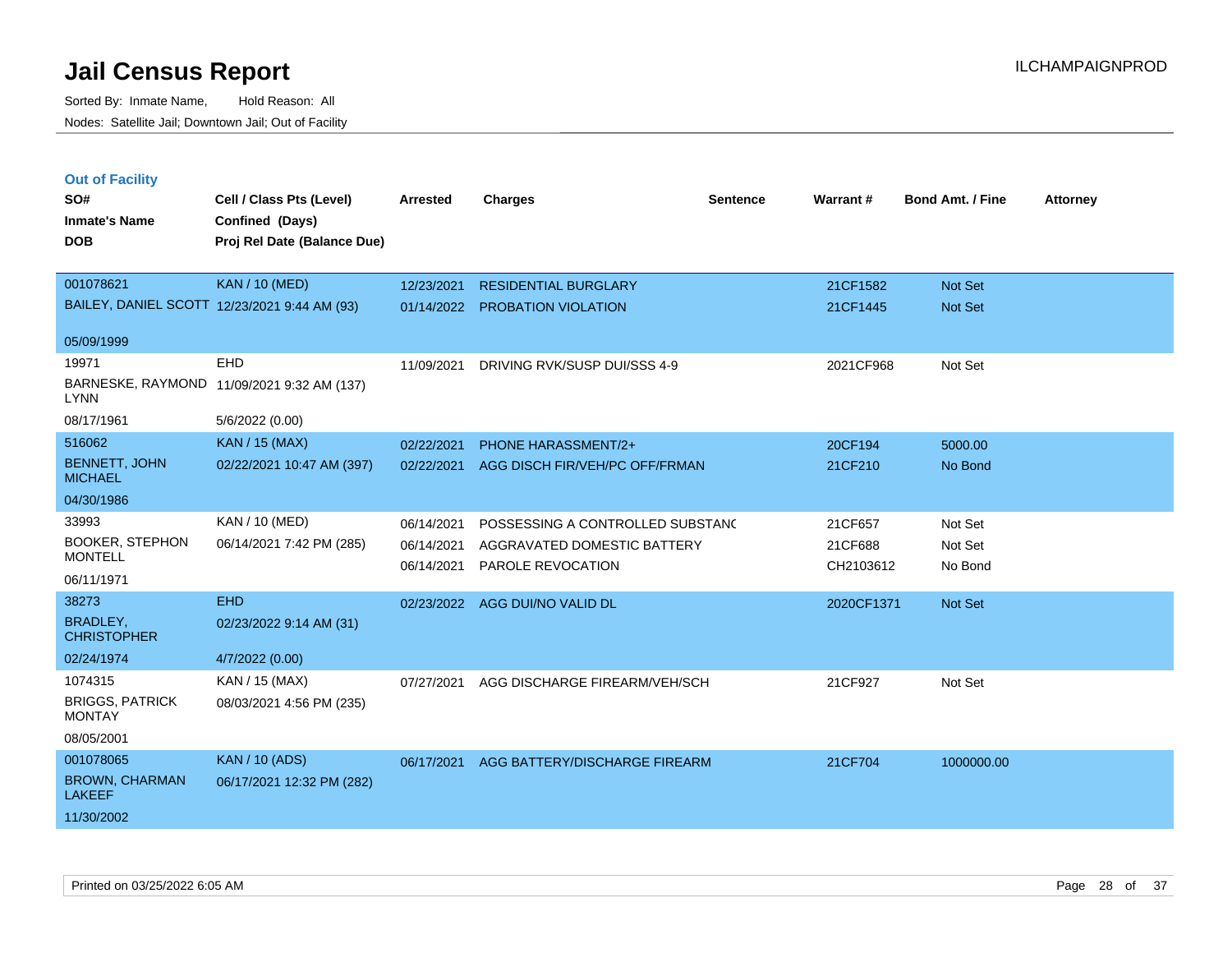Sorted By: Inmate Name, Hold Reason: All Nodes: Satellite Jail; Downtown Jail; Out of Facility

| SO#                                      | Cell / Class Pts (Level)    | <b>Arrested</b> | <b>Charges</b>                      | <b>Sentence</b> | <b>Warrant#</b> | <b>Bond Amt. / Fine</b> | <b>Attorney</b> |
|------------------------------------------|-----------------------------|-----------------|-------------------------------------|-----------------|-----------------|-------------------------|-----------------|
| <b>Inmate's Name</b>                     | Confined (Days)             |                 |                                     |                 |                 |                         |                 |
| <b>DOB</b>                               | Proj Rel Date (Balance Due) |                 |                                     |                 |                 |                         |                 |
|                                          |                             |                 |                                     |                 |                 |                         |                 |
| 1038554                                  | <b>KAN / 15 (MAX)</b>       | 08/18/2021      | DELIVERY OF OR POSSESSION OF W/ INT |                 | 21CF1009        | No Bond                 |                 |
| <b>BROWN, CORRION</b><br><b>DEVONTAE</b> | 08/18/2021 5:40 PM (220)    |                 | 08/18/2021 ARMED HABITUAL CRIMINAL  |                 | 21CF1162        | Not Set                 |                 |
| 04/19/1995                               |                             |                 |                                     |                 |                 |                         |                 |
| 1038579                                  | KAN / 15 (MAX)              | 08/18/2021      | FELON POSS/USE WEAPON/FIREARM       |                 | 21CF1010        | Not Set                 |                 |
| <b>BROWN, MARKEL</b><br><b>RIKKI</b>     | 08/18/2021 2:05 PM (220)    |                 |                                     |                 |                 |                         |                 |
| 01/06/1995                               |                             |                 |                                     |                 |                 |                         |                 |
| 1003006                                  | <b>KAN / 15 (MAX)</b>       | 08/19/2021      | FELON POSS/USE MACHINE GUN          |                 | 21CF1011        | No Bond                 |                 |
| <b>BROWN, ROCKEITH</b><br><b>JAVONTE</b> | 08/19/2021 12:55 AM (219)   |                 |                                     |                 |                 |                         |                 |
| 07/23/1991                               |                             |                 |                                     |                 |                 |                         |                 |
| 1068812                                  | KAN / 15 (MAX)              | 12/21/2021      | FELON POSS/USE FIREARM PRIOR        |                 | 21CF1568        | Not Set                 |                 |
| BRYANT, DANNY<br><b>EUGENE</b>           | 12/21/2021 1:50 PM (95)     | 12/21/2021      | AGG DISCHARGE FIREARM/OCC VEH       |                 | 21CF741         | Not Set                 |                 |
| 11/22/1989                               |                             |                 |                                     |                 |                 |                         |                 |
| 987334                                   | <b>KAN / 15 (MAX)</b>       | 03/10/2021      | ATTEMPT (FIRST DEGREE MURDER)       |                 | 19CF689         | Not Set                 |                 |
| CAIN, ISAIAH<br><b>DEPRIEST</b>          | 03/10/2021 2:22 PM (381)    |                 |                                     |                 |                 |                         |                 |
| 12/23/1990                               |                             |                 |                                     |                 |                 |                         |                 |
| 992962                                   | KAN / 15 (ADS)              | 05/25/2021      | MURDER/INTENT TO KILL/INJURE        |                 | 2018CF1045      | 1000000.00              |                 |
| CAMPBELL, KEITH<br><b>KNAQEEB</b>        | 05/25/2021 1:19 PM (305)    |                 |                                     |                 |                 |                         |                 |
| 07/22/1991                               |                             |                 |                                     |                 |                 |                         |                 |
| 001078576                                | <b>KAN / 15 (MAX)</b>       | 11/09/2021      | UNLAWFUL USE OF A WEAPON            |                 | 21CF1383        | Not Set                 |                 |
| CARTER, DEMONDRE<br><b>DAVON</b>         | 11/09/2021 6:01 PM (137)    |                 |                                     |                 |                 |                         |                 |
| 05/27/2001                               |                             |                 |                                     |                 |                 |                         |                 |
| 1064992                                  | KAN / 15 (MAX)              | 09/20/2021      | ARMED VIOLENCE/CATEGORY I           |                 | 21CF1137        | Not Set                 |                 |
| CARTER, KEJUAN<br><b>JAVONTE</b>         | 09/20/2021 11:42 PM (187)   |                 |                                     |                 |                 |                         |                 |
| 06/27/1998                               |                             |                 |                                     |                 |                 |                         |                 |

Printed on 03/25/2022 6:05 AM Page 29 of 37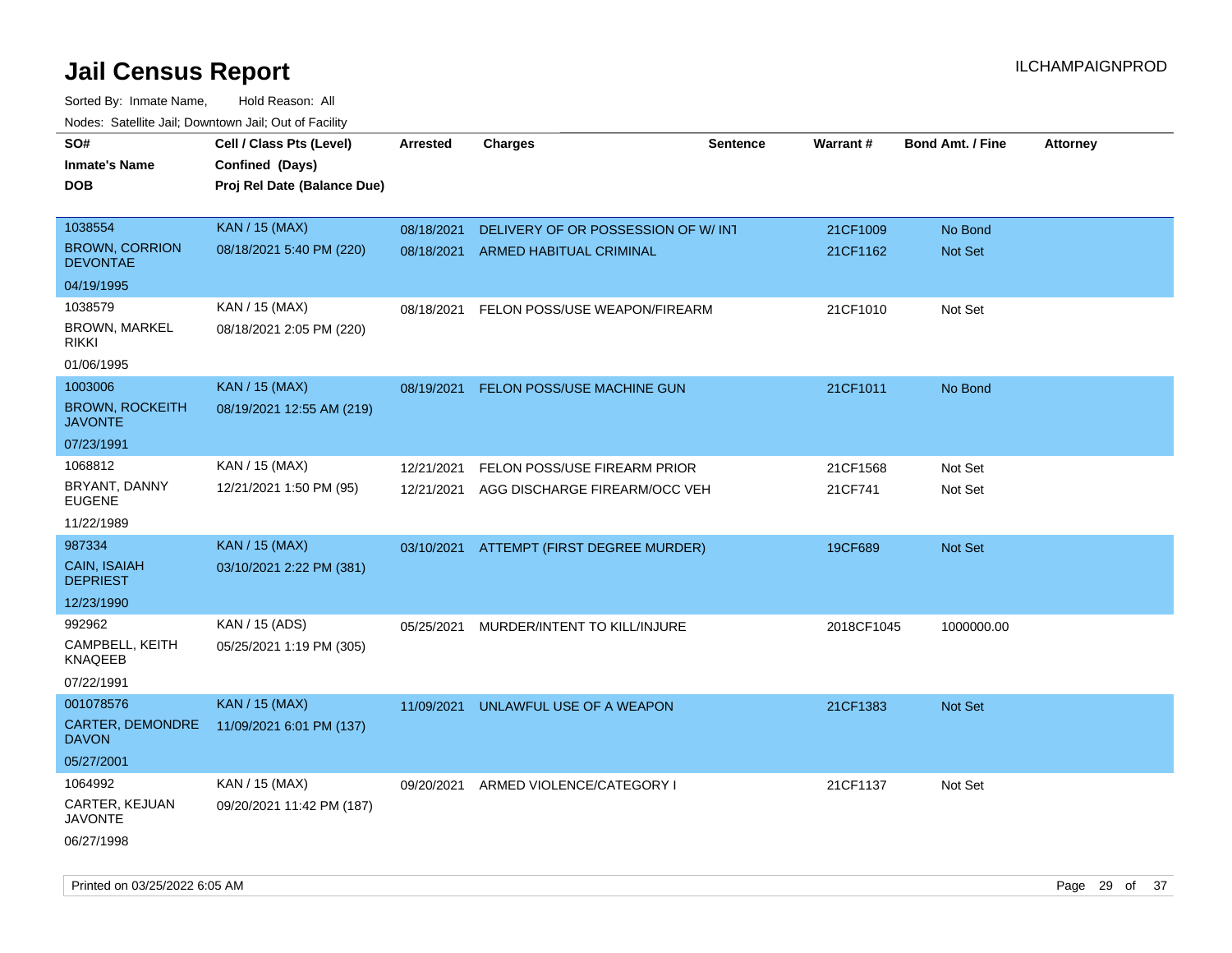| SO#<br><b>Inmate's Name</b><br><b>DOB</b>                            | Cell / Class Pts (Level)<br>Confined (Days)<br>Proj Rel Date (Balance Due) | Arrested                               | <b>Charges</b>                                                                                | <b>Sentence</b> | <b>Warrant#</b>                   | <b>Bond Amt. / Fine</b>           | <b>Attorney</b> |
|----------------------------------------------------------------------|----------------------------------------------------------------------------|----------------------------------------|-----------------------------------------------------------------------------------------------|-----------------|-----------------------------------|-----------------------------------|-----------------|
| 001078729<br><b>CARTER, TROY</b><br><b>DEMON</b><br>01/02/2004       | <b>KAN / 15 (ADS)</b><br>01/02/2022 10:29 AM (83)                          |                                        | 01/02/2022 MURDER/INTENT TO KILL/INJURE                                                       |                 | 20CF396                           | 1000000.00                        |                 |
| 001078461<br>COLE, ERIC JOSE<br>01/24/2002                           | KAN / 10 (MED)<br>10/08/2021 12:25 AM (169)                                | 10/07/2021<br>10/07/2021               | AGG UNLAWFUL USE WEAPON/PERSON<br>AGG DOMESTIC BATTERY/STRANGLE                               |                 | 2021CF1209<br>2021CF1208          | No Bond<br>Not Set                |                 |
| 1048488<br>COLSON, WAYNE<br><b>ARTHUR, Third</b><br>10/14/1995       | <b>KAN / 10 (ADS)</b><br>12/30/2021 8:27 AM (86)                           | 12/30/2021                             | ARMED VIOLENCE/CATEGORY I                                                                     |                 | 2022CF4                           | Not Set                           |                 |
| 57733<br><b>CRAIG. ANTOINE</b><br><b>DARRELL</b><br>10/09/1982       | KAN / 15 (SPH)<br>02/25/2020 4:08 PM (760)                                 | 02/25/2020<br>02/25/2020               | <b>HOMICIDE</b><br>FELON POSS/USE WEAPON/FIREARM                                              |                 | 2020-CF250<br>19CF-1827           | 2000000.00<br>80000.00            |                 |
| 001077939<br><b>CROSS, PATRICK</b><br><b>DONTRELLE</b><br>11/07/2001 | <b>KAN / 10 (MED)</b><br>05/10/2021 7:31 PM (320)                          | 05/10/2021<br>06/02/2021               | FIREARM/FOID INVALID/NOT ELIG<br>POSS STOLEN VEHICLE > \$25,000                               |                 | 21CF526<br>21CF612                | No Bond<br>Not Set                |                 |
| 25022<br><b>CRUMP, ROBERT</b><br><b>ANTHONY</b><br>02/06/1966        | EHD / 10 (MED)<br>02/17/2022 11:48 AM (37)<br>5/14/2022 (0.00)             |                                        | 02/17/2022 AGG DUI/2/PASS<16                                                                  |                 | 2021CF560                         | No Bond                           |                 |
| 1061304<br><b>DORRIS, KEMION</b><br><b>DAETOCE</b><br>11/19/1997     | <b>KAN / 15 (MAX)</b><br>10/11/2021 7:30 PM (166)                          | 10/11/2021<br>10/11/2021<br>10/11/2021 | <b>ARMED HABITUAL CRIMINAL</b><br>ARMED HABITUAL CRIMINAL<br><b>HOME INVASION/FIREARM</b>     |                 | 21CF1226<br>21CF1227<br>21CF1228  | No Bond<br>No Bond<br>No Bond     |                 |
| 1013012<br>GARY, XAVIER LAMAR<br>12/14/1991                          | KAN / 15 (MAX)<br>07/08/2021 9:24 AM (261)                                 | 07/08/2021<br>07/08/2021<br>07/08/2021 | ATTEMPT (FIRST DEGREE MURDER)<br>FELON POSS/USE FIREARM PRIOR<br>FELON POSS/USE FIREARM PRIOR |                 | 2021CF790<br>2020CF650<br>21CF798 | 1000000.00<br>25000.00<br>Not Set |                 |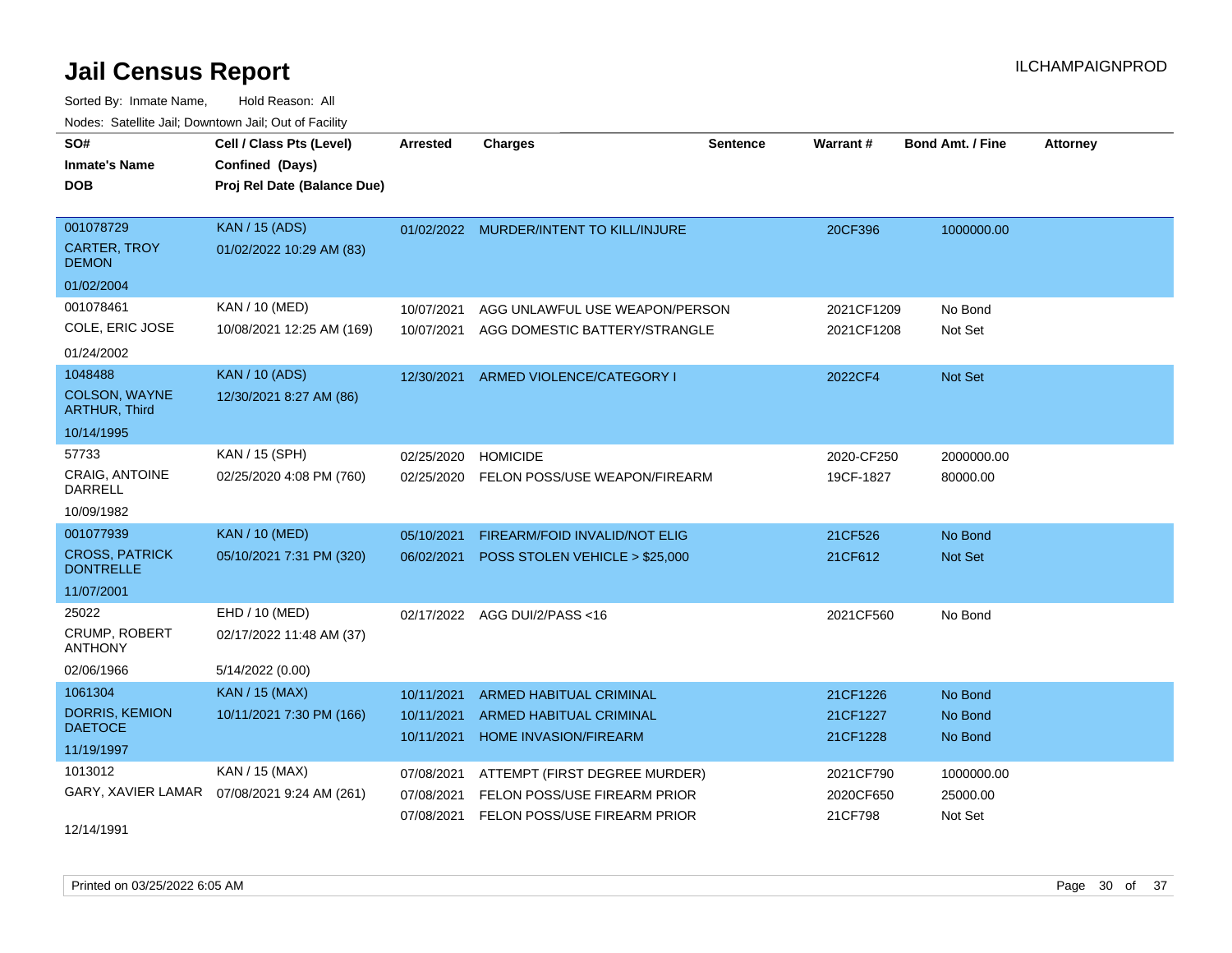| SO#                                        | Cell / Class Pts (Level)                     | Arrested             | <b>Charges</b>                            | <b>Sentence</b> | Warrant#   | <b>Bond Amt. / Fine</b> | <b>Attorney</b> |
|--------------------------------------------|----------------------------------------------|----------------------|-------------------------------------------|-----------------|------------|-------------------------|-----------------|
| <b>Inmate's Name</b>                       | Confined (Days)                              |                      |                                           |                 |            |                         |                 |
| DOB                                        | Proj Rel Date (Balance Due)                  |                      |                                           |                 |            |                         |                 |
|                                            |                                              |                      |                                           |                 |            |                         |                 |
| 1065946                                    | <b>KAN / 10 (MED)</b>                        | 09/04/2021           | AGG BATTERY/DISCHARGE FIREARM             |                 | 21CF1057   | 750000.00               |                 |
| <b>GODBOLT, DESMOND</b><br><b>DEVONTAE</b> | 09/04/2021 1:17 AM (203)                     | 09/04/2021           | <b>RESIST/OBSTRUCTING A PEACE OFFICEF</b> |                 | 21CM407    | Not Set                 |                 |
| 11/15/1997                                 |                                              |                      |                                           |                 |            |                         |                 |
| 1070118                                    | KAN / 15 (MAX)                               | 08/31/2021           | AGGRAVATED DOMESTIC BATTERY               |                 | 21CF1049   | No Bond                 |                 |
| GRAHAM, CORTEZ<br>LAMON                    | 08/31/2021 9:32 PM (207)                     | 09/02/2021           | PROBATION VIOLATION                       |                 | 21CF55     | Not Set                 |                 |
| 03/31/1976                                 |                                              |                      |                                           |                 |            |                         |                 |
| 1076506                                    | KAN / 15 (MAX)                               | 09/17/2021           | AGG UUW/PERSON/CM THREAT VIOL             |                 | 21CF1131   | Not Set                 |                 |
|                                            | GRAY, JAMARH EMERE 09/17/2021 10:41 AM (190) | 09/20/2021           | DOMESTIC BATTERY                          |                 | 21CM430    | <b>Not Set</b>          |                 |
|                                            |                                              |                      |                                           |                 |            |                         |                 |
| 06/21/2003                                 |                                              |                      |                                           |                 |            |                         |                 |
| 1055117                                    | EHD                                          |                      | 02/15/2022 AGG BATTERY/PUBLIC PLACE       |                 | 2021CM47   | Not Set                 |                 |
| <b>GREAM, JOHN</b><br>ROBERT LEE           | 02/15/2022 10:44 AM (39)                     |                      |                                           |                 |            |                         |                 |
| 08/23/1996                                 | 6/13/2022 (0.00)                             |                      |                                           |                 |            |                         |                 |
| 1037683                                    | <b>EHD</b>                                   | 02/23/2022           | AGG DUI/LIC SUSP OR REVOKED               |                 | 2020CF350  | Not Set                 |                 |
| <b>HARRISON, HAROLD</b><br>RAY             | 02/23/2022 10:01 AM (31)                     | 02/23/2022 AGG DUI/3 |                                           |                 | 2020CF1351 | Not Set                 |                 |
| 11/30/1963                                 | 5/22/2022 (0.00)                             |                      |                                           |                 |            |                         |                 |
| 1045186                                    | KAN / 15 (MAX)                               | 08/16/2021           | ARMED VIOLENCE/CATEGORY I                 |                 | 21CF934    | 1000000.00              |                 |
| HOLBROOK, JOHNNIE                          | 08/16/2021 11:07 AM (222)                    | 08/16/2021           | FELON POSS/USE WEAPON/FIREARM             |                 | 19CF968    | Not Set                 |                 |
| <b>MATHIS</b>                              |                                              | 08/16/2021           | AGG FLEEING POLICE/21 MPH OVER            |                 | 21CF988    | Not Set                 |                 |
| 07/19/1996                                 |                                              | 08/16/2021           | FELON POSS/USE WEAPON/FIREARM             |                 | 21CF989    | Not Set                 |                 |
| 972300                                     | <b>KAN / 10 (MED)</b>                        | 12/22/2021           | <b>RESIDENTIAL BURGLARY</b>               |                 | 18CF1691   | 25000.00                |                 |
| <b>HOLT, MICHAEL</b><br><b>TERRELL</b>     | 12/22/2021 8:36 AM (94)                      | 12/22/2021           | AGG CRIM SEX ABUSE/VICTIM <9              |                 | 19CF1277   | 250000.00               |                 |
| 12/25/1989                                 |                                              |                      |                                           |                 |            |                         |                 |
| 001078146                                  | KAN / 15 (MAX)                               | 07/09/2021           | AGG BATTERY/DISCHARGE FIREARM             |                 | 21CF795    | 1000000.00              |                 |
| HUNT, TEIGAN<br>JAZAIREO                   | 07/09/2021 12:41 PM (260)                    | 07/09/2021           | ARMED ROBBERY/ARMED W/FIREARM             |                 | 21CF806    | Not Set                 |                 |
| 05/14/2003                                 |                                              |                      |                                           |                 |            |                         |                 |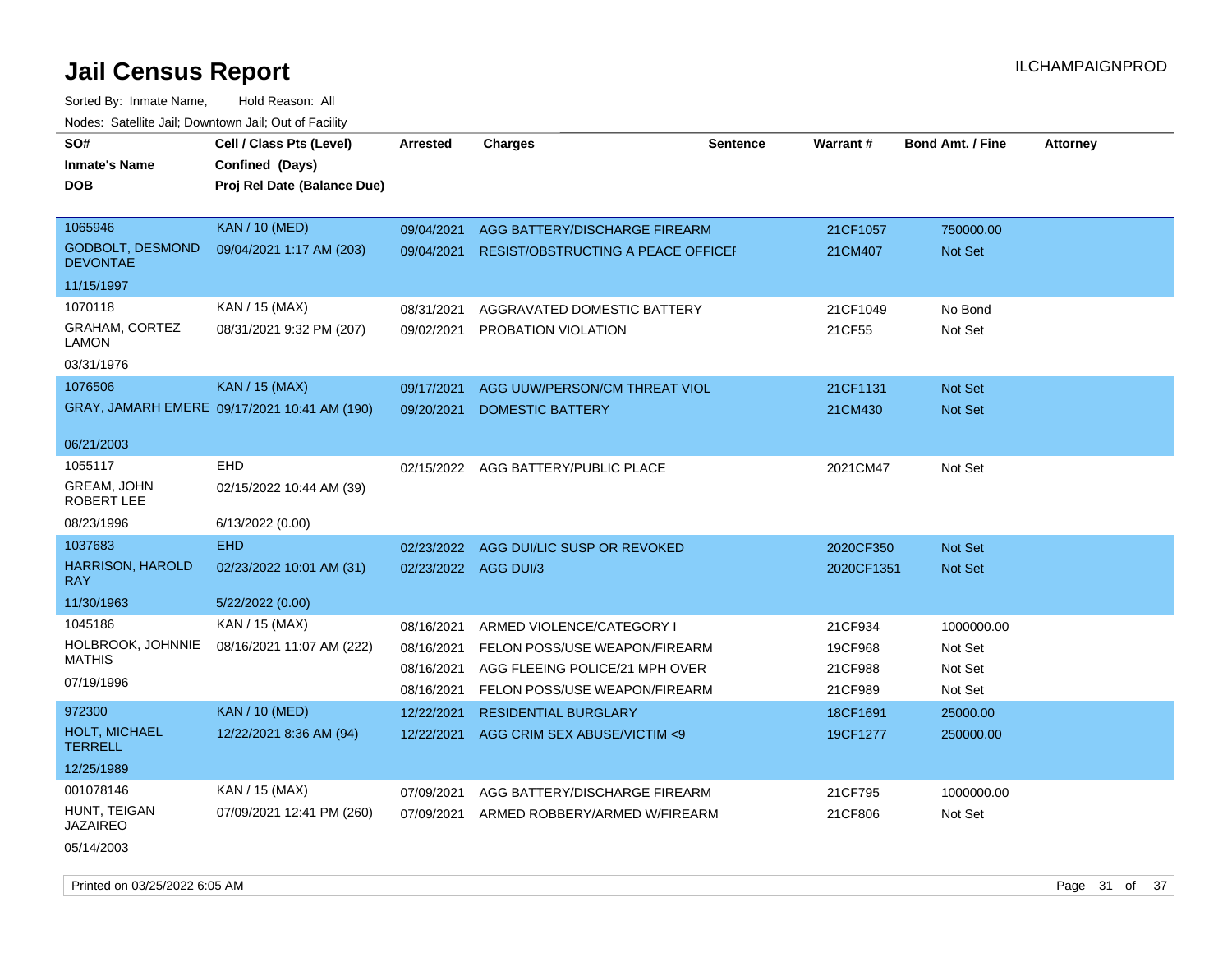| 10000. Catolino can, Domntonn can, Oat or I domt |                                                                            |                          |                                                               |                 |                       |                         |                 |
|--------------------------------------------------|----------------------------------------------------------------------------|--------------------------|---------------------------------------------------------------|-----------------|-----------------------|-------------------------|-----------------|
| SO#<br>Inmate's Name<br><b>DOB</b>               | Cell / Class Pts (Level)<br>Confined (Days)<br>Proj Rel Date (Balance Due) | <b>Arrested</b>          | Charges                                                       | <b>Sentence</b> | <b>Warrant#</b>       | <b>Bond Amt. / Fine</b> | <b>Attorney</b> |
| 989743<br>JACKSON, STEVE<br>ALLEN                | <b>KAN / 15 (ADS)</b><br>04/13/2021 2:45 AM (347)                          | 04/13/2021               | AGGRAVATED DOMESTIC BATTERY                                   |                 | 21CF399               | <b>Not Set</b>          |                 |
| 06/04/1991                                       |                                                                            |                          |                                                               |                 |                       |                         |                 |
| 001078788                                        | KAN / 5 (ADS)                                                              |                          | 01/21/2022 AGGRAVATED BATTERY                                 |                 | 22CF93                | Not Set                 |                 |
| JOHNSON, BRENTON<br>ZAE                          | 01/21/2022 8:33 PM (64)                                                    |                          |                                                               |                 |                       |                         |                 |
| 08/07/1987                                       |                                                                            |                          |                                                               |                 |                       |                         |                 |
| 57271                                            | <b>EHD</b>                                                                 | 03/08/2022               | DRIVING RVK/SUSP DUI/SSS 4-9                                  |                 | 2021CF34              | <b>Not Set</b>          |                 |
| <b>KEYS, CAPREE</b><br><b>REMONE</b>             | 03/08/2022 9:17 AM (18)                                                    | 03/08/2022               | DRIVING RVK/SUSP DUI/SSS 4-9                                  |                 | 2020CF1116            | <b>Not Set</b>          |                 |
| 11/23/1982                                       | 9/3/2022 (0.00)                                                            |                          |                                                               |                 |                       |                         |                 |
| 1064445                                          | KAN / 15 (MAX)                                                             | 04/23/2021               | FELON POSS/USE FIREARM/PAROLE                                 |                 | 21CF899               | Not Set                 |                 |
| LARUE, TERENCE<br>TRAMEL                         | 04/23/2021 11:18 AM (337)                                                  | 04/23/2021<br>04/23/2021 | AGG DISCHARGE FIREARM/OCC VEH<br>POSSESS 15<100 GRAMS COCAINE |                 | 2021CF295<br>19CF1052 | 500000.00<br>10000.00   |                 |
| 12/23/1998                                       |                                                                            |                          |                                                               |                 |                       |                         |                 |
| 001078237                                        | <b>KAN / 15 (ADS)</b>                                                      | 08/03/2021               | AGG DISCHARGE FIREARM/OCC VEH                                 |                 | 21CF928               | No Bond                 |                 |
| <b>LAWS, TERON</b><br><b>RAMONTE</b>             | 08/03/2021 6:29 PM (235)                                                   |                          |                                                               |                 |                       |                         |                 |
| 04/03/2001                                       |                                                                            |                          |                                                               |                 |                       |                         |                 |
| 001078470                                        | KAN / 15 (MAX)                                                             | 10/10/2021               | MURDER/INTENT TO KILL/INJURE                                  |                 | 21CF1221              | Not Set                 |                 |
| LEE, AMAHRION<br>JA'MERE                         | 10/10/2021 1:23 PM (167)                                                   |                          |                                                               |                 |                       |                         |                 |
| 11/05/2002                                       |                                                                            |                          |                                                               |                 |                       |                         |                 |
| 56792                                            | <b>KAN / 10 (MED)</b>                                                      | 02/02/2021               | ARMED HABITUAL CRIMINAL                                       |                 | 2021CF141             | 500000.00               |                 |
| LILLARD, LAWRENCE<br>TYRONE.                     | 02/02/2021 2:11 PM (417)                                                   | 02/22/2021               | DRIVING ON REVOKED LICENSE                                    |                 | 21TR426               | 5000.00                 |                 |
| 10/20/1982                                       |                                                                            |                          |                                                               |                 |                       |                         |                 |
| 40877                                            | EHD                                                                        | 02/01/2022 AGG DUI/3     |                                                               |                 | 2020CF986             | Not Set                 |                 |
| MABRY-HALL,<br>REBECCA SUE                       | 02/01/2022 9:32 AM (53)                                                    |                          |                                                               |                 |                       |                         |                 |
| 03/21/1971                                       | 5/1/2022 (0.00)                                                            |                          |                                                               |                 |                       |                         |                 |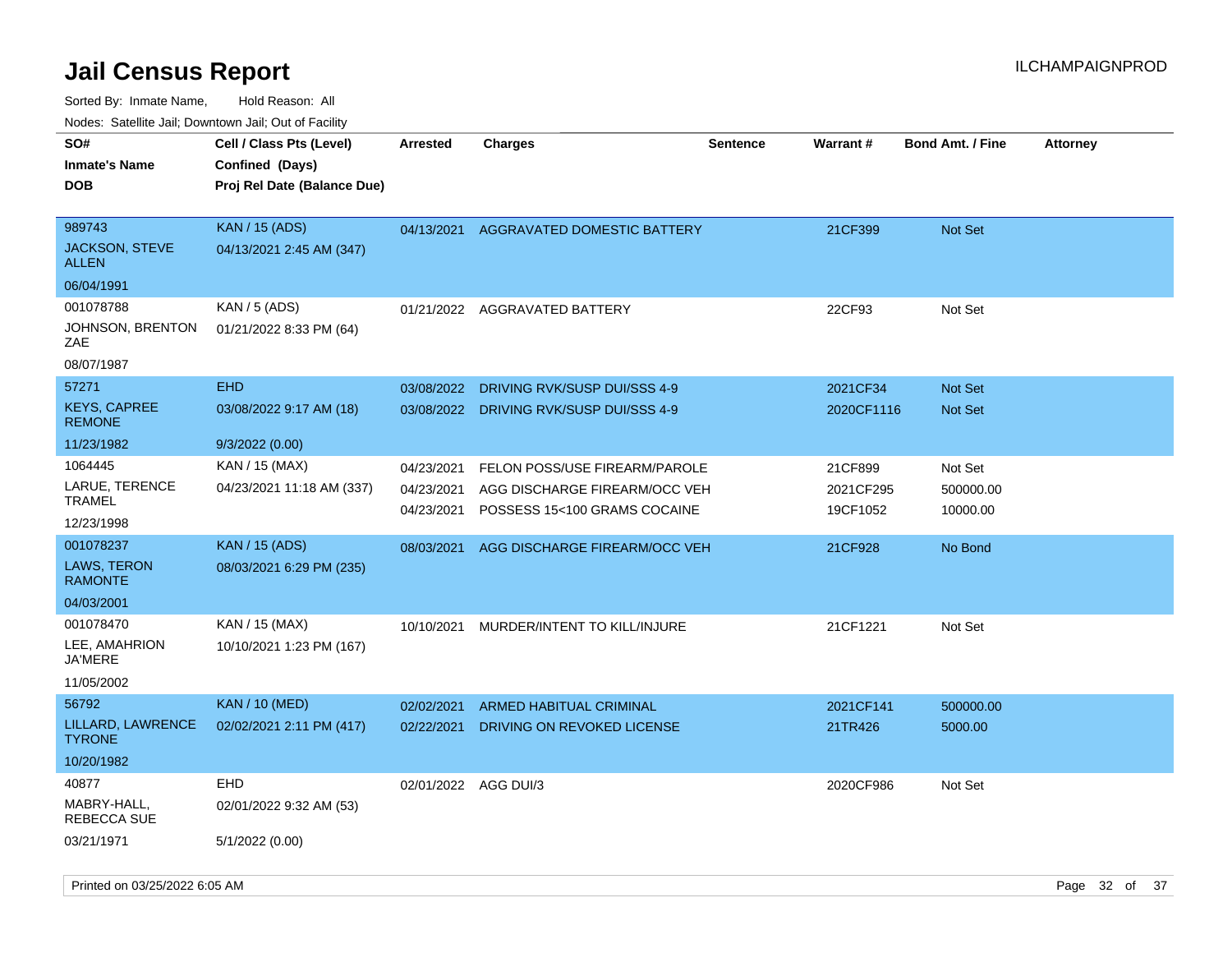| roaco. Catolino cali, Domntonn cali, Out of Facility |                                              |                   |                                        |          |             |                         |                 |
|------------------------------------------------------|----------------------------------------------|-------------------|----------------------------------------|----------|-------------|-------------------------|-----------------|
| SO#<br><b>Inmate's Name</b>                          | Cell / Class Pts (Level)<br>Confined (Days)  | <b>Arrested</b>   | <b>Charges</b>                         | Sentence | Warrant#    | <b>Bond Amt. / Fine</b> | <b>Attorney</b> |
| <b>DOB</b>                                           | Proj Rel Date (Balance Due)                  |                   |                                        |          |             |                         |                 |
|                                                      |                                              |                   |                                        |          |             |                         |                 |
| 001078575                                            | <b>KAN / 10 (MED)</b>                        | 11/09/2021        | <b>GUNRUNNING</b>                      |          | 21CF1330    | 750000.00               |                 |
| <b>MCLAURIN, KEYON A</b>                             | 11/09/2021 12:41 PM (137)                    |                   |                                        |          |             |                         |                 |
| 11/19/2002                                           |                                              |                   |                                        |          |             |                         |                 |
| 1011046                                              | KAN / 15 (ADS)                               | 04/10/2021        | ATTEMPT (FIRST DEGREE MURDER)          |          | 21CF392     | Not Set                 |                 |
| MILES, DARRION<br><b>ANTONIO KEVONTA</b>             | 04/11/2021 12:46 AM (349)                    | 03/24/2022 MURDER |                                        |          | 22CF346     | Not Set                 |                 |
| 03/18/1990                                           |                                              |                   |                                        |          |             |                         |                 |
| 001077278                                            | <b>KAN / 15 (MAX)</b>                        | 10/06/2020        | MURDER/INTENT TO KILL/INJURE           |          | 2020CF146   | 2000000.00              |                 |
| MILLER, D'ANDRE                                      | 10/06/2020 12:49 PM (536)                    | 10/06/2020        | AGG FLEEING POLICE/21 MPH OVER         |          | 2019CF1171  | 50000.00                |                 |
| 09/08/1986                                           |                                              |                   |                                        |          |             |                         |                 |
| 534264                                               | EHD                                          |                   | 03/23/2022 AGG DUI/LIC SUSP OR REVOKED |          | 2021CF725   | Not Set                 |                 |
| MINER, DEMARIS<br><b>OMAR</b>                        | 03/23/2022 9:32 AM (3)                       |                   |                                        |          |             |                         |                 |
| 03/19/1987                                           | 3/25/2022 (0.00)                             |                   |                                        |          |             |                         |                 |
| 001078712                                            | <b>KAN / 10 (MED)</b>                        | 12/23/2021        | AGG DISCH FIREARM/1ST AID PERS         |          | 21CF1581    | Not Set                 |                 |
| MONTGOMERY,<br><b>RASHARD MYKI</b>                   | 12/23/2021 4:27 PM (93)                      |                   |                                        |          |             |                         |                 |
| 11/05/2001                                           |                                              |                   |                                        |          |             |                         |                 |
| 1026477                                              | KAN / 15 (ADS)                               | 09/21/2021        | AGG DISCHARGE FIREARM/OCC VEH          |          | 21CF1138    | Not Set                 |                 |
| NEWBILL, DEVONTRE<br><b>LAMONT</b>                   | 09/21/2021 2:27 AM (186)                     | 09/22/2021        | PROBATION VIOLATION                    |          | 20CF577     | Not Set                 |                 |
| 11/22/1993                                           |                                              |                   |                                        |          |             |                         |                 |
| 1072907                                              | <b>KAN</b>                                   | 07/14/2021        | <b>ATTEMPT (FIRST DEGREE MURDER)</b>   |          | 2021-CF-832 | 2000000.00              |                 |
|                                                      | NIKOLAEV, YEVGENIY 07/14/2021 10:10 PM (255) | 07/14/2021        | CRIMINAL DAMAGE <\$500/SCHOOL          |          | 2021CF840   | 5000.00                 |                 |
| 10/06/1983                                           |                                              |                   |                                        |          |             |                         |                 |
| 001078558                                            | KAN / 10 (MED)                               | 11/03/2021        | UNLAWFUL USE OF A WEAPON               |          | 21CF1352    | Not Set                 |                 |
| PARRISH, DOMINIC<br><b>WALTER</b>                    | 11/03/2021 1:25 PM (143)                     |                   |                                        |          |             |                         |                 |
| 08/23/2001                                           |                                              |                   |                                        |          |             |                         |                 |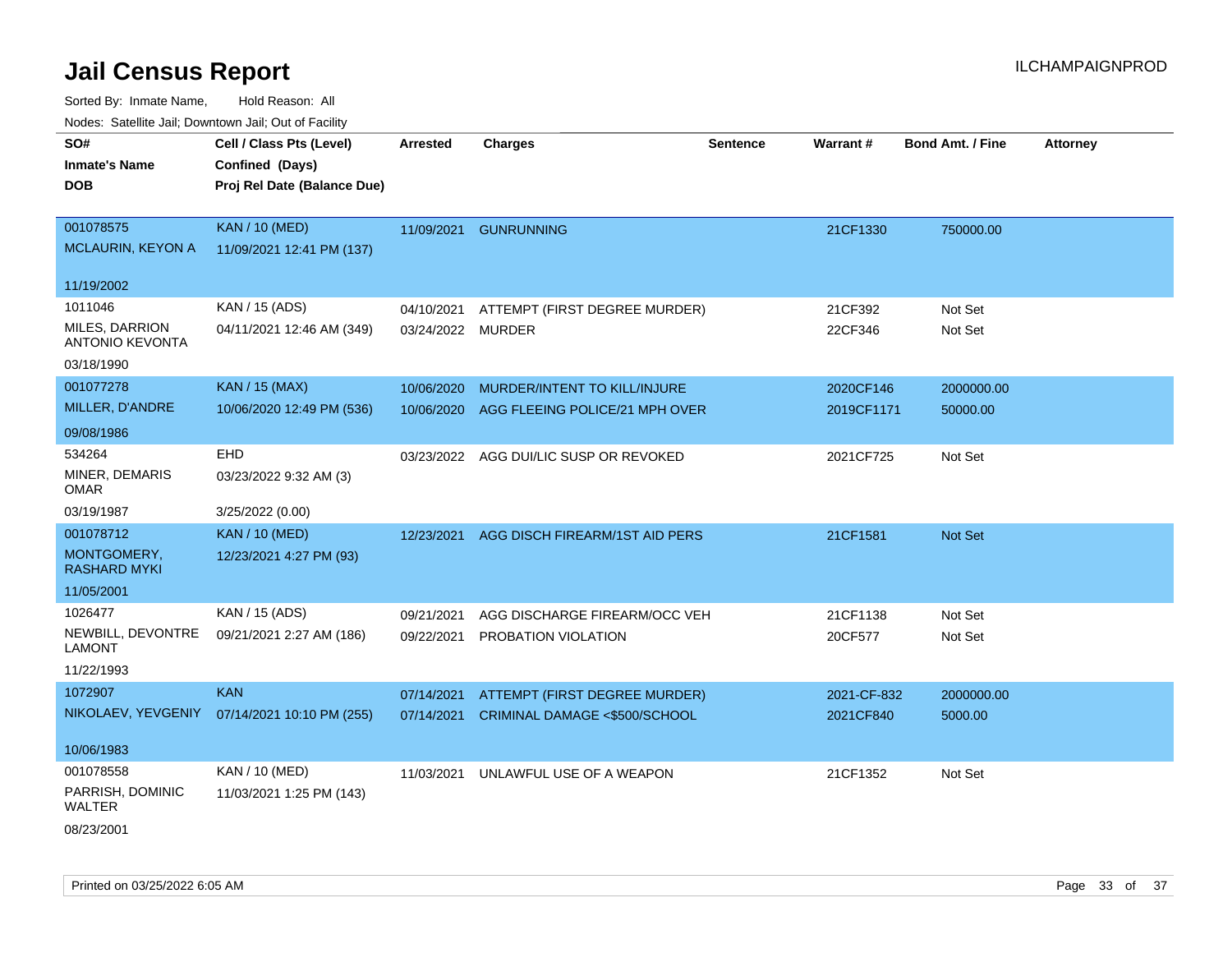| SO#<br><b>Inmate's Name</b><br>DOB | Cell / Class Pts (Level)<br>Confined (Days)<br>Proj Rel Date (Balance Due) | <b>Arrested</b> | <b>Charges</b>                 | <b>Sentence</b> | <b>Warrant#</b> | <b>Bond Amt. / Fine</b> | <b>Attorney</b> |
|------------------------------------|----------------------------------------------------------------------------|-----------------|--------------------------------|-----------------|-----------------|-------------------------|-----------------|
|                                    |                                                                            |                 |                                |                 |                 |                         |                 |
| 001078063                          | KAN / 15 (MAX)                                                             | 06/15/2021      | AGG CRIM SEX ASSAULT/WEAPON    |                 | 2021CF678       | 1000000.00              |                 |
|                                    | PERRY, ROBERT Junior 06/15/2021 4:37 PM (284)                              | 06/15/2021      | <b>ROBBERY</b>                 |                 | 2021CF159       | 25000.00                |                 |
| 12/21/1990                         |                                                                            |                 |                                |                 |                 |                         |                 |
| 001078799                          | KAN / 10 (MED)                                                             | 01/27/2022      | FIREARM/FOID INVALID/NOT ELIG  |                 | 22CF116         | Not Set                 |                 |
| PURNELL, MARKISE<br><b>MONROE</b>  | 01/27/2022 9:50 AM (58)                                                    |                 |                                |                 |                 |                         |                 |
| 07/13/2002                         |                                                                            |                 |                                |                 |                 |                         |                 |
| 001077614                          | <b>KAN / 15 (MAX)</b>                                                      | 01/17/2021      | ATTEMPT (FIRST DEGREE MURDER)  |                 | 21CF66          | <b>Not Set</b>          |                 |
| <b>DEVON</b>                       | ROBINSON, DONTRELL 01/17/2021 3:08 PM (433)                                |                 |                                |                 |                 |                         |                 |
| 09/22/2002                         |                                                                            |                 |                                |                 |                 |                         |                 |
| 1061216                            | KAN / 10 (MED)                                                             | 06/22/2021      | HOME INVASION/FIREARM          |                 | 21CF727         | Not Set                 |                 |
| RUNGE, ANDRE<br><b>MARSEAN</b>     | 06/22/2021 4:42 PM (277)                                                   |                 |                                |                 |                 |                         |                 |
| 12/05/1997                         |                                                                            |                 |                                |                 |                 |                         |                 |
| 650295                             | <b>PIA / 50 (MAX)</b>                                                      | 04/22/2020      | <b>CRIMINAL SEXUAL ASSAULT</b> |                 | 2020-CF407      | 750000.00               |                 |
| SANDAGE, JERALD                    | 04/22/2020 6:30 AM (703)                                                   | 04/22/2020      | <b>CRIMINAL SEXUAL ASSAULT</b> |                 | 2020-CF408      | 750000.00               |                 |
| <b>EUGENE</b>                      |                                                                            | 04/22/2020      | <b>CRIMINAL SEXUAL ABUSE</b>   |                 | 2020-CF409      | 750000.00               |                 |
| 06/07/1971                         |                                                                            | 04/22/2020      | <b>CRIMINAL SEXUAL ASSAULT</b> |                 | 2020-CF410      | 750000.00               |                 |
|                                    |                                                                            | 04/22/2020      | OFFICIAL MISCONDUCT            |                 | 2019-CF1811     | 25000.00                |                 |
| 59178                              | KAN / 15 (MAX)                                                             | 12/13/2021      | AGG DISCHARGE FIREARM/OCC VEH  |                 | 21CF1274        | 1500000.00              |                 |
| SANDERS, MICHAEL<br>JEAN           | 12/13/2021 4:17 PM (103)                                                   |                 |                                |                 |                 |                         |                 |
| 12/22/1967                         |                                                                            |                 |                                |                 |                 |                         |                 |
| 001078704                          | KAN / 15 (MAX)                                                             | 12/21/2021      | MURDER/INTENT TO KILL/INJURE   |                 | 21CF1575        | <b>Not Set</b>          |                 |
| SHORTER, JAQUAN<br><b>MAURICE</b>  | 12/23/2021 1:23 AM (93)                                                    |                 |                                |                 |                 |                         |                 |
| 10/08/1998                         |                                                                            |                 |                                |                 |                 |                         |                 |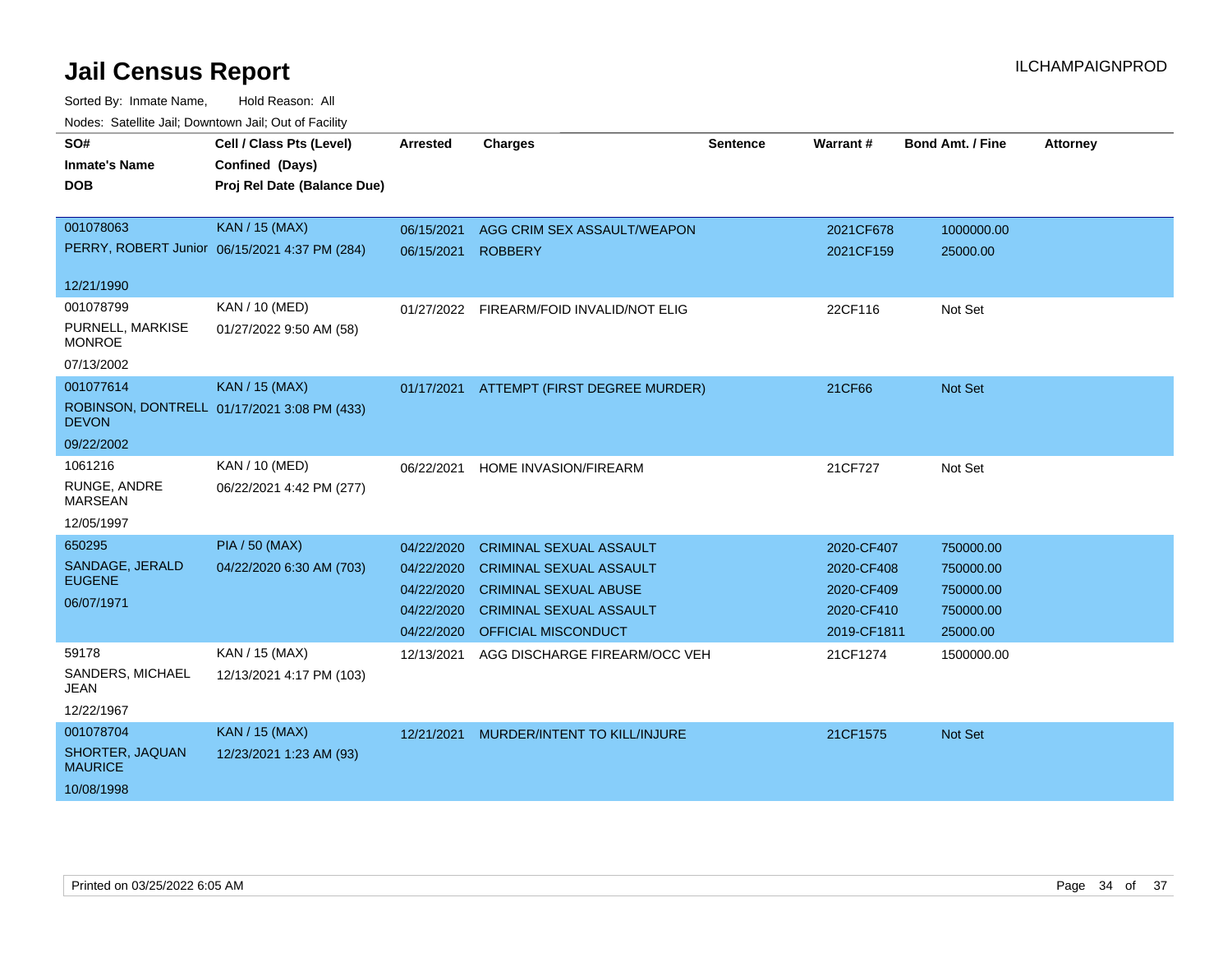| SO#                              | Cell / Class Pts (Level)                      | <b>Arrested</b> | <b>Charges</b>                            | <b>Sentence</b> | Warrant#   | <b>Bond Amt. / Fine</b> | <b>Attorney</b> |
|----------------------------------|-----------------------------------------------|-----------------|-------------------------------------------|-----------------|------------|-------------------------|-----------------|
| <b>Inmate's Name</b>             | Confined (Days)                               |                 |                                           |                 |            |                         |                 |
| <b>DOB</b>                       | Proj Rel Date (Balance Due)                   |                 |                                           |                 |            |                         |                 |
|                                  |                                               |                 |                                           |                 |            |                         |                 |
| 1062194                          | <b>KAN / 15 (MAX)</b>                         | 02/27/2020      | MURDER/OTHER FORCIBLE FELONY              |                 | 20CF-247   | 1000000.00              |                 |
| SIMMONS, MICHAEL<br><b>JAMAL</b> | 02/27/2020 1:11 PM (758)                      | 09/23/2020      | AGG BATTERY/DISCHARGE FIREARM             |                 | 20CF1061   | <b>Not Set</b>          |                 |
| 11/03/1997                       |                                               |                 |                                           |                 |            |                         |                 |
| 1038158                          | <b>KAN / 10 (MED)</b>                         | 02/04/2022      | CRIMINAL SEX ASSAULT/CONSENT              |                 | 22CF146    | Not Set                 |                 |
| SMITH, RASHAD<br><b>JARECE</b>   | 02/04/2022 11:42 PM (50)                      |                 |                                           |                 |            |                         |                 |
| 09/16/1995                       |                                               |                 |                                           |                 |            |                         |                 |
| 001077868                        | <b>KAN</b> / 15 (MAX)                         | 04/21/2021      | ARMED ROBBERY/ARMED W/FIREARM             |                 | 21CF445    | Not Set                 |                 |
| SPEARMENT,<br><b>KENTRELL</b>    | 04/21/2021 9:48 PM (339)                      | 08/19/2021      | FLEEING/ATTEMPT ELUDE OFFICER             |                 | 2021TR1053 | 1000.00                 |                 |
| 01/21/2002                       |                                               |                 |                                           |                 |            |                         |                 |
| 11979                            | EHD                                           |                 | 01/11/2022 AGG FLEEING POLICE/21 MPH OVER |                 | 2021CF629  | Not Set                 |                 |
| STARK, JACK LYNN                 | 01/11/2022 10:13 AM (74)                      |                 |                                           |                 |            |                         |                 |
| 12/31/1955                       | 4/9/2022 (0.00)                               |                 |                                           |                 |            |                         |                 |
| 001078182                        | EHD / 5 (MIN)                                 | 12/20/2021      | DRIVING ON REVOKED LICENSE                |                 | 2021CF800  | No Bond                 |                 |
| STRONG, KEVIN                    |                                               |                 |                                           |                 |            |                         |                 |
| <b>GARDNER</b>                   | 12/20/2021 4:34 PM (96)                       |                 |                                           |                 |            |                         |                 |
| 02/12/1963                       | 6/18/2022 (0.00)                              |                 |                                           |                 |            |                         |                 |
| 65920                            | KAN / 15 (MAX)                                | 12/21/2021      | ARMED ROBBERY/ARMED W/FIREARM             |                 | 21CF1543   | 100000.00               |                 |
| TAPSCOTT,<br><b>CORNELIUS</b>    | 12/21/2021 10:57 PM (95)                      |                 |                                           |                 |            |                         |                 |
| 07/14/1985                       |                                               |                 |                                           |                 |            |                         |                 |
| 1046632                          | <b>KAN / 15 (MAX)</b>                         | 09/14/2021      | ARMED VIOLENCE/CATEGORY II                |                 | 21CF912    | 750000.00               |                 |
|                                  | TATE, JAVON MARQUIS 09/14/2021 12:10 PM (193) |                 |                                           |                 |            |                         |                 |
|                                  |                                               |                 |                                           |                 |            |                         |                 |
| 08/10/1996                       |                                               |                 |                                           |                 |            |                         |                 |
| 1033031                          | KAN / 15 (MAX)                                | 08/19/2020      | *AGG BATTERY W/FIREARM/PERSON             |                 | 2020-CF923 | 500000.00               |                 |
| TOMS, ANDREW<br><b>CHUCKY</b>    | 08/19/2020 5:59 PM (584)                      |                 |                                           |                 |            |                         |                 |
| 09/28/1978                       |                                               |                 |                                           |                 |            |                         |                 |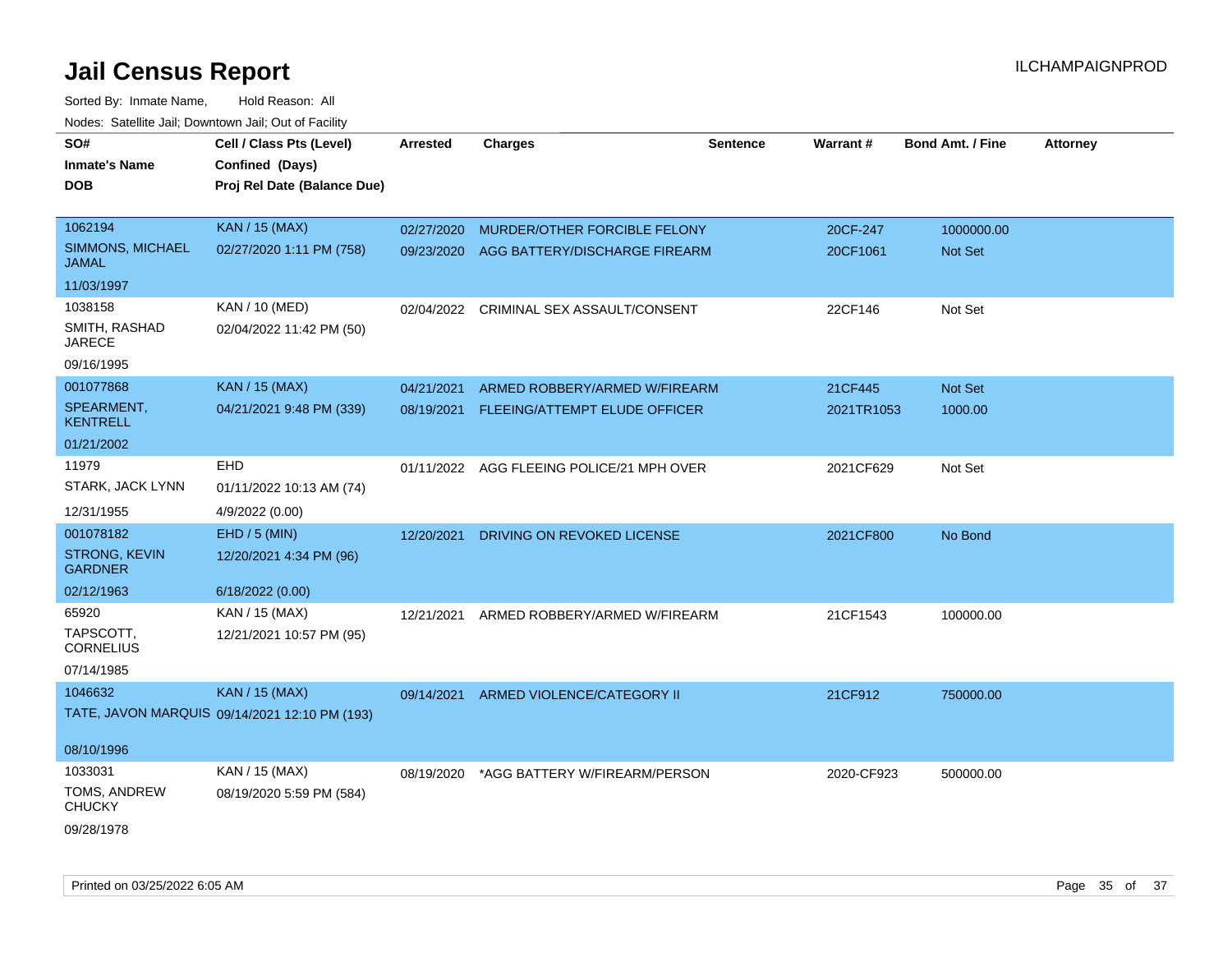| SO#                                  | Cell / Class Pts (Level)    | <b>Arrested</b> | <b>Charges</b>                 | <b>Sentence</b> | Warrant#      | <b>Bond Amt. / Fine</b> | <b>Attorney</b> |
|--------------------------------------|-----------------------------|-----------------|--------------------------------|-----------------|---------------|-------------------------|-----------------|
| <b>Inmate's Name</b>                 | Confined (Days)             |                 |                                |                 |               |                         |                 |
| <b>DOB</b>                           | Proj Rel Date (Balance Due) |                 |                                |                 |               |                         |                 |
|                                      |                             |                 |                                |                 |               |                         |                 |
| 1004142                              | <b>KAN / 15 (MAX)</b>       | 10/27/2021      | POSSESSION OF METH/15<100GRAMS |                 | 2021CF1298    | 1500000.00              |                 |
| TOY, KAYON LARENZ                    | 10/22/2021 1:01 PM (155)    |                 |                                |                 |               |                         |                 |
| 09/12/1991                           |                             |                 |                                |                 |               |                         |                 |
| 001078386                            | KAN / 10 (MED)              | 09/14/2021      | POSSESSION OF STOLEN FIREARM   | 3y (DOC)        | 2021CF1099    | No Bond                 |                 |
| TURNER, AMARIO                       | 09/14/2021 11:42 PM (193)   |                 |                                |                 |               |                         |                 |
| 09/23/2002                           |                             |                 |                                |                 |               |                         |                 |
| 961786                               | <b>KAN / 15 (ADS)</b>       | 01/24/2022      | <b>ARMED HABITUAL CRIMINAL</b> |                 | 22CF104       | Not Set                 |                 |
| <b>WARREN, DESIE</b><br><b>ARNEZ</b> | 01/24/2022 7:23 AM (61)     |                 |                                |                 |               |                         |                 |
| 04/28/1988                           |                             |                 |                                |                 |               |                         |                 |
| 1062558                              | KAN / 10 (MED)              | 10/02/2021      | FELON POSS/USE WEAPON/FIREARM  |                 | 21CF1185      | Not Set                 |                 |
| WELLS, JIAMANTE<br><b>AMORE</b>      | 10/02/2021 8:29 PM (175)    |                 |                                |                 |               |                         |                 |
| 09/02/1995                           |                             |                 |                                |                 |               |                         |                 |
| 1002033                              | <b>KAN / 15 (MAX)</b>       | 09/08/2021      | DRIVING ON SUSPENDED LICENSE   |                 | 2019-TR-11944 | 5000.00                 |                 |
| <b>WEST, ANTONIO</b>                 | 09/08/2021 11:01 PM (199)   | 09/08/2021      | ARMED ROBBERY/ARMED W/FIREARM  |                 | 2020-CF-1406  | 500000.00               |                 |
| <b>DEONTA</b>                        |                             | 09/08/2021      | AGG UNLAWFUL USE OF WEAPON/VEH |                 | 2021-CF-AWOW  | <b>Not Set</b>          |                 |
| 04/15/1992                           |                             | 09/08/2021      | OBSTRCT JUSTICE/LEAVE STATE    |                 | 2021-CF-AWOW  | <b>Not Set</b>          |                 |
|                                      |                             | 09/08/2021      | ARMED VIOLENCE/CATEGORY I      |                 | 2021-CF-AWOW  | <b>Not Set</b>          |                 |
| 1022068                              | KAN / 15 (ADS)              | 10/10/2021      | FELON POSS/USE WEAPON/FIREARM  |                 | 21CF1212      | Not Set                 |                 |
| <b>WILKINS, MICHAEL</b><br>CARL      | 10/10/2021 5:07 AM (167)    |                 |                                |                 |               |                         |                 |
| 07/10/1992                           |                             |                 |                                |                 |               |                         |                 |
| 001078709                            | <b>KAN / 15 (MAX)</b>       | 12/22/2021      | ARMED VIOLENCE/CATEGORY I      |                 | 21CF1586      | Not Set                 |                 |
| <b>WILLIAMS, DAVID LEE</b>           | 12/22/2021 11:00 AM (94)    |                 |                                |                 |               |                         |                 |
| 12/18/1989                           |                             |                 |                                |                 |               |                         |                 |